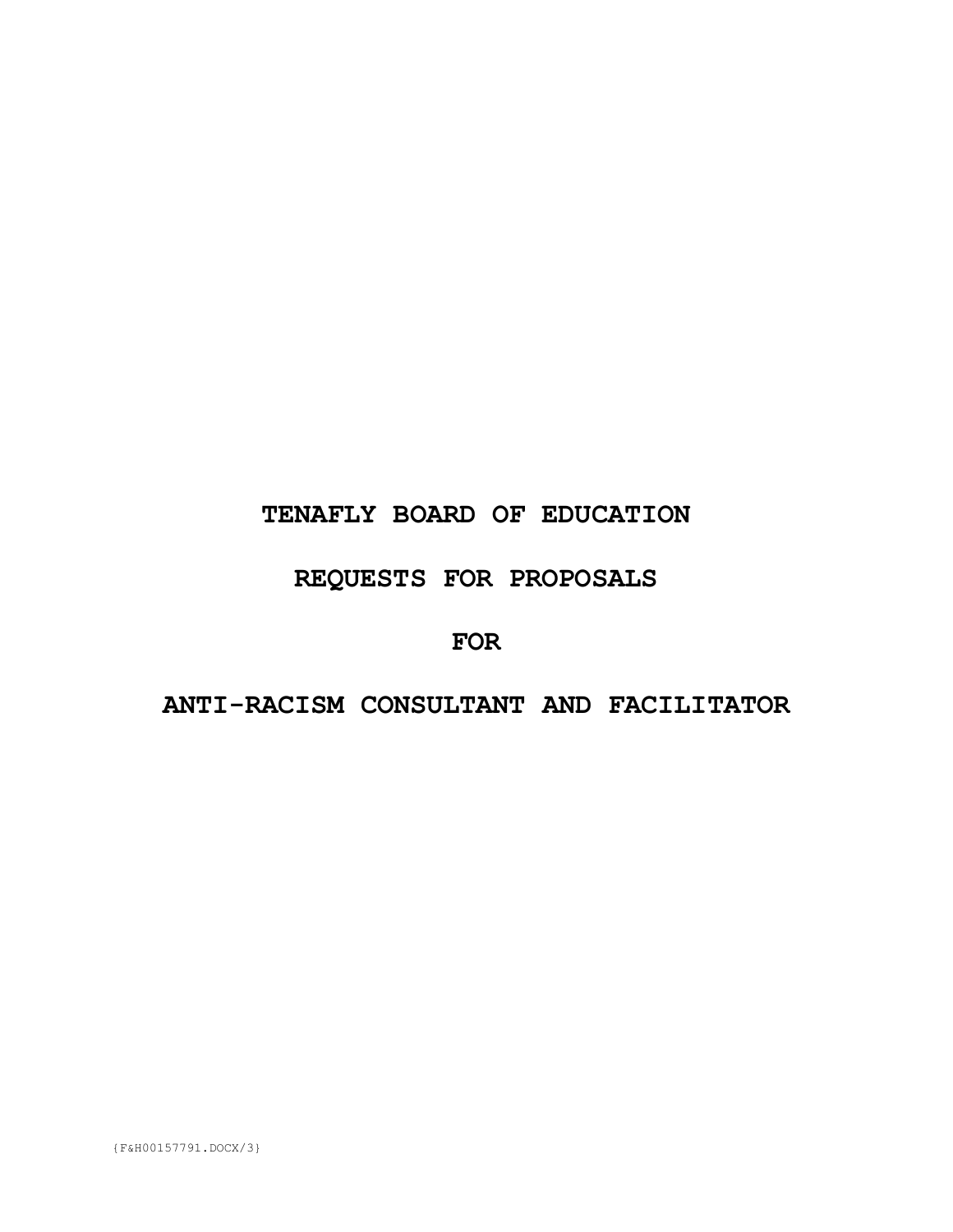#### **NOTICE OF REQUEST FOR PROPOSALS**

Notice is hereby given that sealed proposals will be received by the Tenafly Board of Education at its offices located at 500 Tenafly Road, Tenafly, New Jersey 07670, from interested vendors for the furnishing of anti-racism consulting, facilitation, and education services in accordance with the request for proposals prepared by the Board of Education.

A copy of the request for proposals may be inspected and picked up on or after **June 1, 2021**, at the Board offices between the hours of 8:30 A.M. and 4:00 P.M., except Saturdays, Sundays, and holidays. Further information may be obtained by calling Shauna DeMarco, Superintendent at 201-816-4502.

All vendors submitting proposals must use and complete all forms and include all information required in the request for proposals. Proposals shall be submitted, in triplicate, in a sealed envelope with "Anti-Racism Consultant and Facilitator" marked on the front of the envelope.

All proposals must be accompanied by a New Jersey Business Registration Certificate issued by the New Jersey Department of Treasury, Division of Revenue. All vendors are required to comply with the requirements of L. 1975, c. 127, "Law Against Discrimination" and Affirmative Action, N.J.S.A. 10:5-31 et seq*.* and N.J.A.C. 17:27-1.1 et seq*.*

Proposals must be submitted to the Tenafly Board of Education no later than 10:00 a.m. on **June 18, 2021.** If sent by mail, the proposals should be addressed to Tenafly Board of Education, 500 Tenafly Road, Tenafly, New Jersey 07670.

All proposals will be opened and read to the public at that time by the Acting Board Secretary/School Business Administrator at the Board offices. No proposal may be withdrawn for a period of sixty days from the opening of the proposals.

The Tenafly Board of Education reserves the right to reject any or all proposals and waive any informality in the process if it is in the best interest of the Board of Education. No proposal shall be deemed accepted until the adoption of a formal resolution by the Tenafly Board of Education.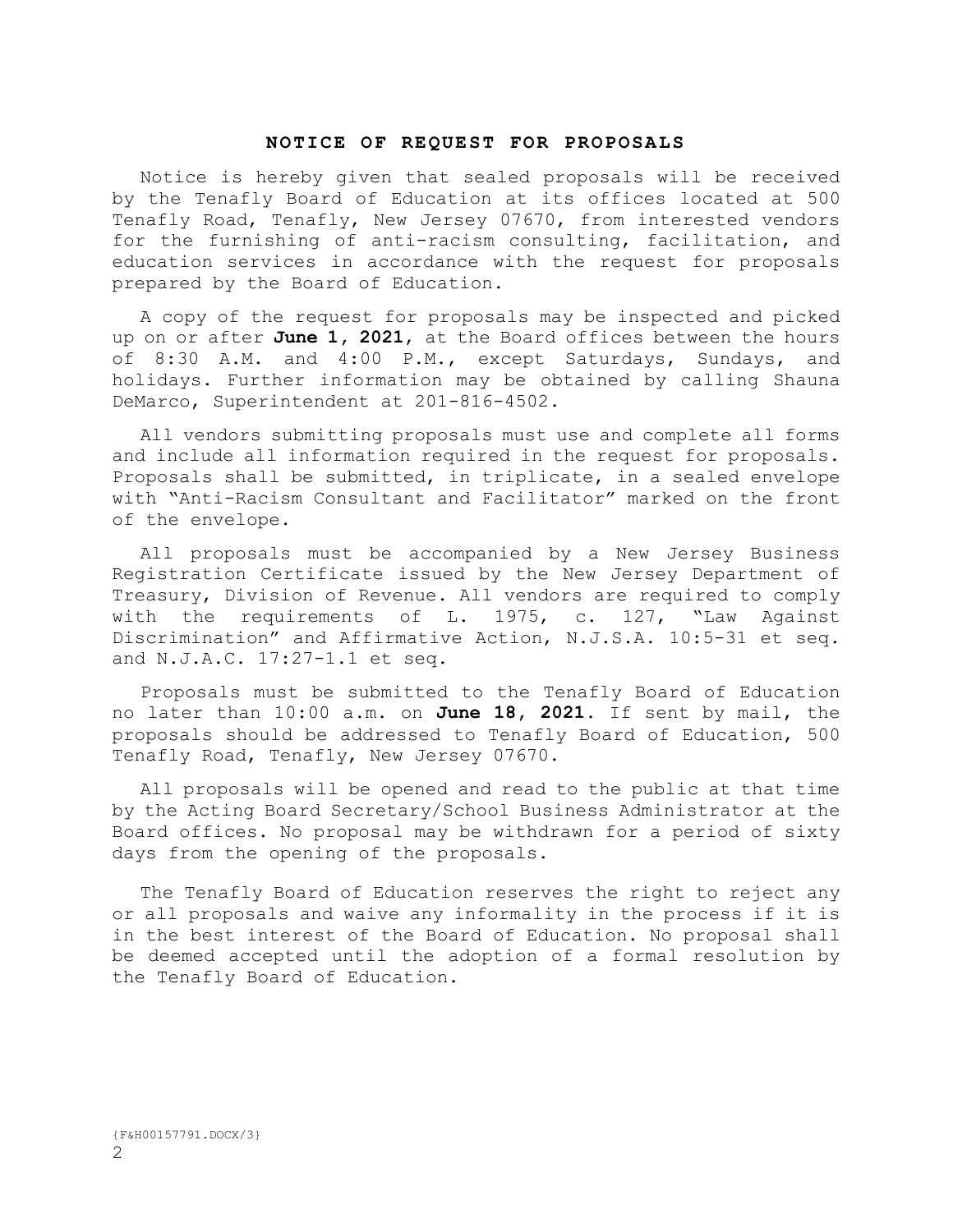### Purpose

The Tenafly Board of Education (the "Board") is requesting proposals ("RFP") for anti-racism consulting, facilitating and educational services for the Tenafly Public School District (the "District"). All proposals must be submitted no later than 10:00 a.m. on **June 18, 2021.**

### Background

The District is a top rated, public school district located in Tenafly, New Jersey. There are 3,746 students in grades PK, K-12 with a student-teacher ratio of 12 to 1, in four elementary schools, one middle school, and one high school.

### Scope of Services

The Board shall require the consultant to provide the following services:

- 1. Respondents shall facilitate listening sessions with key stakeholder groups: students, staff, and parents to hear of their school experiences related to racism and oppression. The Respondents shall provide the District with an action plan with their goals and objectives to address the issues raised during the listening sessions.
- 2. Respondents shall provide training to the Board members and the District's administrators on among other critical issues, foundational anti-racism with training on development of a framework for effective anti-racism strategies.
- 3. Respondents shall provide anti-racism training for all District staff members in collaboration with the administration.

### Requirements of All Proposals

The Board intends to rely on the following information (as applicable) when evaluating all proposals: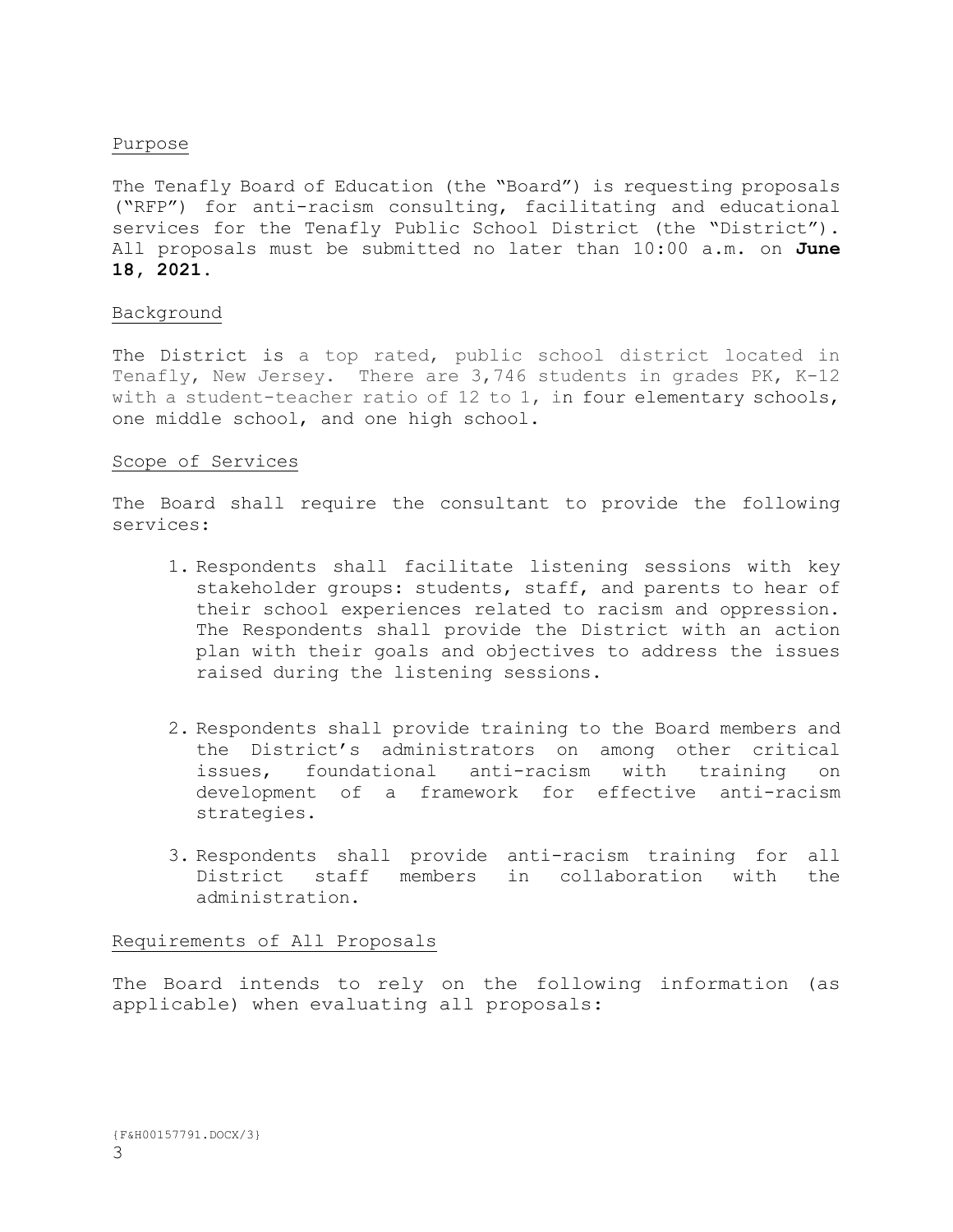- 1. Respondents should list all services to be rendered with their explanation in detail on how they will provide the services and/or meet the Board's requirements. The proposal should demonstrate a clear understanding of the scope of work and of the goals and objectives of the Board with reference to the RFP.
- 2. Respondents shall also provide evidence of how services of similar type were provided to other public or private schools in New Jersey within the past five years.
- 3. Respondents, by submitting a proposal acknowledge that they fully understand the scope of service, work, and activity to be performed.
- 4. Respondents are to provide evidence of any innovation and/or successful approach in providing the services requested.

### Licenses and Certifications

All applicants shall possess a degree in a field related to antiracial education, such as social work, education, human rights, social justice or a similar content area issued by a duly authorized institution of higher education as defined by N.J.S.A. 18A:3-15.3 and/or possess extensive experience in anti-racism training and consulting including strategic planning, policy review, coaching, professional facilitation, and curriculum development with public school districts similar to the District.

Competency, fitness, and financial responsibility of contractors and any subcontractors will be considered in making the award. If required, they shall support their claims of competency, fitness, and financial responsibility with evidence satisfactory to the Board.

All applicants must have sufficient staff to perform all services required by the Board.

### Business Organization Capacity

4

Respondents shall submit a full description of the business organization to include, but not be limited to:

{F&H00157791.DOCX/3} Name, address, phone, fax, website, email address and other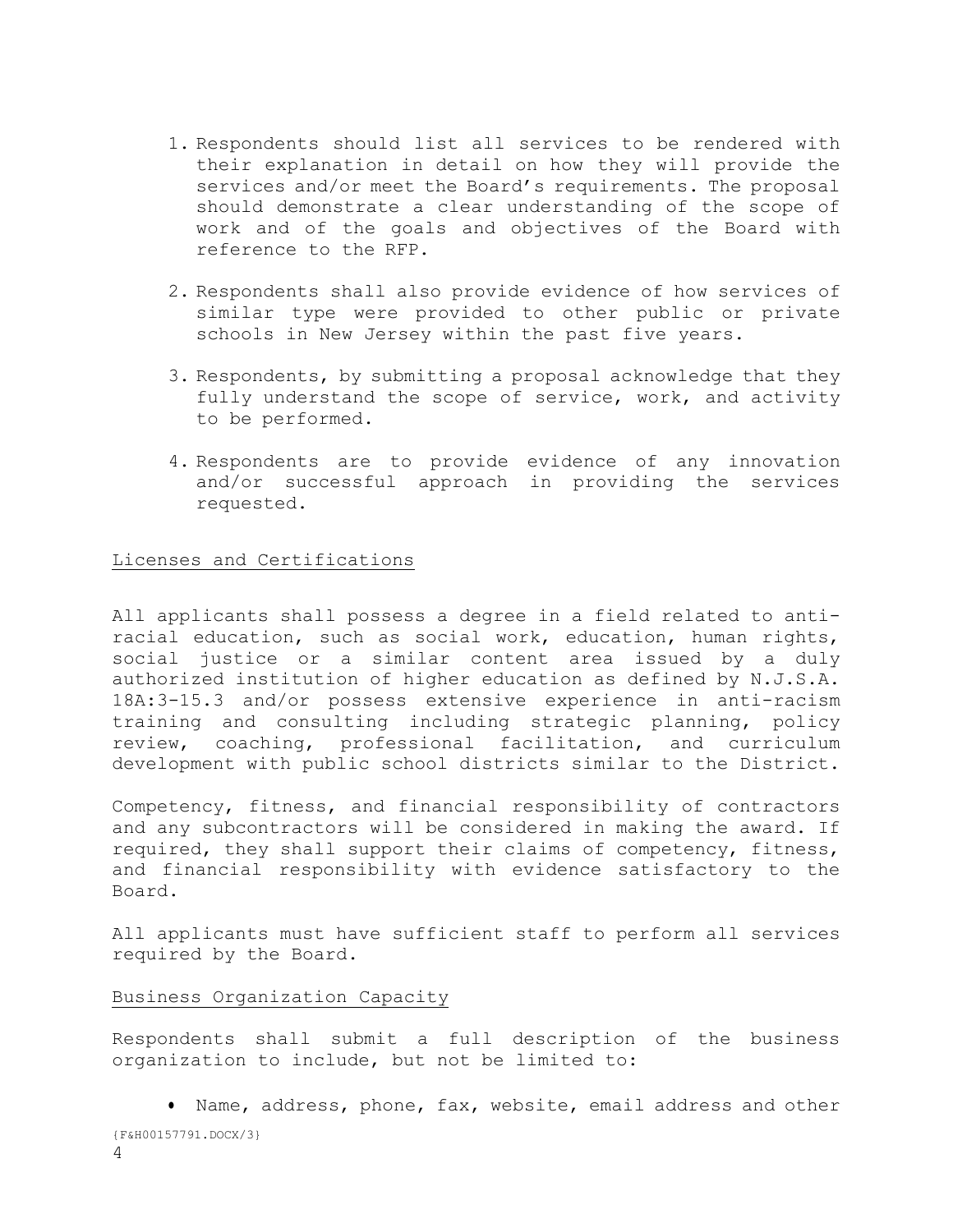information of the professional firm or individual, including a brief historical and current summary of the organization.

- An organizational chart noting the names of all principals and partners.
- Resumes of key staff members who will be assigned to this contract.
- Other information concerning individuals of the professional firm that would assist the school district in the evaluation process.

### Qualifications; Relevant Experience

Respondents shall submit documentation highlighting qualifications and experience that will assist the Board in the evaluation and selection process. Such documentation shall include, but not be limited to:

All applicants must identify all public-school districts they have provided anti-racism consulting services and the outcomes in those districts. The applicants should identify a person or person with whom they worked in each of the districts who may be contacted regarding the applicant's success in providing services to that District.

All applicants must be able to conduct in-person and remote sessions to provide the facilitation, training and education required by the Scope of Services.

All applicants must have the capability to develop a strategic plan for the District based on the unique and defined needs of the District that are identified from the outcomes during the various programs and services set forth under the Scope of Services.

All applicants shall be duly authorized to do business by the State of New Jersey.

Evidence of providing services to public school districts similar to the Tenafly School District.

Three letters of recommendation from public or private school districts in New Jersey.

{F&H00157791.DOCX/3} Copies of all professional or educational licenses that are required to perform the services, as listed above.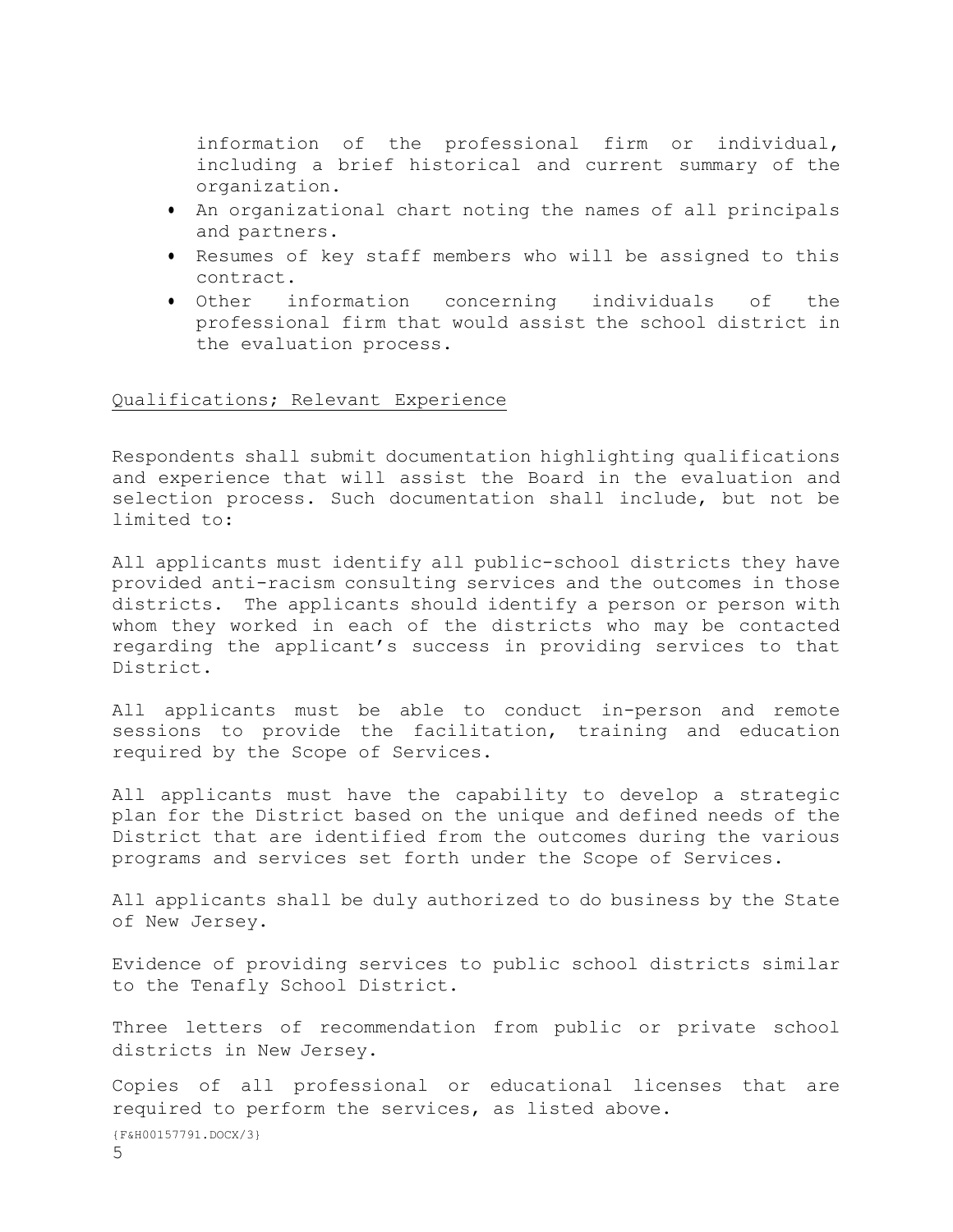Availability of personnel, facilities, equipment, and other resources to provide the services requested.

### Time of Services

The services detailed in this RFP shall occur during normal school hours on regularly scheduled school days as well as other times, as necessary.

### Fee

Respondents must submit the Proposed Fee Form below, which allows respondents to state their hourly rate for any combination of the professional services. If a respondent leaves a rate blank, the Board will not consider the proposal as responding to the RFP's request for that service.

### Additional Documents

- Affirmative Action Statement.
- Debarred Affidavit.
- **•** Stockholder/Partnership Disclosure and Statement of Ownership.
- Non-collusion Affidavit.
- Disclosure of Investment Activities in Iran; and
- Political Contribution Disclosure.

### Withdrawal of Proposal

The Business Administrator/Board Secretary may consider a written request from a respondent to withdraw a proposal if the written request is received before the opening of proposals.

The Board may consider a written request from a respondent to withdraw a proposal after the opening of proposals if the request is received by the Business Administrator within five business days of the proposal opening. The request to withdraw may be reviewed by the Business Administrator and/or the Board Attorney and a recommendation will be made to the Board.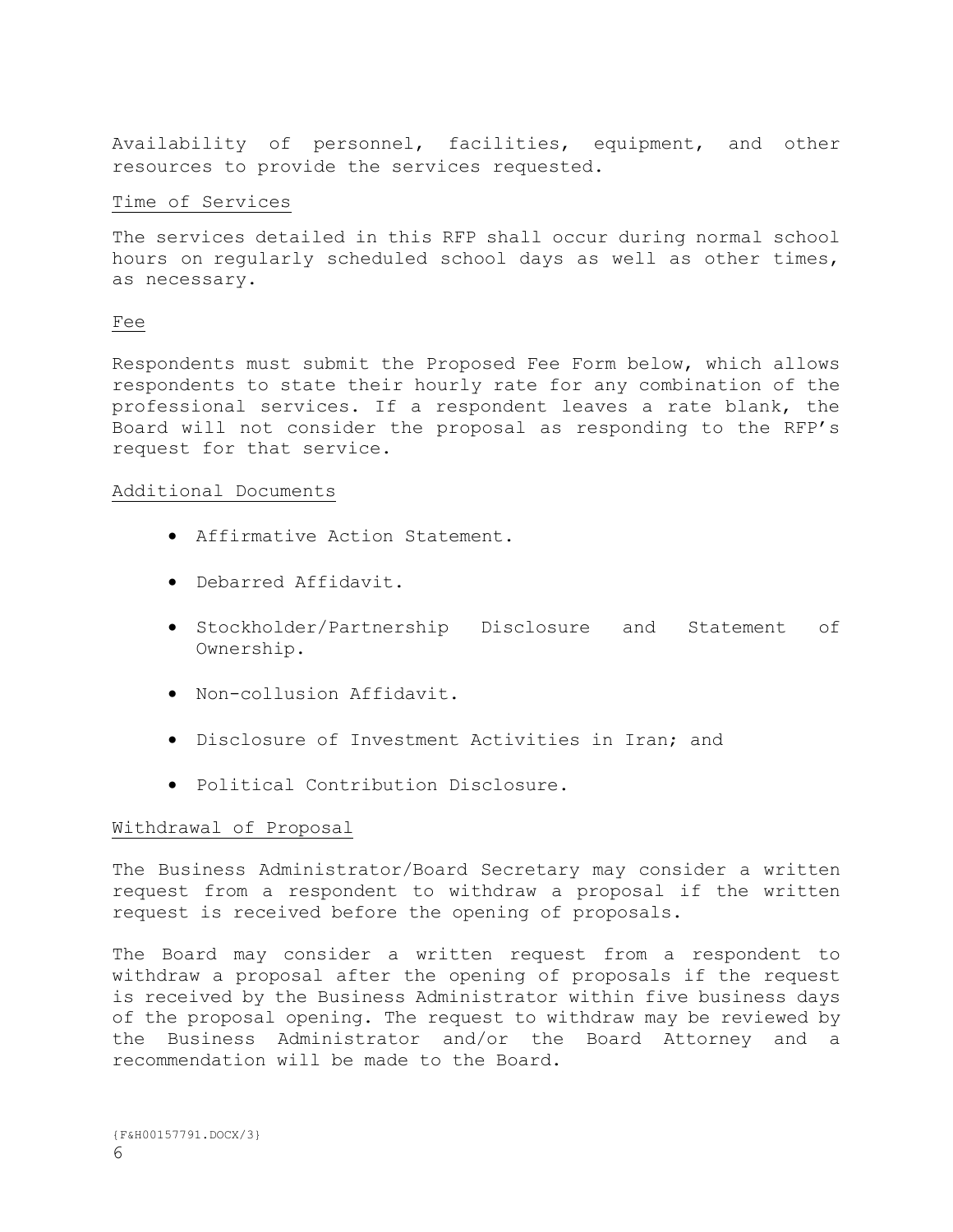Any respondent who has been granted permission to have his/her proposal withdrawn cannot resubmit a proposal for the same advertised project. That respondent shall also be disqualified from future proposal on the same project if the project is re-advertised.

### Award of Contract

The proposals will be evaluated by the Board, the Business Administrator, and other members of the administration as may be called upon based on their level of involvement with the professional services.

The criteria used to award the contract will be based on an evaluation of:

- Service provider's credentials
- Service provider's experience
- Quality and extent of the proposed services
- Financial terms of the proposal

In addition, interviews may be requested when the Board seeks to determine who will provide the highest quality of service.

Upon notification of award of contract by the Board, the successful respondent shall sign and execute a contract and return it, together with the following:

- Certificate of Liability Insurance with the Board named as an additional insured or Professional Liability Insurance.
- Affirmative Action Evidence in the form of a Certificate of Employee Information Report as issued by the Department of Treasury.
- Other required documents as may be outlined in this RFP.

### Form of Contract

Any contract shall comprise the RFP, any amendments and clarifications, diagrams, and the completed form agreement attached to the RFP, as revised by the Board, all supplementary and additional conditions of the Contract and any addenda thereto. The respondents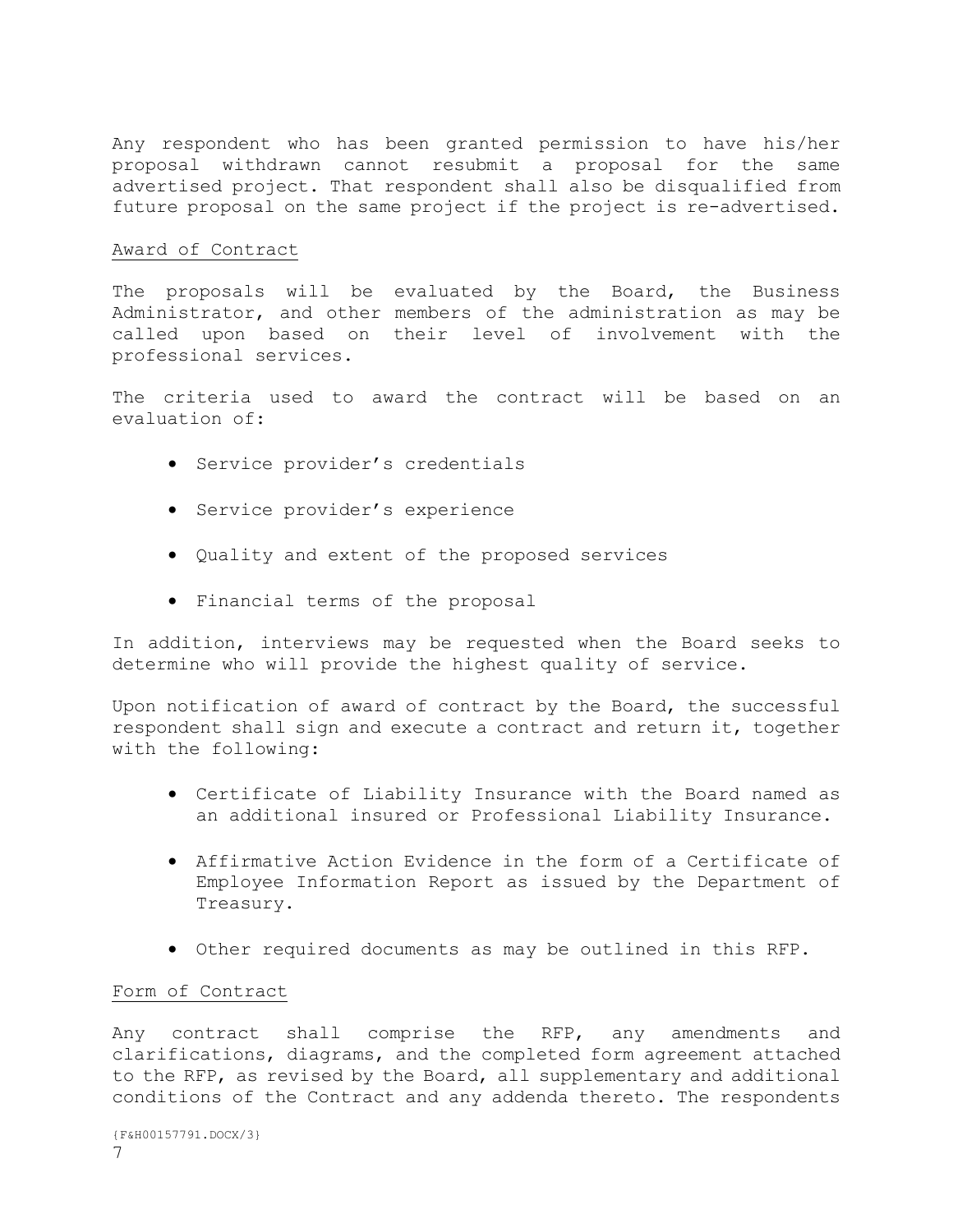to whom a contract is awarded shall, within ten days from receipt of the completed form agreement, sign and return the agreement to the Board. The Board shall prepare the agreement between the Board and the provider, and the agreement shall be substantially in the same form as the form Agreement attached to this RFP as Appendix A.

### Contract Term

The term of any contract for anti-racial consulting, facilitating and educational services shall be from July 1, 2021 through June 30, 2022.

#### Termination

The Board may terminate any agreement upon thirty days' written notice to a provider for the Board's convenience and without cause. The Board may terminate any agreement upon seven days' written notice to the provider in the event the provider fails to perform in accordance with the terms of the agreement. Written notice shall be sent certified mail with a return receipt requested.

Termination by the Board of the contract does not absolve the provider from potential liability for damages caused by the provider's breach of the agreement. The Board may withhold payment due to the provider and apply it towards damages once established. The Board will act diligently in accordance with governing statutes to mitigate damages. Damages may include the additional cost of procuring these services or goods from other sources.

#### Assignment/Subcontract

The respondent to whom a contract is awarded may not assign this contract to any person, partnership, or corporation, nor may it subcontract any part of the work required to be performed, if any, under the contract without obtaining the prior written approval of the Board.

#### Stockholder or Partnership Disclosure Statement

A. Pursuant to N.J.S.A. 52:25-24.2, all forms of corporations and partnerships (including limited partnerships, limited liability corporations, limited liability partnerships and subchapter S corporations) shall submit a statement with its proposal which sets forth the names and addresses of all stockholders in the corporation or partnership who own ten percent or more of its stock or of all individual partners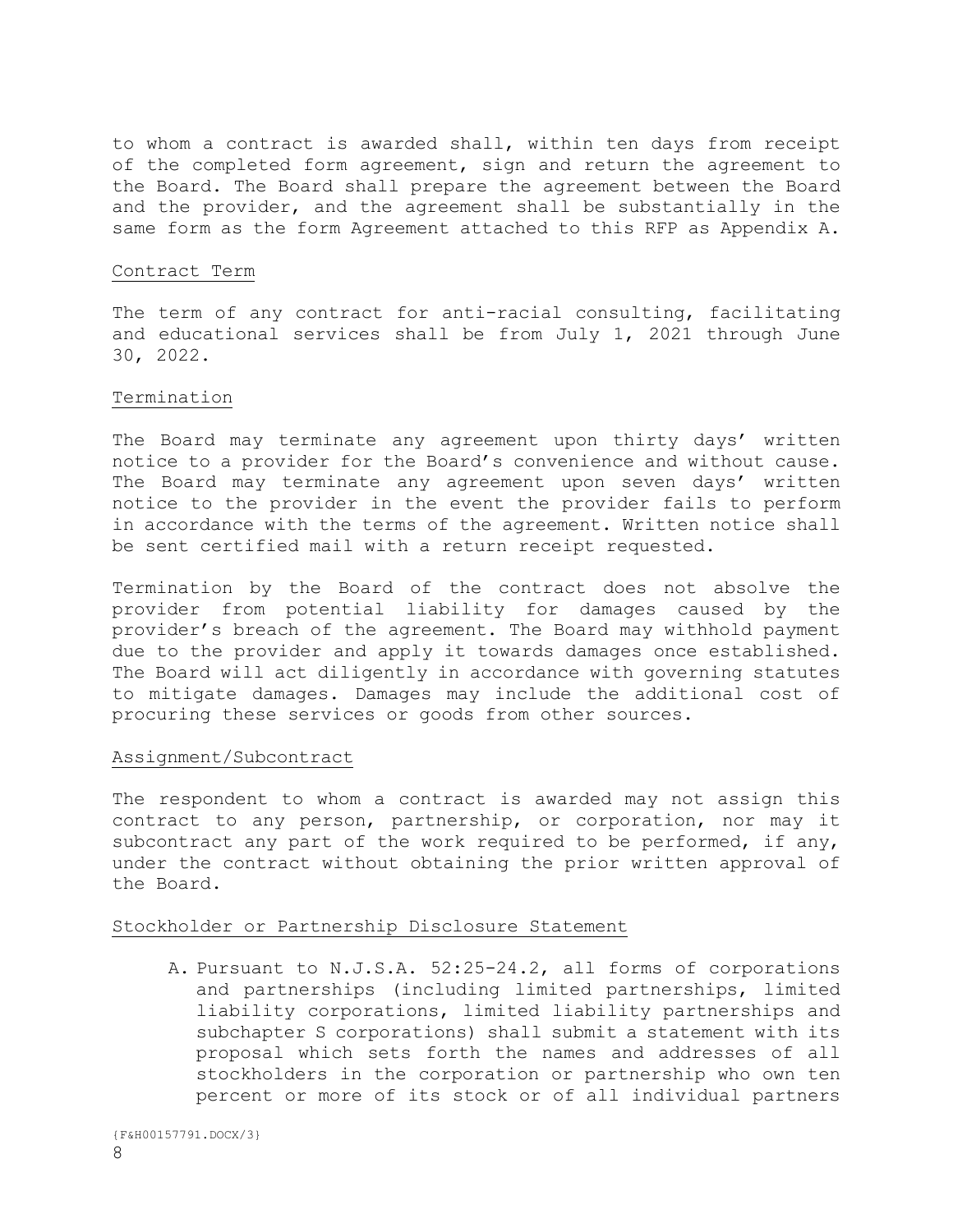in the partnership who own a ten percent or greater interest therein. If one or more such stockholder or partner is itself a corporation or partnership, the stockholders holding ten percent or more of that corporation's stock or the individual partners owning ten percent or greater interest in that partnership shall also be listed. The disclosure shall be continued until names and addresses of every non-corporate stockholder and individual partner exceeding the ten percent ownership criteria has been listed.

- B. Any respondent whose stockholders or partners own less than ten percent of the stock shall certify such fact to the Board.
- C. A form affidavit is included as part of the proposal and must be completed by each respondent.

### Non-Collusion

No official or employee of the Board who is authorized in his or her official capacity to negotiate, make, accept, or approve or to take part in such decision regarding a contract in connection with this RFP shall have any financial or other personal interest in any related contract. The Board and its officers and employees shall comply with the School Ethics Law, N.J.S.A. 18A:12-21 et seq. and N.J.A.C. 6A:28-1.1 et seq.

No respondent shall directly or indirectly enter into any agreement, participate in any collusion, or otherwise take any action in restraint of free, competitive bidding in connection with this project.

A form affidavit of non-collusion is included as part of the proposal documents and must be completed by each respondent.

#### Insurance

The minimum insurance coverage required by the Board to be maintained by the successful respondent shall be as follows, unless a greater amount is required by law:

i) Workers Compensation: (in accordance with the laws of New Jersey and any other jurisdiction required to protect employees of the Contracted Parties who will be engaged in the performance of the work on this project).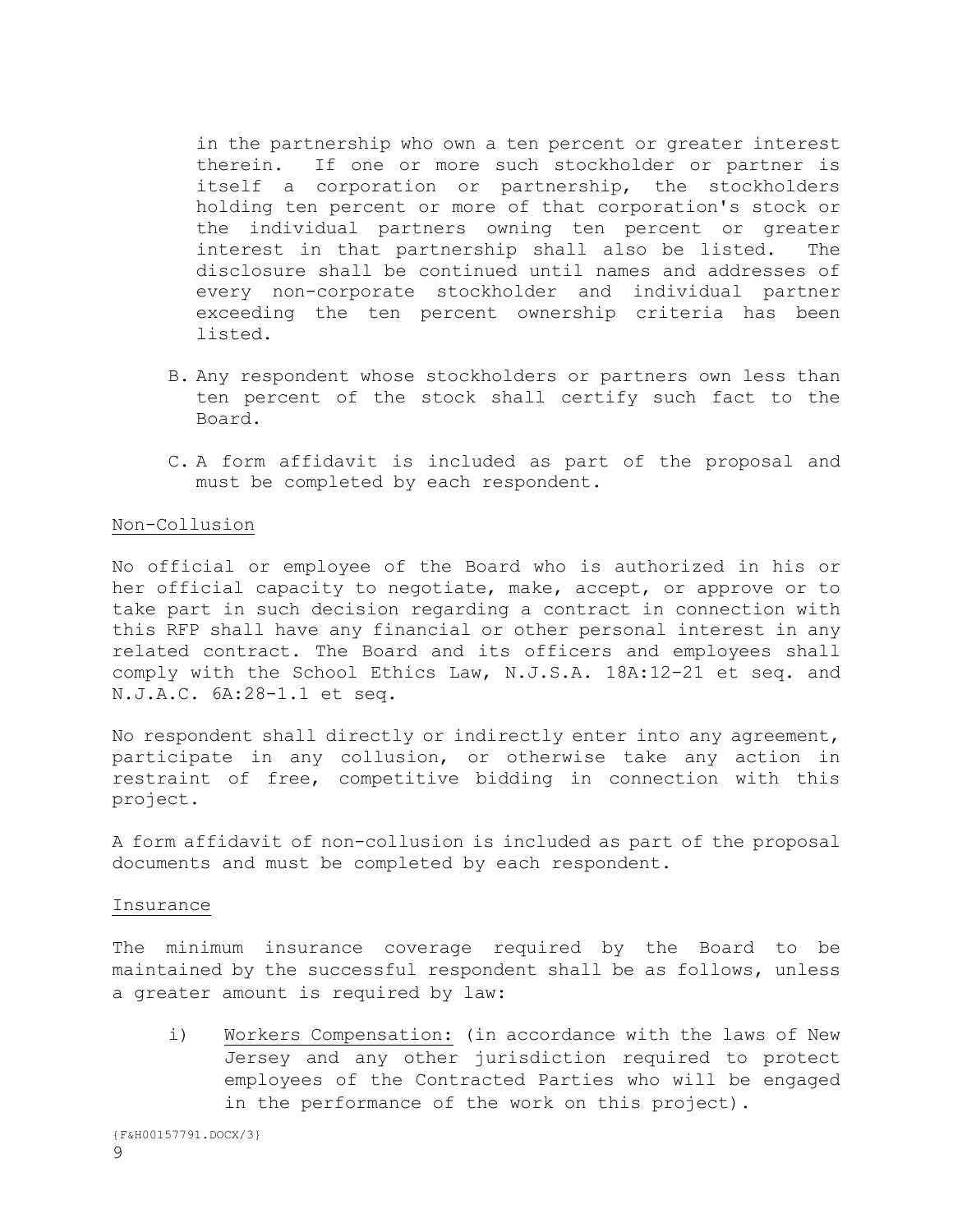Applicable federal, State: Statutory Employers' Liability  $$ 100,000.00*$ (each accident) Disease - Each Employee  $$ 1,000,000.00*$ Disease – Policy Limit  $$ 1,000,000.00*$ The Contractor shall require all subcontractors to provide the same coverage. \*or such other greater limit as may be required by statute.

ii) General Liability Insurance: covering any and all bodily injury, personal injury, and property damage arising out of or in connection with the services performed hereunder:

Comprehensive General Liability and Comprehensive Automobile Liability as follows:

- a. Bodily Injury: Each Occurrence  $$ 1,000,000.00$
- b. Property Damage: Each Occurrence  $$ 1,000,000.00$
- c. Personal Injury: Each Occurrence  $\qquad \qquad$  \$ 1,000,000.00
- d. Automobile Liability: Each Occurrence  $\qquad \qquad$  \$ 1,000,000.00
- e) General Liability Each Occurrence  $\qquad \qquad$  \$ 1,000,000.00
- iii) Professional Liability (Errors & Omissions): Per Claim  $$ 1,000,000.00$ Aggregate Per Location/Per Project \$ 1,000,000.00 The deductible shall be no more than \$15,000 per claim.
- iv) Excess Umbrella Liability: Combined Single Limit Per Occurrence \$ 5,000,000.00 Aggregate Minimum  $$ 5,000,000.00$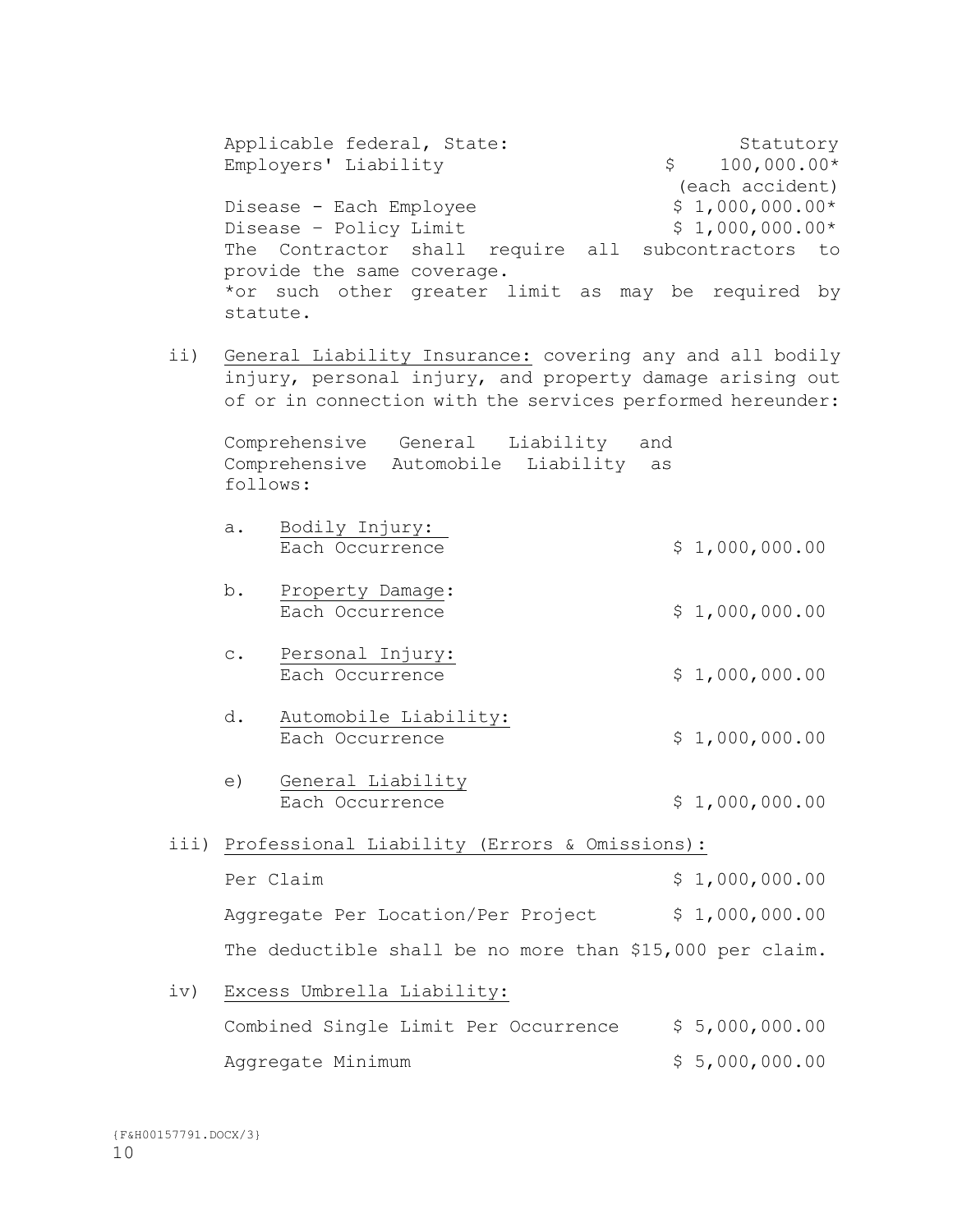The coverage shall be as broad as the underlying primary policies and will follow form on additional insured, aggregate per project, and the absence of a sexual abuse or molestation exclusions.

v) Cyber Liability:

Per Claim  $\frac{1}{2}$  1,000,000.00

vi) Contractual Liability Endorsement

The coverage shall indicate that it includes the contractual obligations stipulated in the contract.

vii) Completed Operations & Products Liability:

Maintain until receipt of Certificate of Occupancy.

A certificate of insurance which names the Board, its officers, agents, employees, and consultants as additional named insureds shall be furnished to the Board at the time the contract is signed, evidencing the coverage set forth above from an insurance company authorized to do business in New Jersey and having an A.M. Best Rating of at least A and Class Size VIII or higher. The certificates shall specify the contractual and additional insured requirements contained herein. Acceptance of a certificate does not in any way amend the requirements of this RFP or the subsequently awarded contract.

Nothing contained herein shall be interpreted to relieve the Respondent of his obligation to complete the services without additional cost to the Board beyond the Contract Amount. Any loss or cost of repair not covered or not fully covered by insurance shall be borne by the respondent without additional cost to the Board beyond the Contract Amount. The Respondent will be responsible to cover all theft or vandalism costs to repair or replace materials including labor.

The respondent may carry whatever additional insurance he deems necessary to protect himself against hazards not covered by the Board's insurance or any other potential loss, the capital value of which is not included in the cost of the services.

Each insurance policy shall contain a provision stating that neither the insured, nor the insurer may cancel, materially change, or refuse renewal without 30 days' prior written notice to the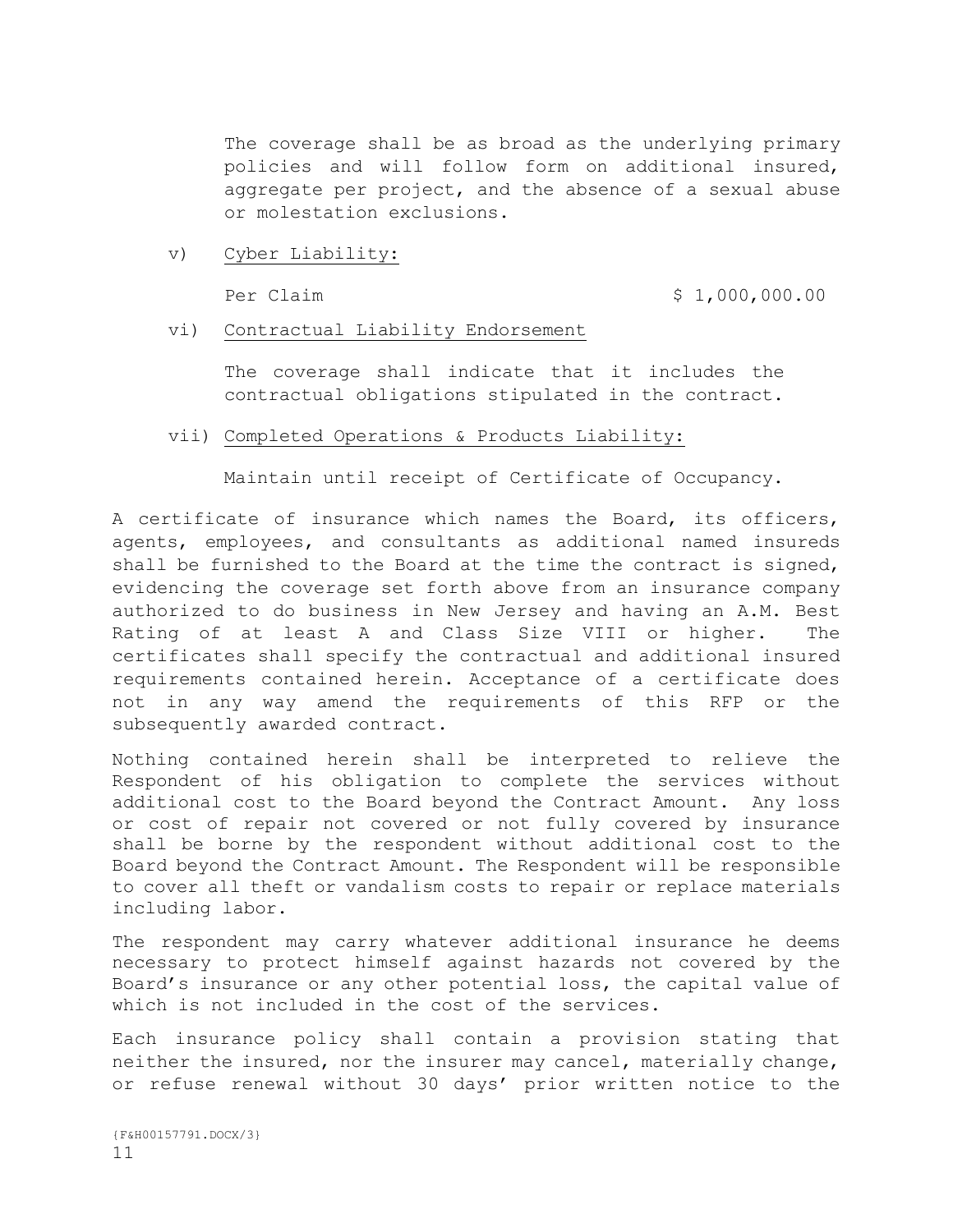Board. All insurance required above shall remain in full force and effect until the final contract payment.

Each insurance policy shall provide that neither the contractor, nor its insurer, shall have any right to subrogation against the governing body. Each insurance policy shall provide primary coverage for any and all losses and shall be drafted so as to protect all of the parties.

### Indemnification

A provider shall indemnify and hold the Board, its members, agents, servants, officers, and employees harmless from any and all claims, liability, damages and/or expenses, including but not limited to reasonable attorneys' fees and costs of suit, arising out of, resulting from, and/or related to the services provided by the provider, its employees, agents, or services pursuant to this Agreement, if these claims, liability, damages, and/or expenses are caused by any error, omission, or negligent or intentional act of the provider, its employees, agents, or servants. The Board reserves the right to defend itself from these claims at the provider's expense.

#### Laws

Providers shall comply with all applicable laws, statutes, regulations, and ordinances and any order issued by any governmental entity in effect during the course of the agreement. Any agreement shall be governed by the laws of the State of New Jersey.

### Law Against Discrimination

A provider agrees to comply with the Law Against Discrimination pursuant to N.J.A.C. 17:27-1 et seq. as set forth at length in Exhibits A and B attached hereto and made a part hereof.

### Harassment, Intimidation and Bullying

A provider is required to comply with the provisions of the District's anti-bullying policy pertaining to contracted service providers.

### Criminal History Check

A Provider shall be subject to a criminal history record check as set forth the N.J.S.A. 18A:6-7.1 to 7.5 and shall furnish the Board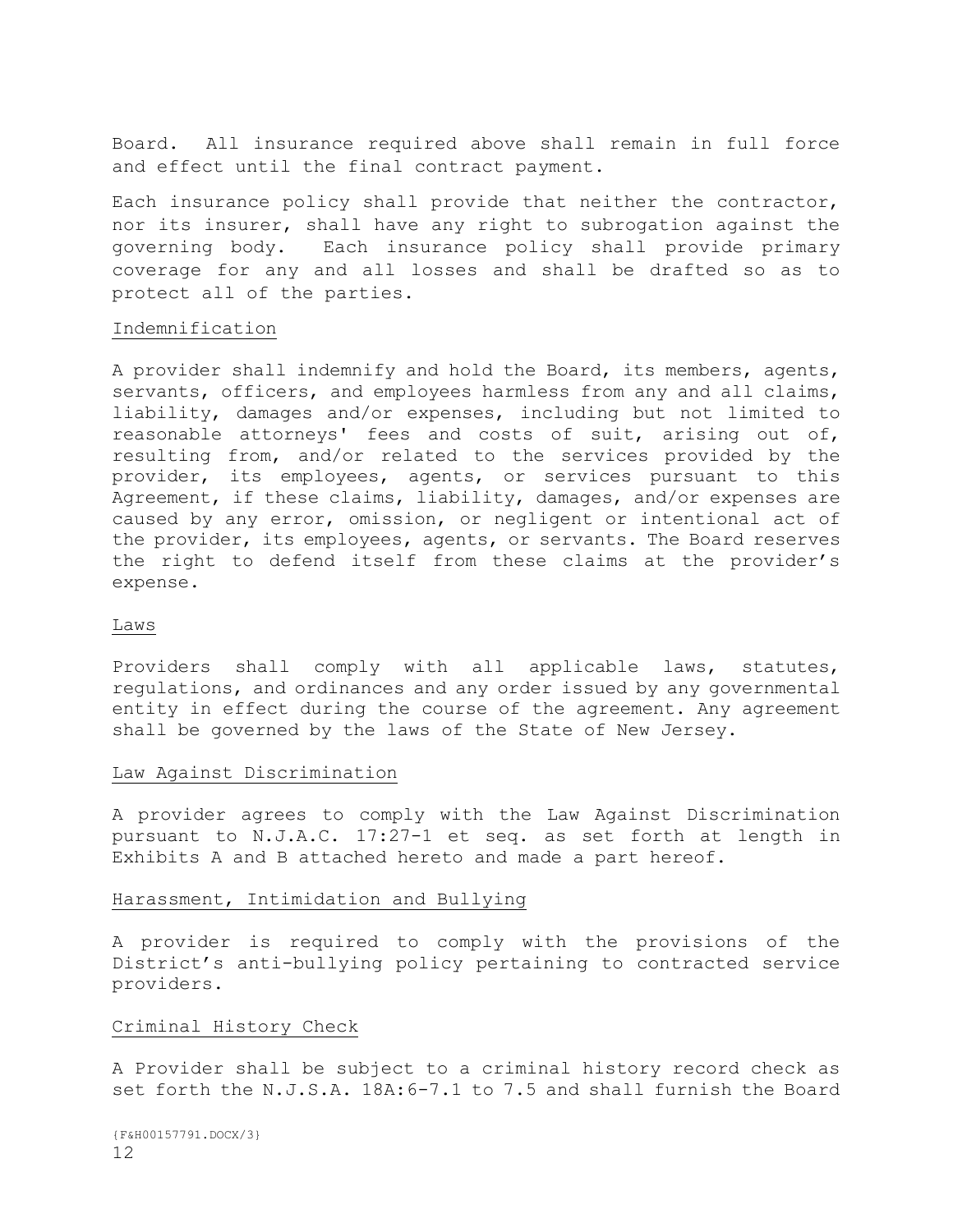with verification of same. A provider shall bear the cost of the criminal history record check. A provider shall also be subject to the employment history review set forth in N.J.S.A. 18A:6-7.6 et seq., which requires the authorization for disclosure of certain information regarding any past instances of child abuse and/or sexual misconduct by the employee.

### Pay to Play Disclosure

- A. Providers are advised of the responsibility to file an annual disclosure statement on political contributions with the New Jersey Election Law Enforcement Commission pursuant to N.J.S.A. 19:44A-20.13 (P.L. 2005, c.271, s.3) if it receives contracts in excess of \$50,000.00 from public entities in a calendar year. It is the respondent's responsibility to determine if filing is necessary. Additional information on this requirement is available from ELEC at 888-313-3532 or at www.elec.state.nj.us.
- B. In addition, pursuant to N.J.A.C. 6A:23A-6.3, no business entity which has made a reportable contribution (as defined in N.J.S.A. 19:44A-1 et seq.) to a member of the Board during the preceding one year shall be awarded a contract in excess of \$17,500.
- C. Any business entity doing business with the Board is precluded from making any reportable contributions to any member of the Board during the term of an agreement.
- D. When a business entity is a natural person, a contribution by that person's spouse or child that resides therewith shall be deemed to be a contribution by the business entity. Where a business entity is other than a natural person, a contribution by the person or other business entity having an interest therein shall be deemed to be a contribution by the business entity.
- E. A political contribution disclosure (the "PCD") form is required to be submitted for all contracts greater than \$17,500. No contract award shall be made unless the completed PCD is submitted to the Board office prior to the award. Failure to submit the PCD shall result in the rejection of the proposal. A sample form is included as part of the RFP documents and must be completed by a respondent.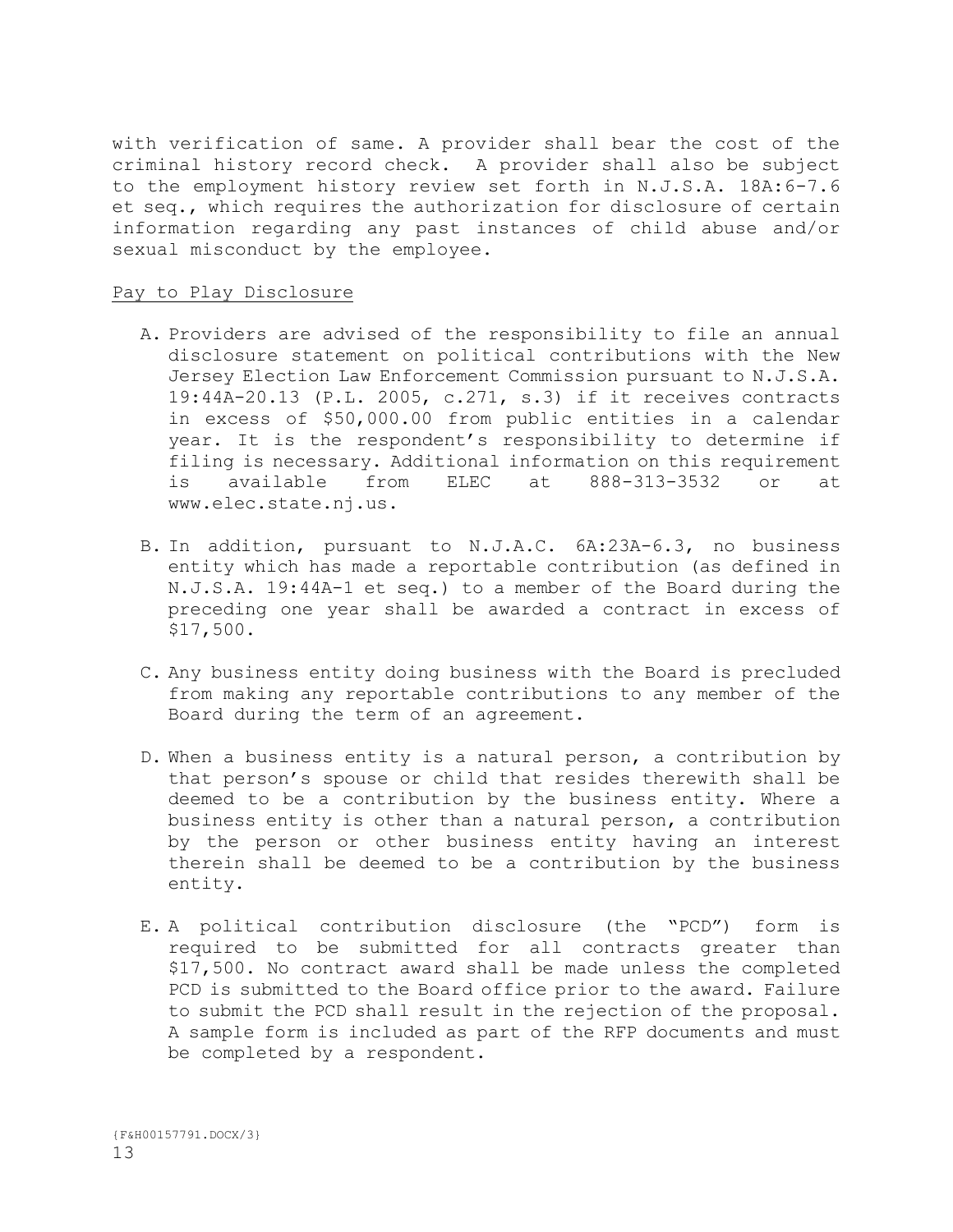### Affirmative Action Affidavit

- A. Respondents are required to be familiar with and comply with the affirmative action requirements of N.J.S.A. 10:5-21 et seq. and the rules and regulations promulgated by the Treasurer, State of New Jersey pursuant thereto.
- B. Respondents are responsible for being aware of public contract affirmative action requirements, completion of required forms and documents, presentation of these to public agencies and the affirmative action office as required, agreement to the mandatory affirmative action language in the completed agreement, compliance with good faith hiring standards, and submission of reports as specified in this language.
- C. A form affidavit is included as part of the RFP documents. If respondent has fifty employees or more, an affirmative action employee information report (Form AA302) shall also be submitted.

### Business Registration Certificate

Pursuant to N.J.S.A. 52:32-44, all proposals must be accompanied by a New Jersey Business Registration Certificate issued by the New Jersey Department of Treasury, Division of Revenue. N.J.S.A. 52:32- 44 imposes the following requirements on contractors and all subcontractors that **knowingly** provide goods or perform services for a contractor fulfilling a contract:

A. No contract with a subcontractor shall be entered into until the subcontractor provides a copy of a valid business registration certificate to the contractor. The contractor shall provide copies of a current Business Registration Certificate for each subcontractor immediately upon entering into each subcontract. The contractor shall provide written notice to its subcontractors and suppliers of the responsibility to submit proof of business registration to the contractor. The requirement of proof of business registration extends down through all levels (tiers) of the project. Subcontractors through all tiers of a project must provide written notice to their subcontractors and suppliers to submit proof of business registration and subcontractors shall collect such proofs of business registration and maintain them on file.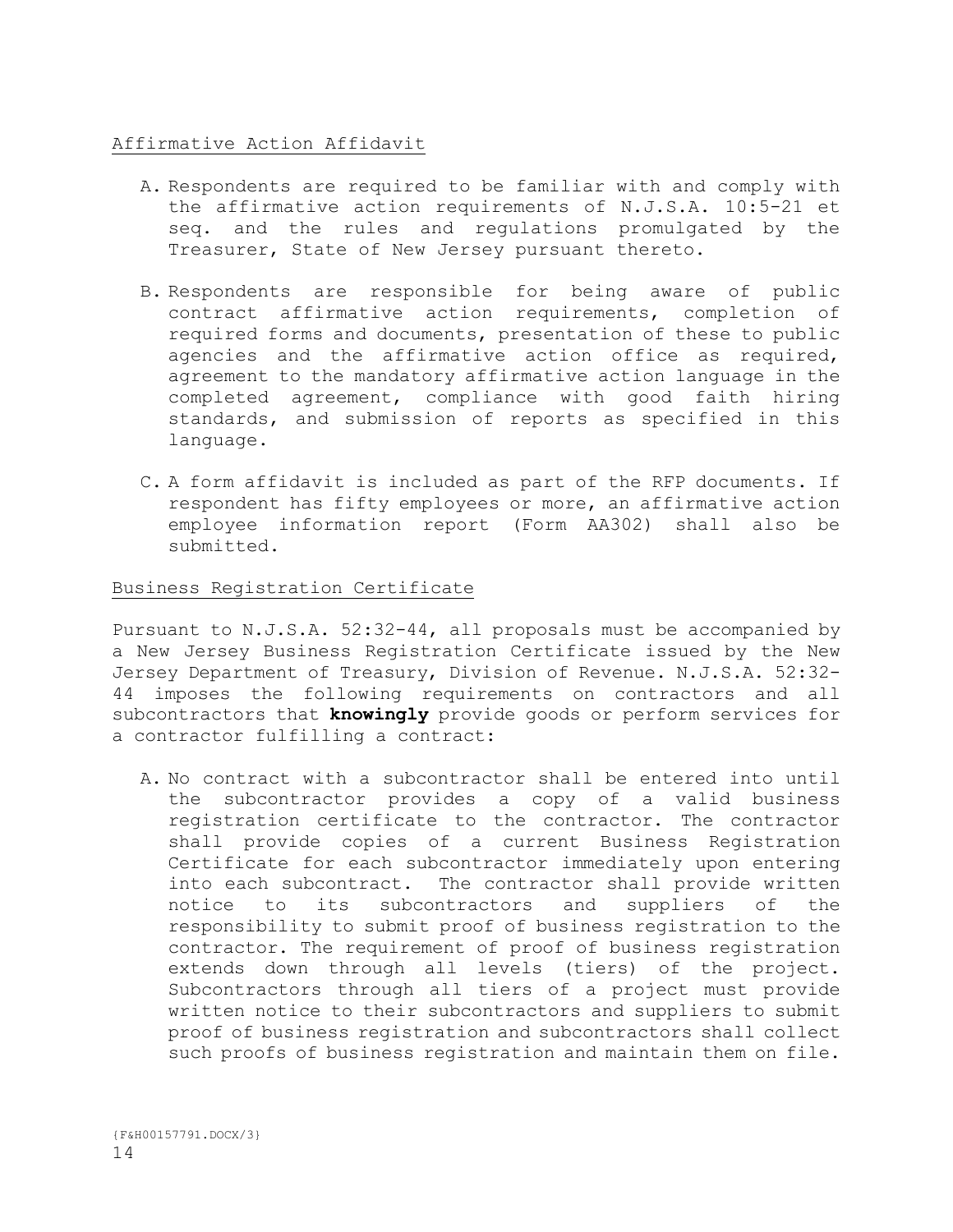- B. The contractor shall maintain and submit a current, updated list of subcontractors and their current Business Registration Certificate as a continuing obligation under this contract. Before final payment on the contract is made by the contracting agency, the contractor shall submit an accurate list and the proof of business registration of each subcontractor or supplier used in the fulfillment of the contract or shall attest that no subcontractors were used.
- C. For the term of this contract, the contractor and each of its affiliates and each subcontractor and supplier and each of its affiliates as defined in N.J.S.A. 52:32-44(g)(3) shall collect and remit and shall notify all subcontractors and their affiliates that they must collect and remit to the Director, New Jersey Division of Taxation, the use tax due pursuant to the Sales and Use Tax Act (N.J.S.A. 54:32B-1 et seq.) on all sales of tangible personal property delivered into this State, regardless of whether the tangible personal property is intended for a contract with a contracting agency.
- D. A contractor, subcontractor or supplier that fails to provide a copy of a business registration as required pursuant to N.J.S.A. 52:32-44 et seq., or that provides false business registration information under the requirements of either of those sections, shall be liable for a penalty of \$25.00 for each day of violation, not to exceed \$50,000 for each business registration copy not properly provided under a contract with a contracting agency. The contractor shall indemnify and hold harmless the Board from and against any and all fines, taxes, penalties, interest, claims, losses, costs, and expenses of any kind arising out of or resulting from or in connection with the contractor's failure to comply with N.J.S.A. 52:32-44 as amended from time to time. Information on the law and its requirements are available by calling (609) 292-9292.

### Debarment, Suspension, or Disqualification

The Board will not enter into a contract for work with any person, company, or firm that is on the State Department of Labor and Workforce Development; Prevailing Wage Debarment List, or the State of New Jersey Consolidated Debarment Report (www.state.nj.us/treasury/debarred).

All respondents are required to submit a sworn statement indicating whether or not the respondent is, at the time of the proposal, included on the State Department of Labor and Workforce Development;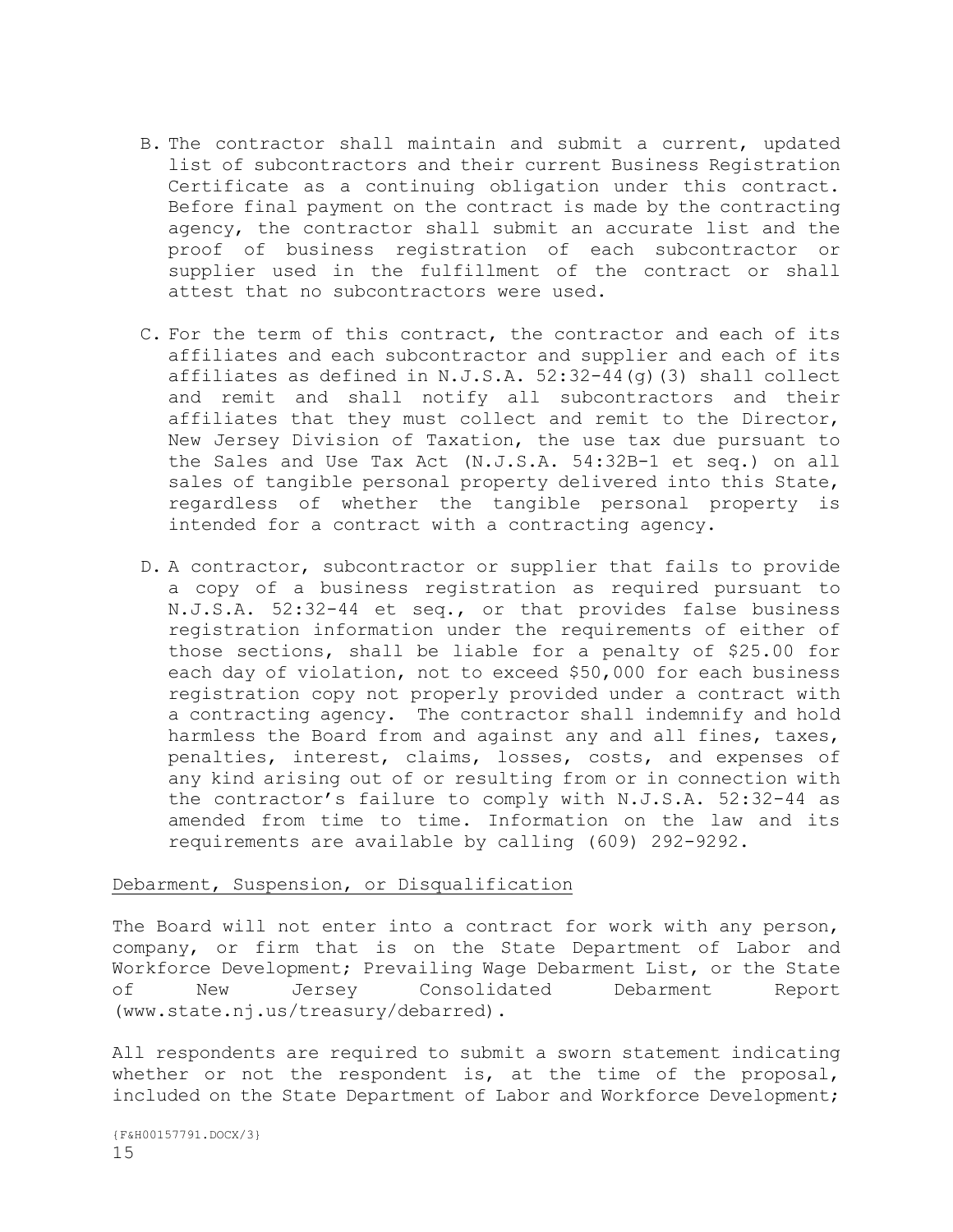Prevailing Wage Debarment List, or the State of New Jersey Consolidated Debarment Report, or the Federal Debarred Vendor List – Excluded Parties List System – System for Award Management – SAM.gov.

### Disclosure of Investment Activities in Iran

Pursuant to N.J.S.A. 18A:18A-49.4 (P.L. 2012, c.25), any person or entity that submits a bid or proposal or otherwise proposes to enter into or renew a contract must complete the certification below to attest, under penalty of perjury, that neither the person or entity, nor any of its parents, subsidiaries, or affiliates, is identified on the Department of Treasury's list of entities determined to be engaged in prohibited activities in Iran pursuant to P.L. 2012, c.25 ("Chapter 25 List"). The Chapter 25 list may be found at the following address:

http://www.state.nj.us/treasury/purchase/pdf/Chapter25List.pdf.

Respondents **must** review this list prior to completing the below certification. **Failure to complete the certification will render the proposal non-responsive.**

#### Documents

The respondent shall familiarize him or herself with all forms provided by the Board that are to be returned with a proposal. If there are any forms either missing or illegible, it is the responsibility of the respondent to contact the School Business Administrator/Board Secretary for duplicate copies of the forms. This must be done before the proposal opening date and time. The Board accepts no responsibility for duplicate forms that were not received by the respondent in time for the respondent to submit them with his or her proposal.

All documents returned to the Board shall be signed with an original signature in blue ink. Failure to sign and return all required documents with the proposal package may be cause for disqualification and for the proposal to be rejected pursuant to N.J.S.A. 18A:18A-2(y) as non-responsive. The Board will not accept facsimile or rubber stamp signatures.

By submitting a proposal, the respondent acknowledges that he or she has carefully examined the proposal specifications, documents, addenda (if any), and the site; and that from his or her investigation, he or she is satisfied as to the nature and location of the work, the general and local conditions and all matters which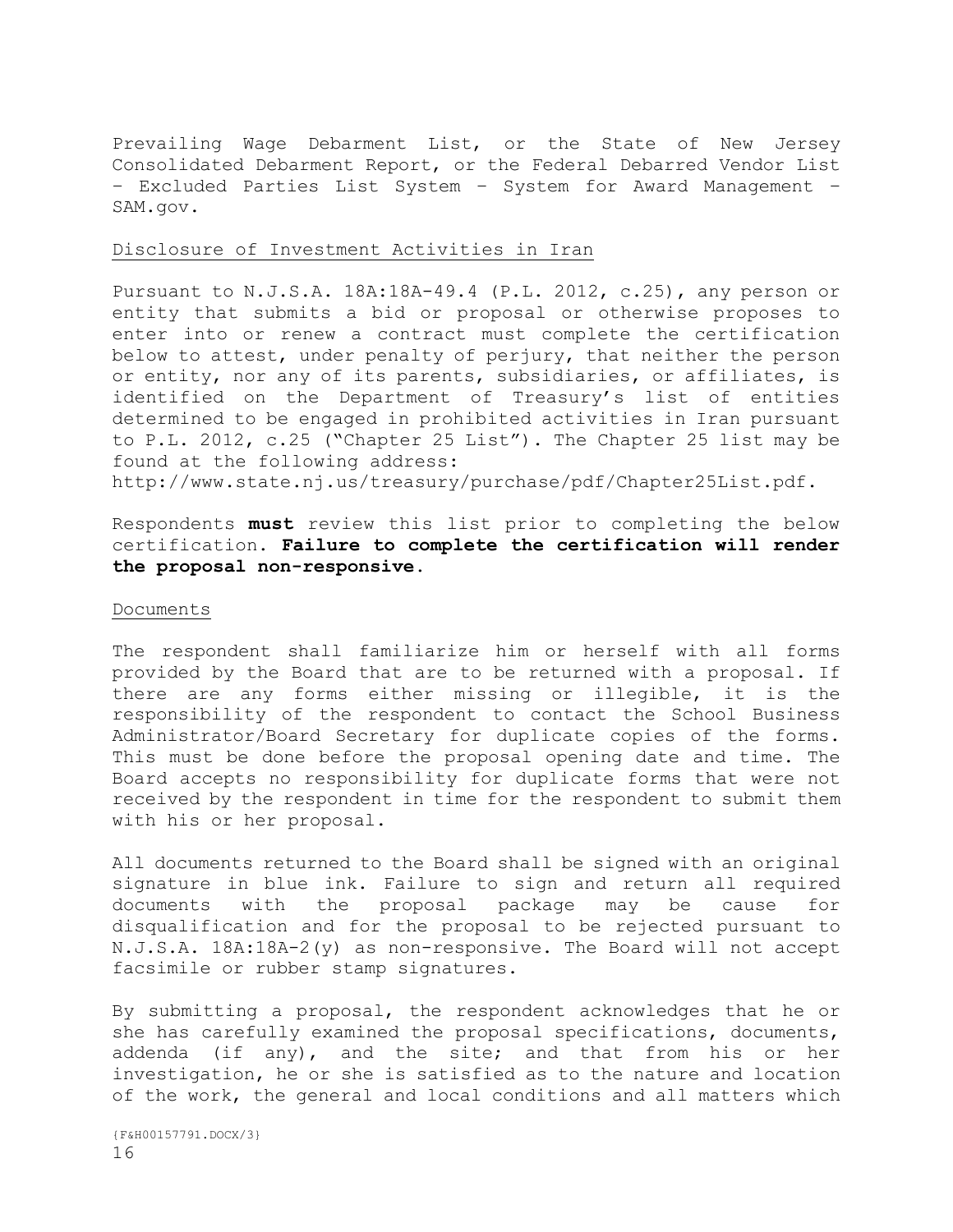may in any way affect the work or its performance, and that as a result of such examination, he or she fully understands the intent and purpose thereof, his or her obligations thereunder, and that he or she will not make any claim for or have any right to damages because of the lack of any information.

Each respondent submitting a proposal for a service contract shall include in the proposal the price all labor, materials, equipment, services, and other requirements necessary, or incidental to, the completion of the work, and other pertinent work as hereinafter described, in accordance with the RFP and documents.

**Please feel free to provide any additional information that you believe will be useful to the Board in its selection process.**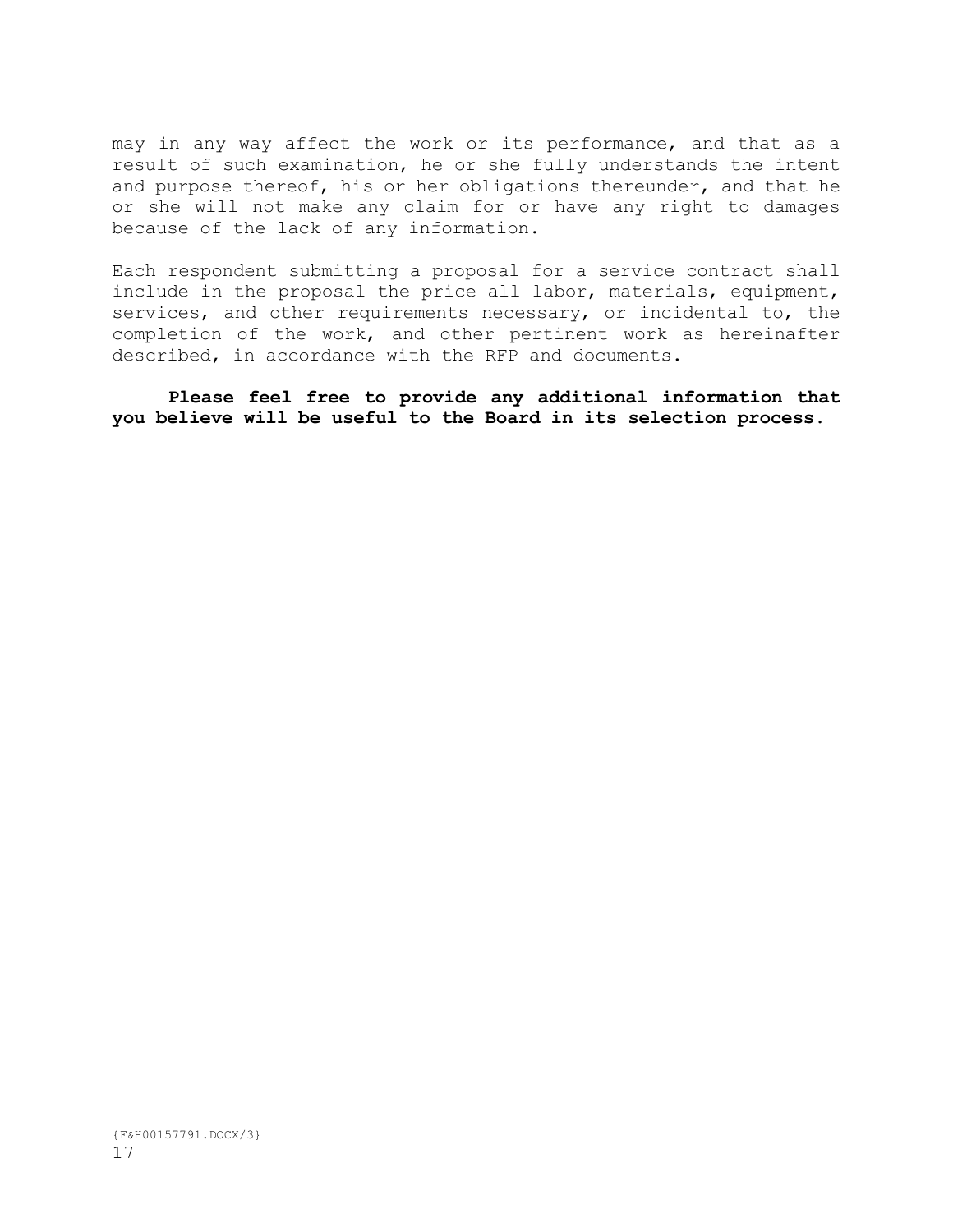### **RESPONDENT'S CHECKLIST**

- 1. Fee Proposal Form (attached)
- 2. Affirmative Action Affidavit and Exhibit B (attached)
- 3. State of New Jersey Debarred List Affidavit (attached)
- 4. Stockholder or Partnership Disclosure Statement (attached)
- 5. Non-Collusion Affidavit (attached)
- 6. Disclosure of Investment Activities in IRAN (attached)
- 7. Political Contribution Disclosure Affidavit (attached)
- 8. Business Registration Certificate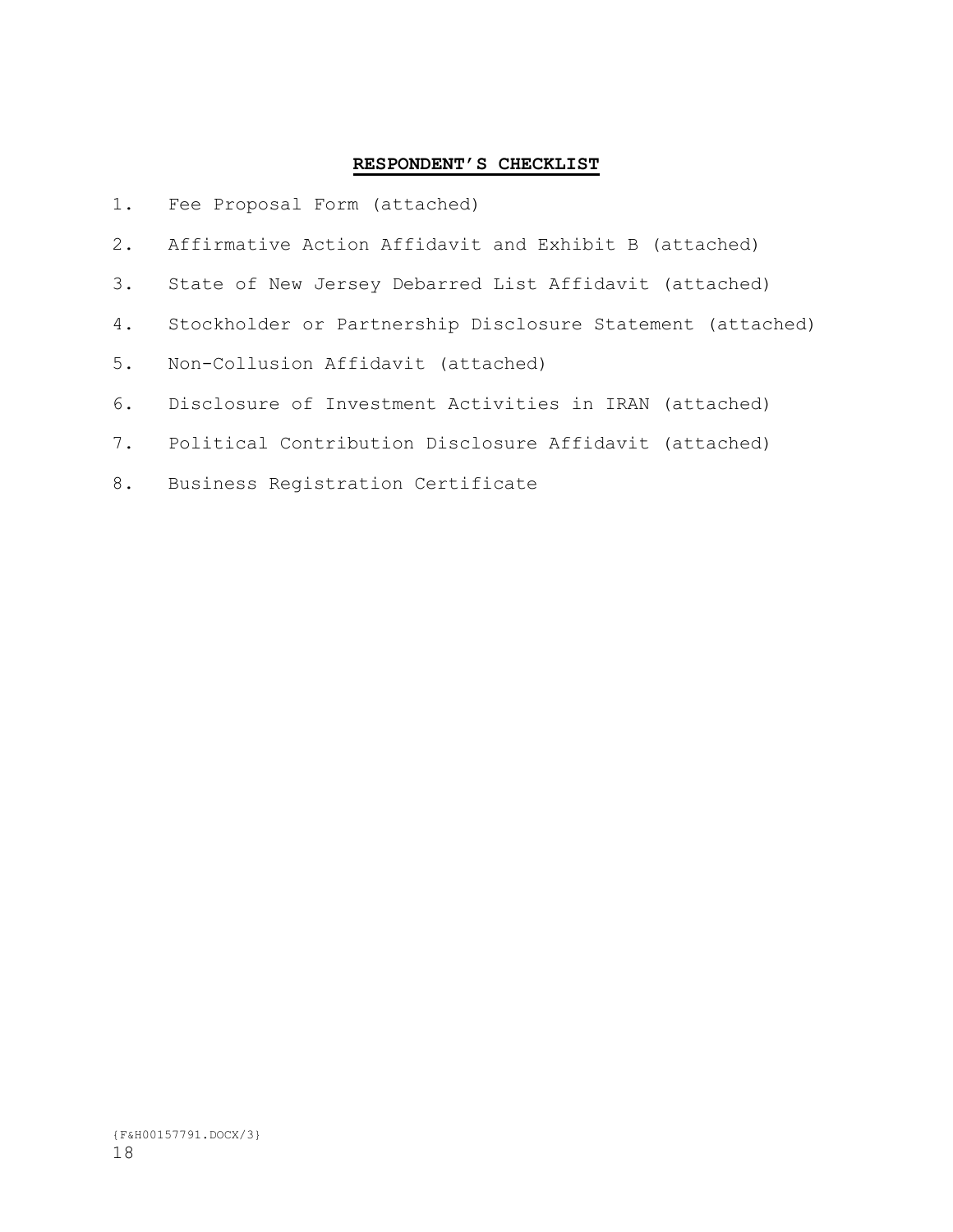### **FEE PROPOSAL FORM**

The undersigned agrees to provide [the professional services] in accordance with the requirements contained in the Request for Proposals (RFP) for the following fees. I acknowledge that if I leave a rate blank, the Board will not consider the proposal as responding to the RFP's request for that service. If my proposal is accepted, I agree to perform [the professional services] as required by the RFP and provide the information required by the RFP.

| [Service 1]:  |                                         | $\uparrow$                | per hour |
|---------------|-----------------------------------------|---------------------------|----------|
|               |                                         | \$ flat fee               |          |
| [Service 2]:  |                                         | \$ per hour               |          |
|               |                                         | \$ flat fee               |          |
| [Service 3]:  |                                         | \$ <u>______</u> per hour |          |
|               |                                         | \$ flat fee               |          |
| [Service 4]:  |                                         | \$ ____________ per hour  |          |
| Submitted by: |                                         | \$ flat fee               |          |
|               | Name of Respondent: Name of Respondent: |                           |          |
|               |                                         |                           |          |
|               |                                         |                           |          |
|               |                                         |                           |          |
|               |                                         |                           |          |
|               |                                         |                           |          |

The Undersigned does further declare that no one other than those herein named have any interest in this proposal.

The Undersigned is: An Individual ( )

A Partnership ( )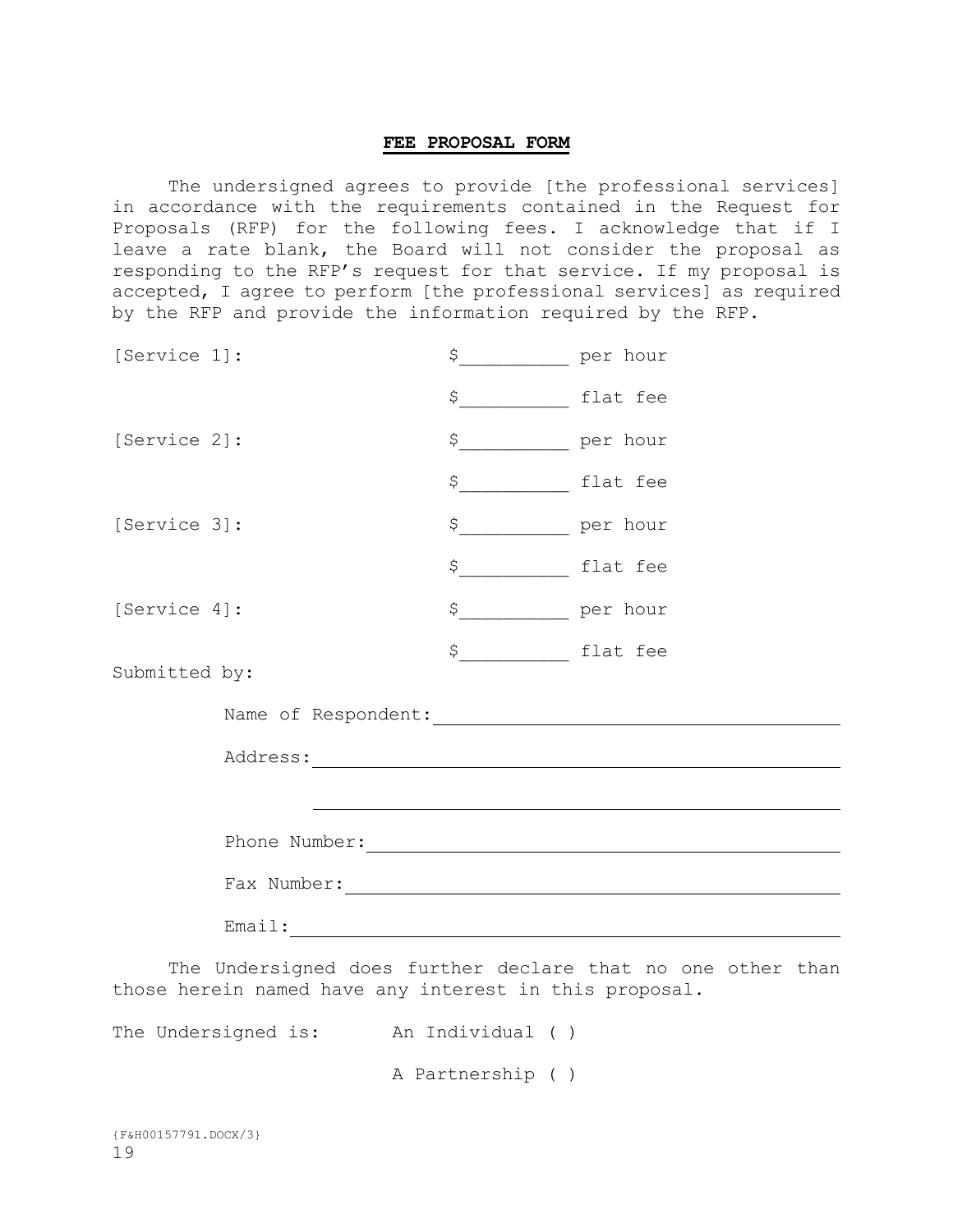A Corporation ( ) under the laws of the State of \_\_\_\_\_\_\_\_\_\_\_\_\_\_\_\_ having Principal Office in the City of \_\_\_\_\_\_\_\_\_\_\_\_\_\_\_\_ County of \_\_\_\_\_\_\_\_\_\_\_\_\_\_\_\_\_\_\_\_ and the State of  $\mathcal{L}=\mathcal{L}$ 

The Statement of the respondent's Personnel and Experience must accompany this proposal.

The undersigned affirms that the proposal includes all charges and expenses for the furnishing of all labor, work, materials, and equipment necessary or reasonably inferable from the contract documents, for the completion of the services in accordance with the RFP documents. If awarded a contract, I will comply with all stipulations contained in the RFP documents.

The undersigned agrees that if a contract is awarded to him/her, he/she will execute and deliver the contract prepared on behalf of the Board, within ten days of receiving the contract, together with the insurance certificate as required in the RFP.

Submitted by:

| Name of Respondent: |  |
|---------------------|--|
| Address:            |  |
|                     |  |
| Phone Number:       |  |
| Fax Number:         |  |
| Email:              |  |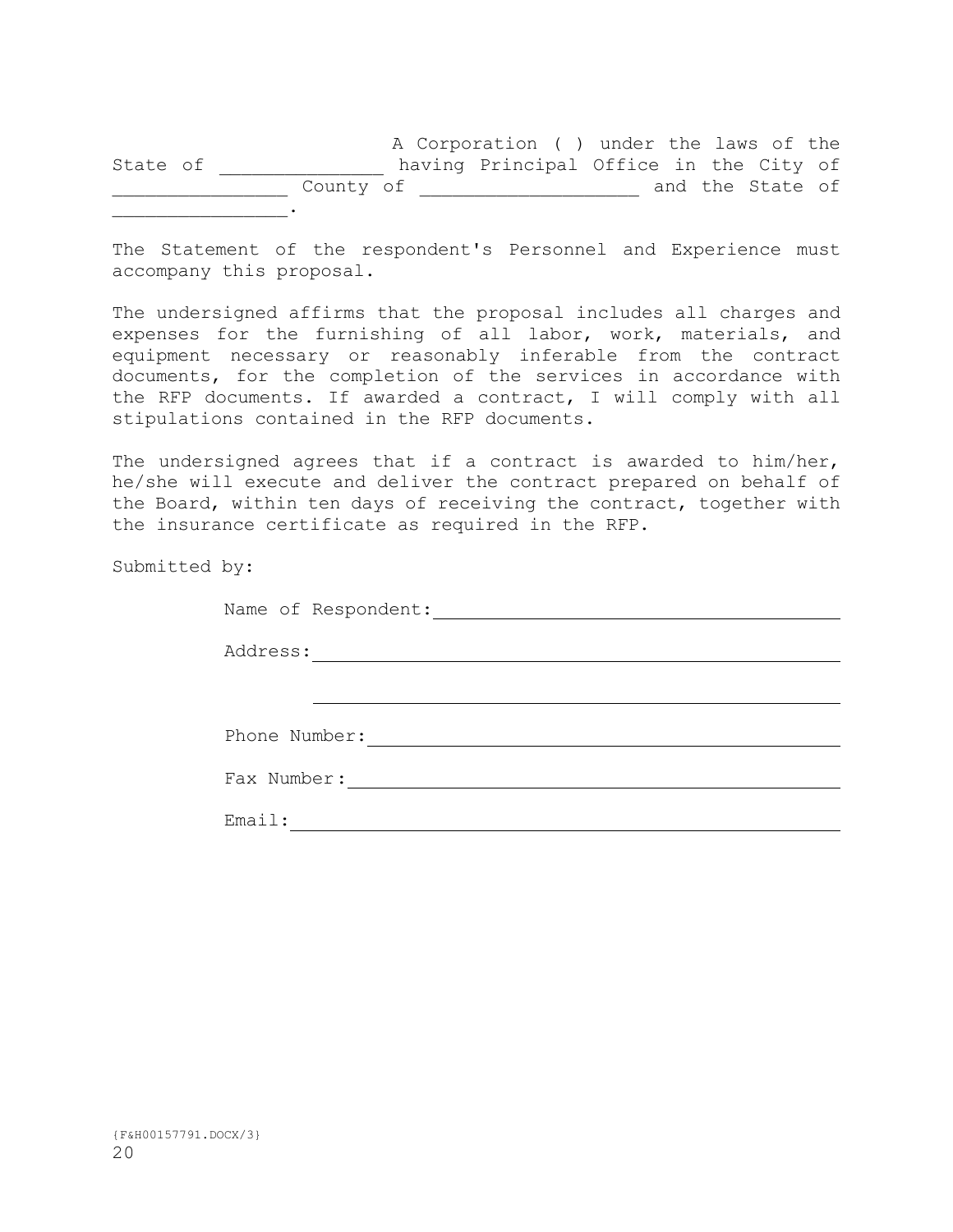I certify that I, The control of the set of  $\overline{I}$  am the of the respondent submitting this proposal and that I am authorized to submit this proposal on behalf of the respondent and that the information contained in all of the RFP documents is true and accurate. I further certify that the respondent owns, leases, or controls all the necessary equipment required by the RFP documents. If the respondent is not the actual owner, I hereby certify that I have attached a certificate from each and every owner or person in control of such equipment which grants the respondent the control of the equipment for such time as may be necessary for the completion of that portion of the project for which such equipment is necessary. I am aware that if any of the foregoing statements made by me are willfully false, I am subject to punishment.

WITNESS:

(Affix corporate seal) Authorized Representative

Title: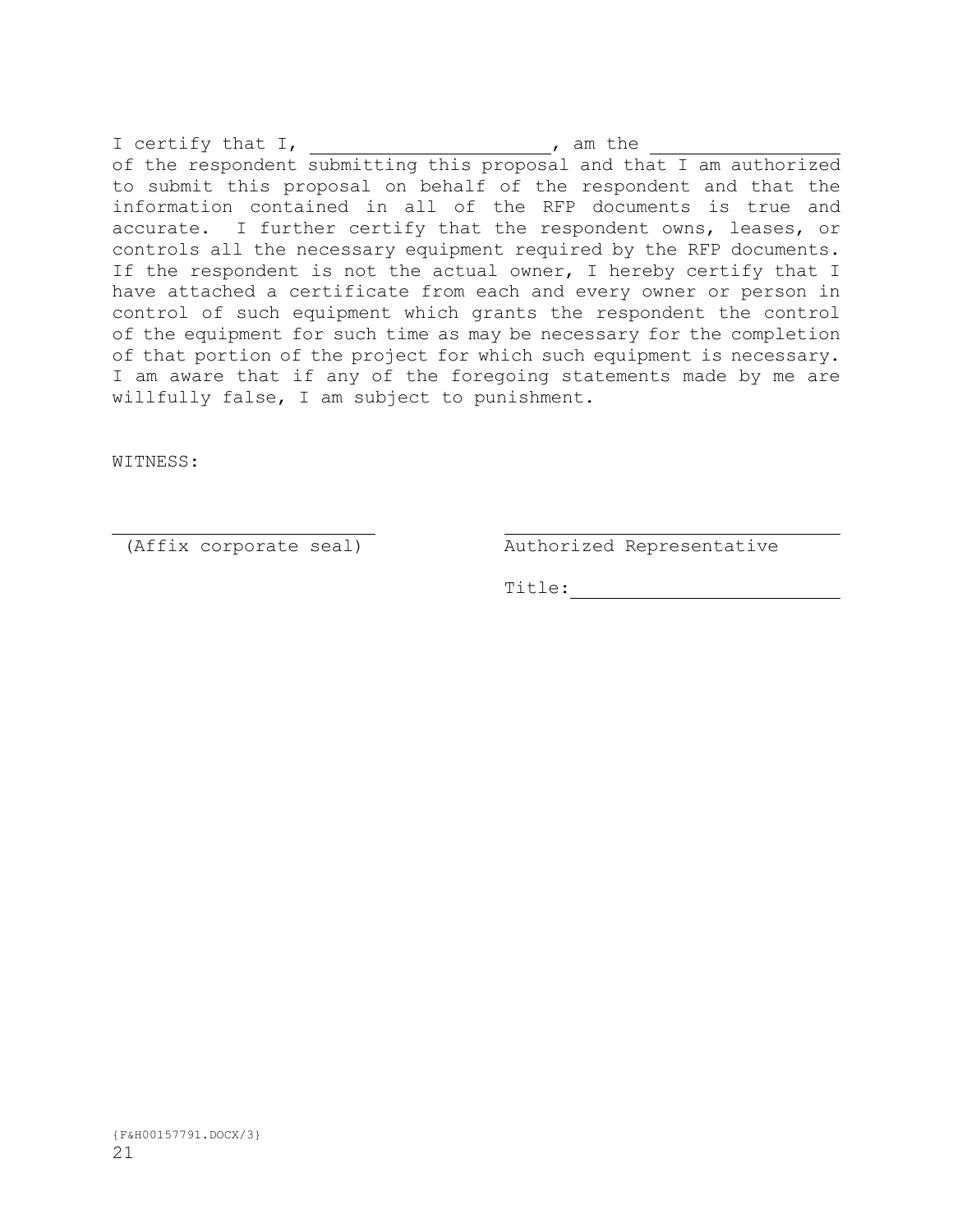### **Exhibit A**

### **MANDATORY EQUAL EMPLOYMENT OPPORTUNITY LANGUAGE N.J.S.A. 10:5-31 et seq. (P.L. 1975, C.127) N.J.A.C. 17:27**

#### **GOODS, PROFESSIONAL SERVICES AND GENERAL SERVICE CONTRACTS**

During the performance of this contract, the Contractor agrees as follows:

The contractor or subcontractor, where applicable, will not discriminate against any employee or applicant for employment because of age, race, creed, color, national origin, ancestry, marital status, affectional or sexual orientation, gender identity or expression, disability, nationality, or sex. Except with respect to affectional or sexual orientation and gender identity or expression, the contractor will ensure that equal employment opportunity is afforded to such applicants in recruitment and employment, and that employees are treated during employment, without regard to their age, race, creed, color, national origin, ancestry, marital status, affectional or sexual orientation, gender identity or expression, disability, nationality, or sex. Such equal employment opportunity shall include, but not be limited to the following: employment, upgrading, demotion, or transfer; recruitment or recruitment advertising; layoff or termination; rates of pay or other forms of compensation; and selection for training, including apprenticeship. The contractor agrees to post in conspicuous places, available to employees and applicants for employment, notices to be provided by the Public Agency Compliance Officer setting forth provisions of this nondiscrimination clause.

The contractor or subcontractor, where applicable will, in all solicitations or advertisements for employees placed by or on behalf of the contractor, state that all qualified applicants will receive consideration for employment without regard to age, race, creed, color, national origin, ancestry, marital status, affectional or sexual orientation, gender identity or expression, disability, nationality or sex.

The contractor or subcontractor will send to each labor union, with which it has a collective bargaining agreement, a notice, to be provided by the agency contracting officer, advising the labor union of the contractor's commitments under this chapter and shall post copies of the notice in conspicuous places available to employees and applicants for employment.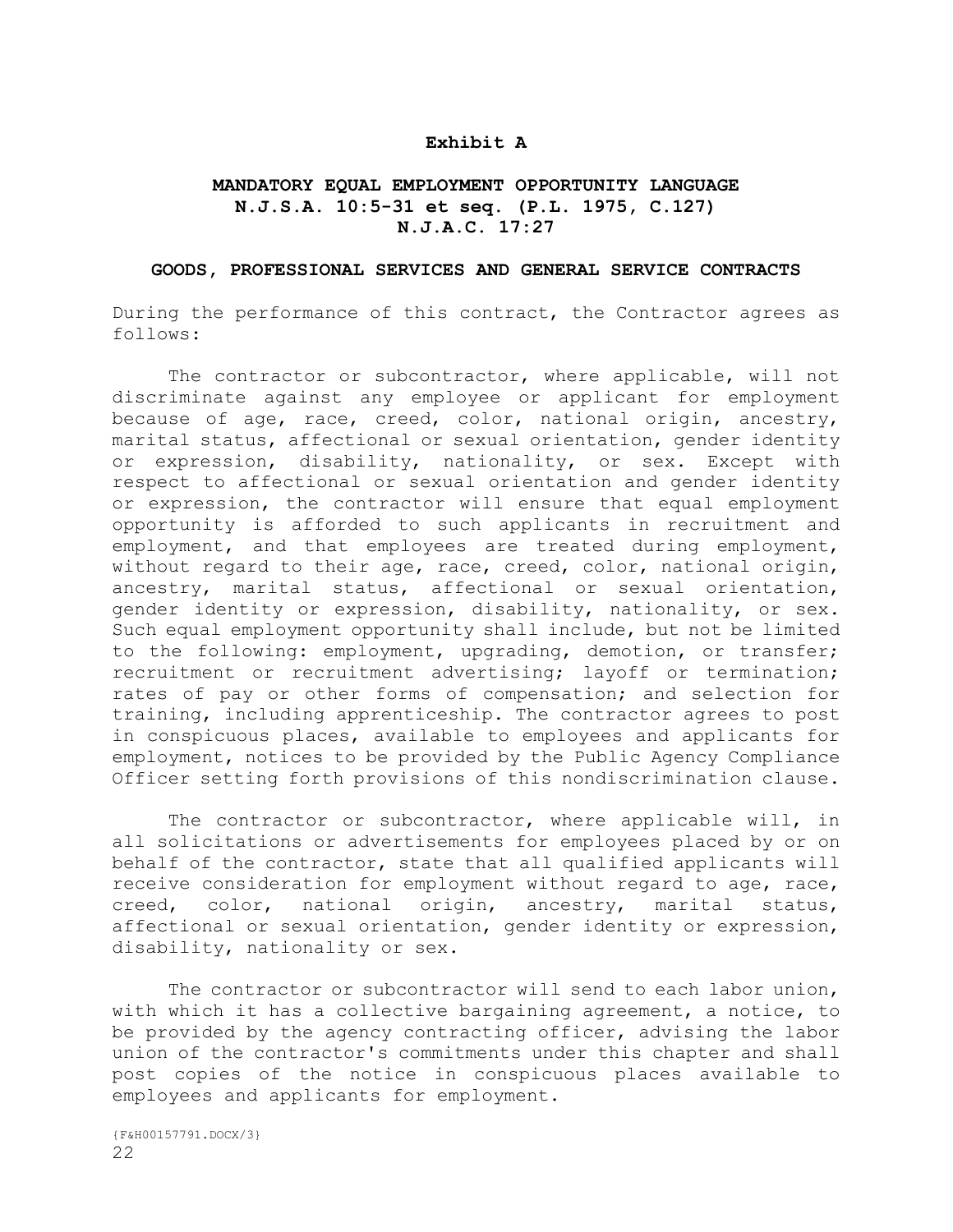The contractor or subcontractor, where applicable, agrees to comply with any regulations promulgated by the Treasurer pursuant to N.J.S.A. 10:5-31 et seq., as amended and supplemented from time to time and the Americans with Disabilities Act.

The contractor or subcontractor agrees to make good faith efforts to meet targeted county employment goals established in accordance with N.J.A.C. l7:27-5.2.

The contractor or subcontractor agrees to inform in writing its appropriate recruitment agencies including, but not limited to, employment agencies, placement bureaus, colleges, universities, and labor unions, that it does not discriminate on the basis of age, race, creed, color, national origin, ancestry, marital status, affectional or sexual orientation, gender identity or expression, disability, nationality or sex, and that it will discontinue the use of any recruitment agency which engages in direct or indirect discriminatory practices.

The contractor or subcontractor agrees to revise any of its testing procedures, if necessary, to assure that all personnel testing conforms with the principles of job-related testing, as established by the statutes and court decisions of the State of New Jersey, and as established by applicable Federal law and applicable Federal court decisions.

In conforming with the targeted employment goals, the contractor or subcontractor agrees to review all procedures relating to transfer, upgrading, downgrading and layoff to ensure that all such actions are taken without regard to age, race, creed, color, national origin, ancestry, marital status, affectional or sexual orientation, gender identity or expression, disability, nationality or sex, consistent with the statutes and court decisions of the State of New Jersey, and applicable Federal law and applicable Federal court decisions.

**The contractor shall submit to the public agency, after notification of award but prior to execution of a goods and services contract, one of the following three documents:**

Letter of Federal Affirmative Action Plan Approval

Certificate of Employee Information Report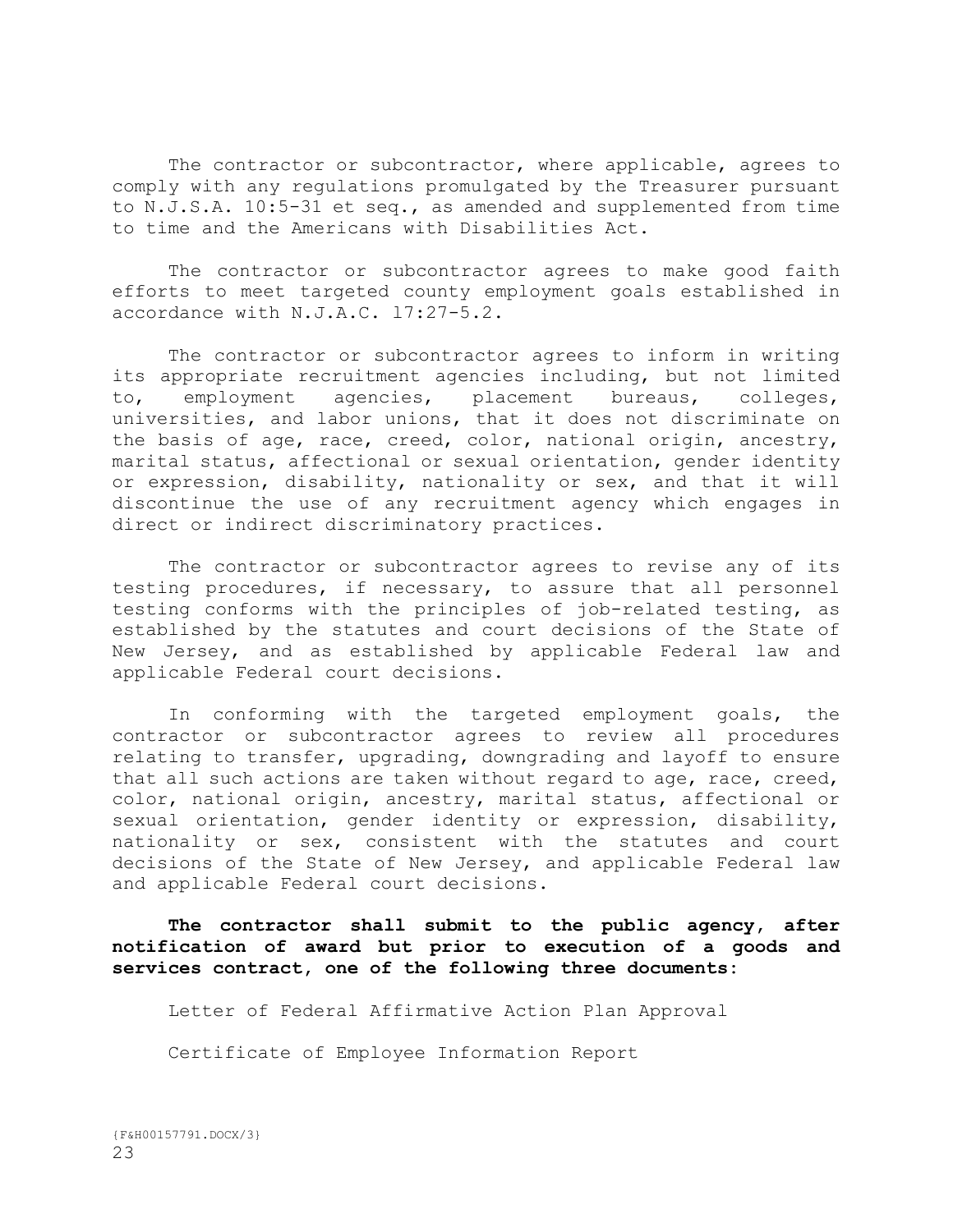Employee Information Report Form AA302 (electronically provided by the Division and distributed to the public agency through the Division's website at: www.state.nj.us/treasury/contract\_compliance)

The contractor and its subcontractors shall furnish such reports or other documents to the Division of Purchase & Property, CCAU, EEO Monitoring Program as may be requested by the office from time to time in order to carry out the purposes of these regulations, and public agencies shall furnish such information as may be requested by the Division of Purchase & Property, CCAU, EEO Monitoring Program for conducting a compliance investigation pursuant to **N.J.A.C. 17:27-1.1 et seq.**

**The failure to submit such appropriate evidence will result in rescission of the contract.**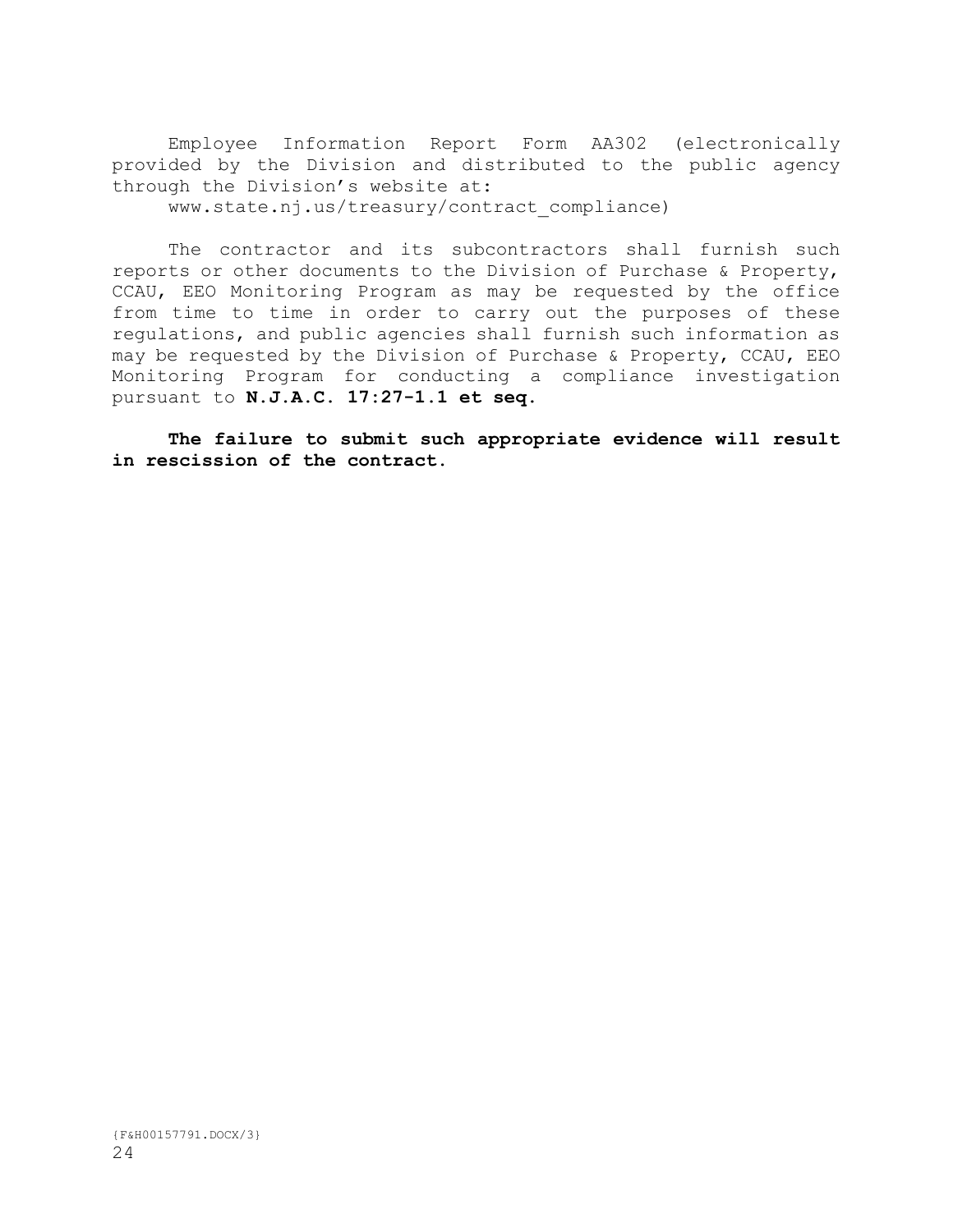### **AFFIRMATIVE ACTION AFFIDAVIT FOR COMPLIANCE WITH AFFIRMATIVE ACTION REGULATIONS**

STATE OF  $)$ 

COUNTY OF  $)$ 

: ss:

being duly sworn, according to law, deposes and says that he is a duly authorized representative of the respondent, \_\_\_\_\_\_\_\_\_\_\_\_\_\_\_\_\_\_\_\_\_\_\_\_\_\_\_\_\_\_\_\_\_.

I hereby certify that I am aware of the equal employment opportunity and affirmative action in public contracting requirements set forth in N.J.S.A. 10:5-31 et seq. and N.J.A.C. 17:27-1 et seq. and that the respondent is in compliance with the requirements therein. I hereby agree that the respondent shall make good faith efforts to provide equal employment opportunity for minorities and women. I am aware that the failure to make good faith efforts to provide equal employment opportunity for minorities and women may result in fines/penalties, suspension/debarment, a determination to lower the firm's aggregate rating or such other action as provided by law.

|         |  | Sworn to and subscribed |  | Bv: |
|---------|--|-------------------------|--|-----|
| to this |  | day of                  |  |     |
|         |  | , 20                    |  |     |

 $\frac{By:}{Signal}$ 

(Name)

Notary Public of New Jersey

My Commission expires / /

(Title)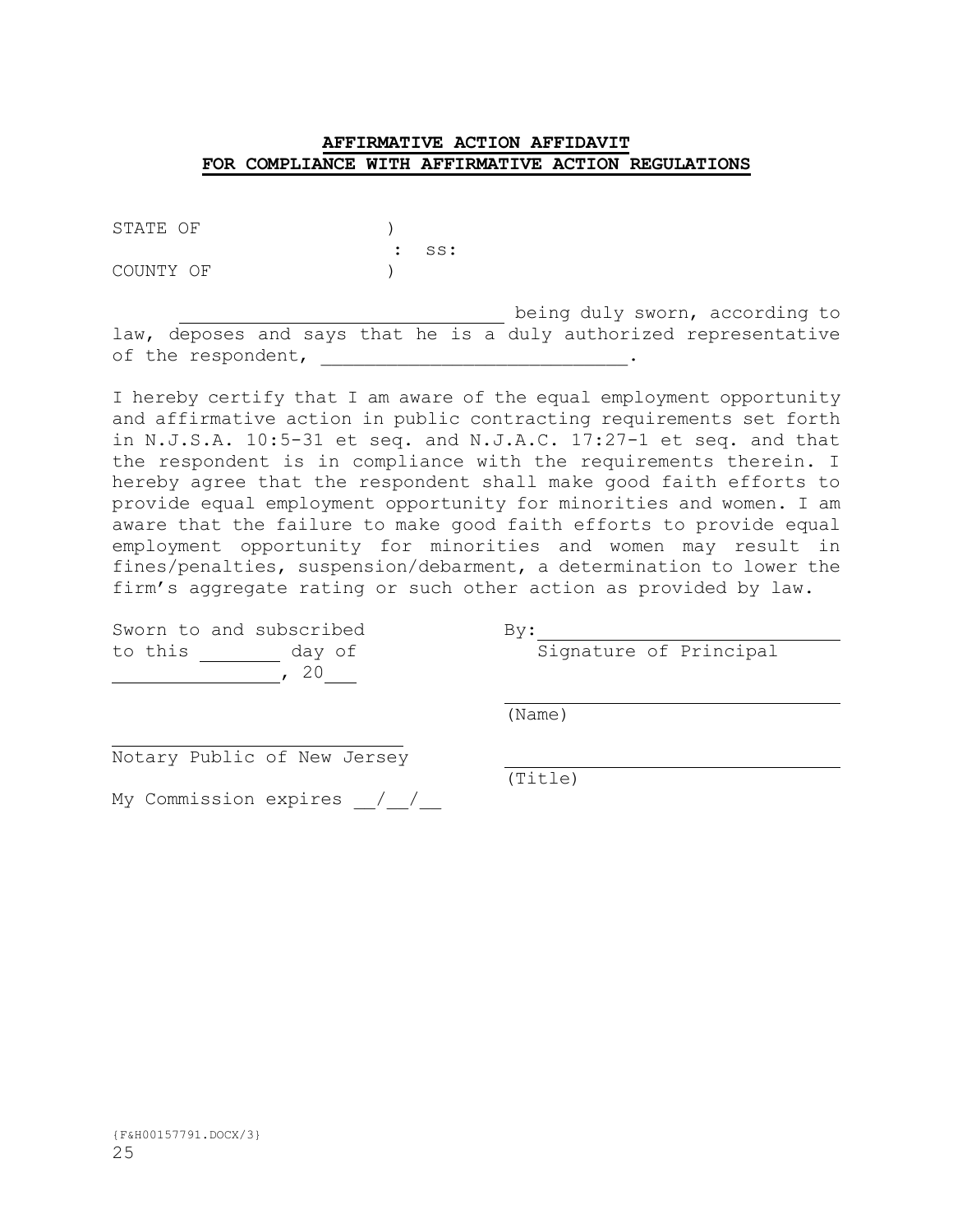### **EXHIBIT B**

TO: All Respondents

FROM: Business Administrator/Board Secretary

RE: AFFIRMATIVE ACTION

Your cooperation is requested in helping this Board of Education meet the Affirmative Action Rules and Regulations implemented by P.L. 1977 c. 127 (N.J.S.A. 10:5-21 et seq.). Regulations will apply only to the party to whom the contract or purchase order is awarded. The information below is to determine each respondent's Affirmative Action status.

1) DO YOU HAVE FEDERAL APPROVAL? Yes No

This being a letter from a Federal Agency stating the company name and address as having submitted their Affirmative Action Plan and their plans being approved.

If yes, please submit a Photostat copy.

- 2) DO YOU HAVE A STATE CERTIFICATE OF EMPLOYEE INFORMATION REPORT APPROVAL? Yes No
- If yes, please submit a Photostat copy of this certificate.
- 3) IF YOU DO NOT HAVE EITHER OF THE ABOVE, PLEASE SUBMIT A COPY OF AFFIRMATIVE ACTION EMPLOYEE INFORMATION REPORT (AA302).

I certify that the above information is correct to the best of my knowledge.

| Name:      |  |
|------------|--|
| Signature: |  |
| Title:     |  |
| Date:      |  |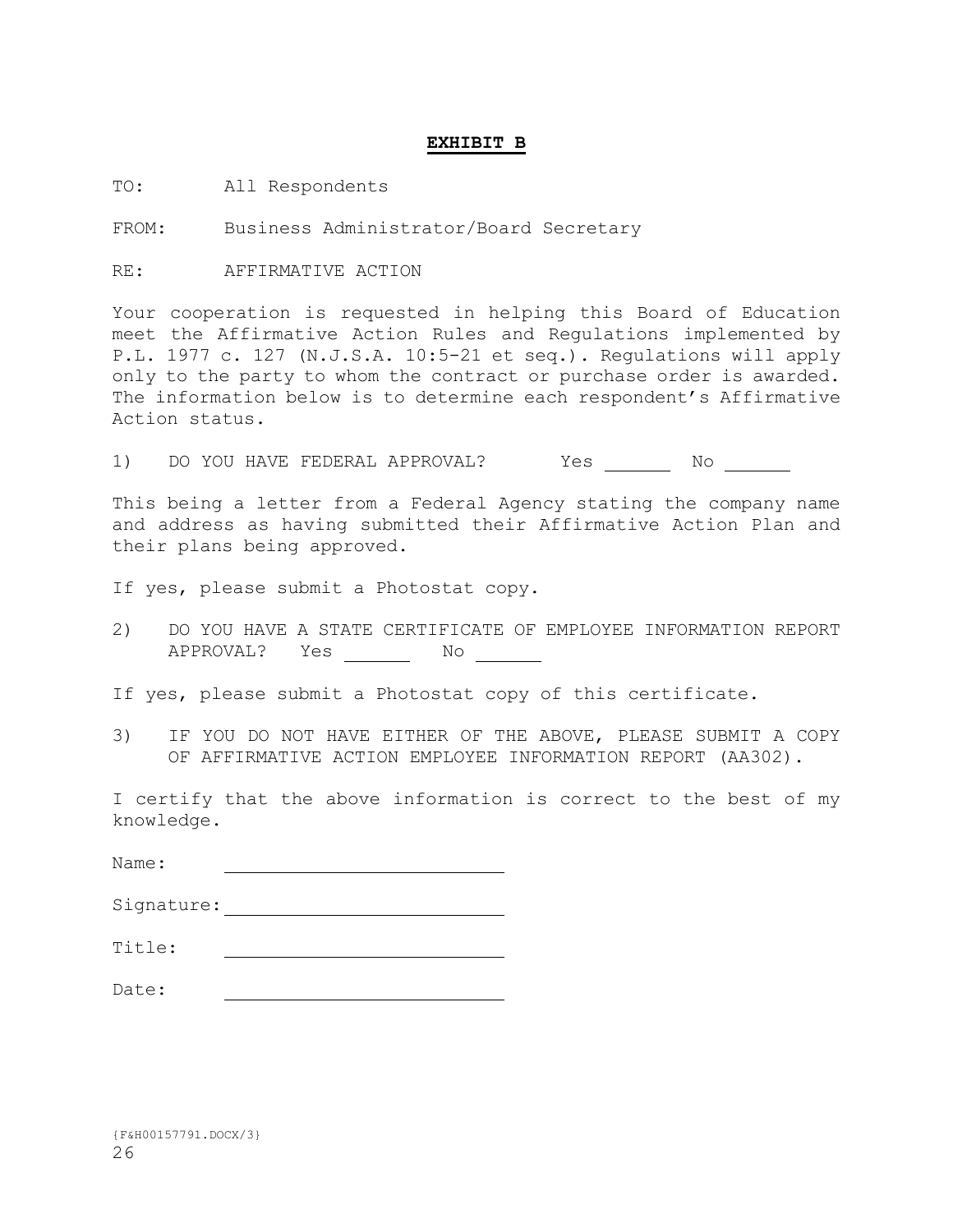#### **STATE OF NEW JERSEY DEBARRED LIST AFFIDAVIT**

STATE OF **)** ss: COUNTY OF  $I$ ,  $\frac{I}{I}$ , residing in the  $\frac{I}{I}$  of in the County of  $\qquad$  and State of , of full age, being duly sworn according to law on my oath depose and say:

I am  $\qquad \qquad \text{and} \qquad$  an officer of the firm of , the respondent making the proposal for the above named work, and that I executed the proposal with full authority to do so; that the respondent, at the time of making of this bid, is not included on the State of New Jersey, State Treasurer's, or any State or Federal Government's List of Debarred, Suspended, and Disqualified Bidders; and that all statements contained in the proposal and in this affidavit are true and correct, and made with the full knowledge that the Board relies upon the truth of the statements contained in the proposal and in the statements contained in this affidavit in awarding the contract for the work.

The undersigned further warrants that if the name of the firm making this bid appears on the State Treasurer's or any State or Federal Government's List of Debarred, Suspended, and Disqualified Bidders at any time prior to, and during the life of this contract, including Guarantee Period, that the Local Unit shall be immediately so notified by the signatory of this Eligibility Affidavit.

The undersigned understands that the firm making the bid as vendor is subject to debarment, suspension, and/or disqualification in contracting with the State of New Jersey, if the vendor commits any of the acts warranting debarment, suspension, or disqualification as determined according to applicable law and regulation.

| Subscribed and sworn to before |        |  |  |  |
|--------------------------------|--------|--|--|--|
| me this                        | day of |  |  |  |

Notary Public of My Commission expires 1/20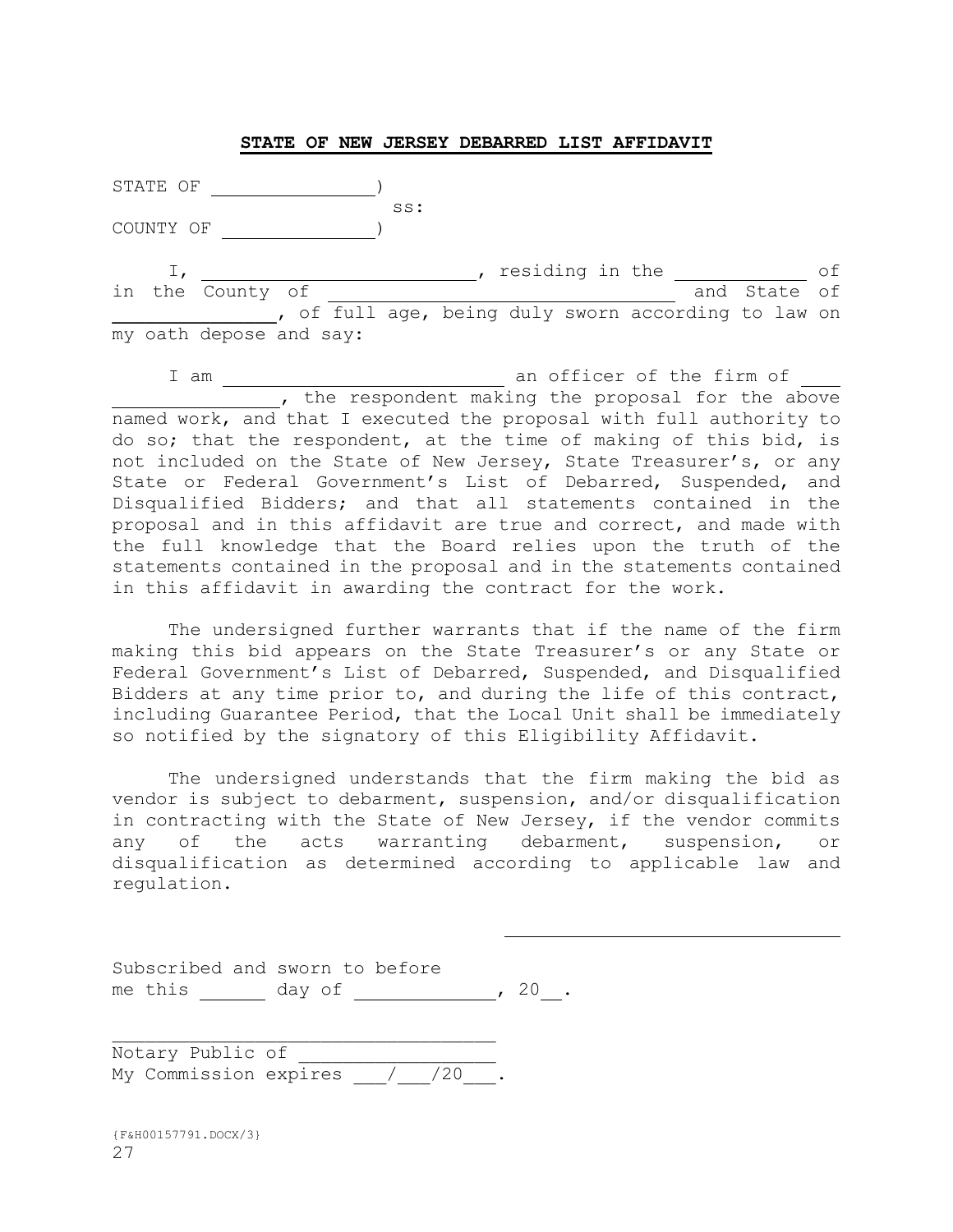### **STOCKHOLDER OR PARTNERSHIP DISCLOSURE STATEMENT**

STATE OF  $)$  ss: COUNTY OF  $)$ 

In accordance with the instruction to respondents and the provisions of P.L. 1977, Chapter 33, Section 1 (N.J.S.A. 52:25- 24.2), the undersigned being duly sworn according to law, deposes and says that the following is a list of the names and addresses of all stockholders in the corporation or partnership (including limited partnerships, limited liability corporations, limited liability partnerships and subchapter S corporations) who own 10% or more of its stock or of all individual partners in the partnership who own a 10% or greater interest therein.

If one or more such stockholder or partner is itself a corporation or partnership, all stockholders holding 10% or more of the corporation's stock or all individual partners owing 10% or greater interest in that partnership is also listed.

I.

| Name of Corporation/<br>Partnership | Address |
|-------------------------------------|---------|
| Name of Corporation/<br>Partnership | Address |
| Name of Stockholder/Partner         | Address |
| Name of Stockholder/Partner         | Address |
| Name of Stockholder/Partner         | Address |
|                                     |         |

Use reverse side for additional stockholders/partners.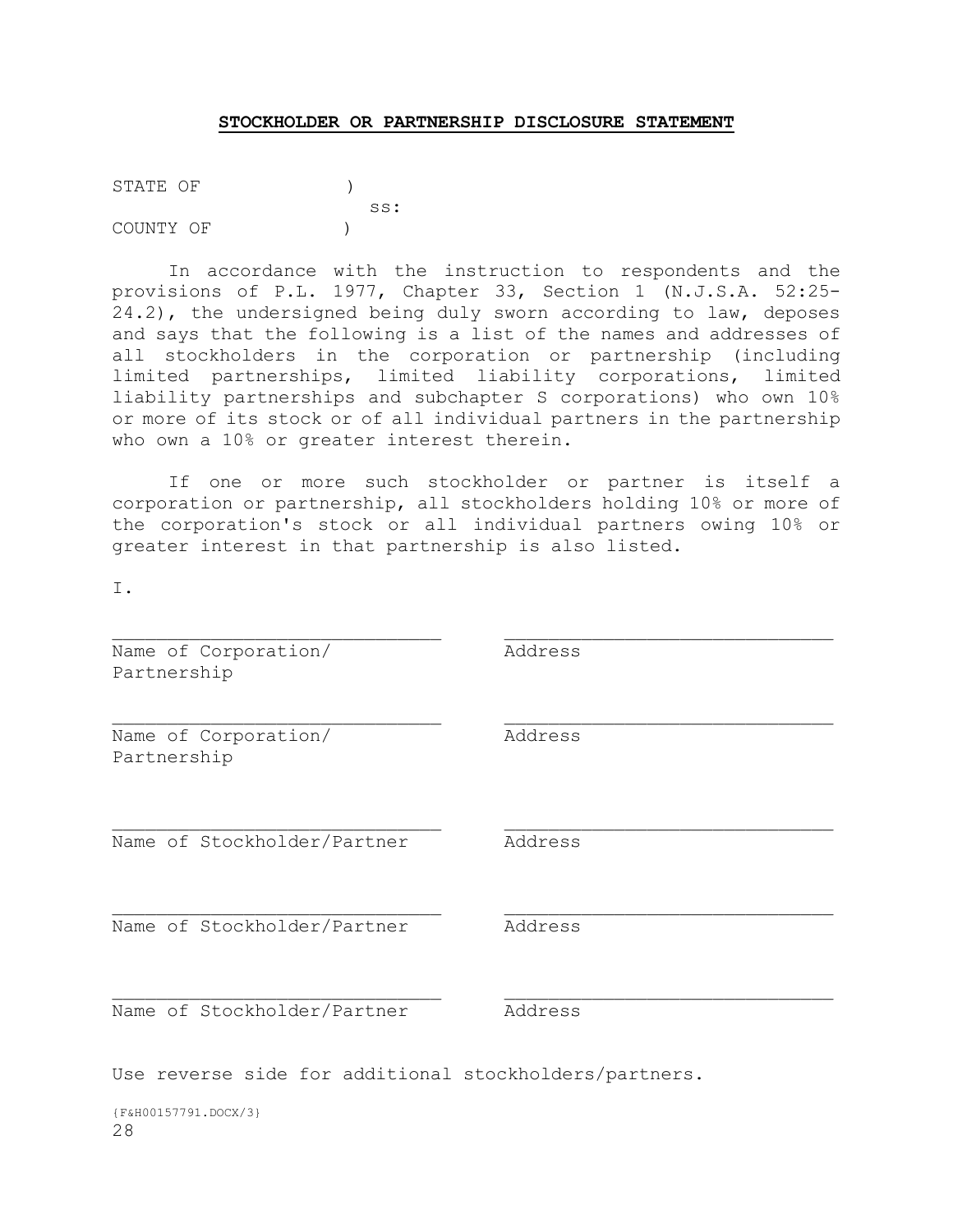II.

Name of Corporation **Address** Partnership who holds 10% or more interest in the bidding corporation/partnership

Name of Stockholder/Partner Address

Name of Stockholder/Partner Address

Name of Stockholder/Partner Address

Name of Stockholder/Partner Address

Use reverse side for additional stockholders/partners.

The absence of any names and addresses on the foregoing list signifies that there are no individual stockholders or partners who own 10% or more interest in the bidding corporation or partnership.

Name of Vendor

 $\text{By:}$ 

Name

Official Title

Sworn before me this day of  $\overline{\qquad \qquad}$ ,  $\overline{\qquad \qquad}$ 

Notary Public of My Commission expires / / .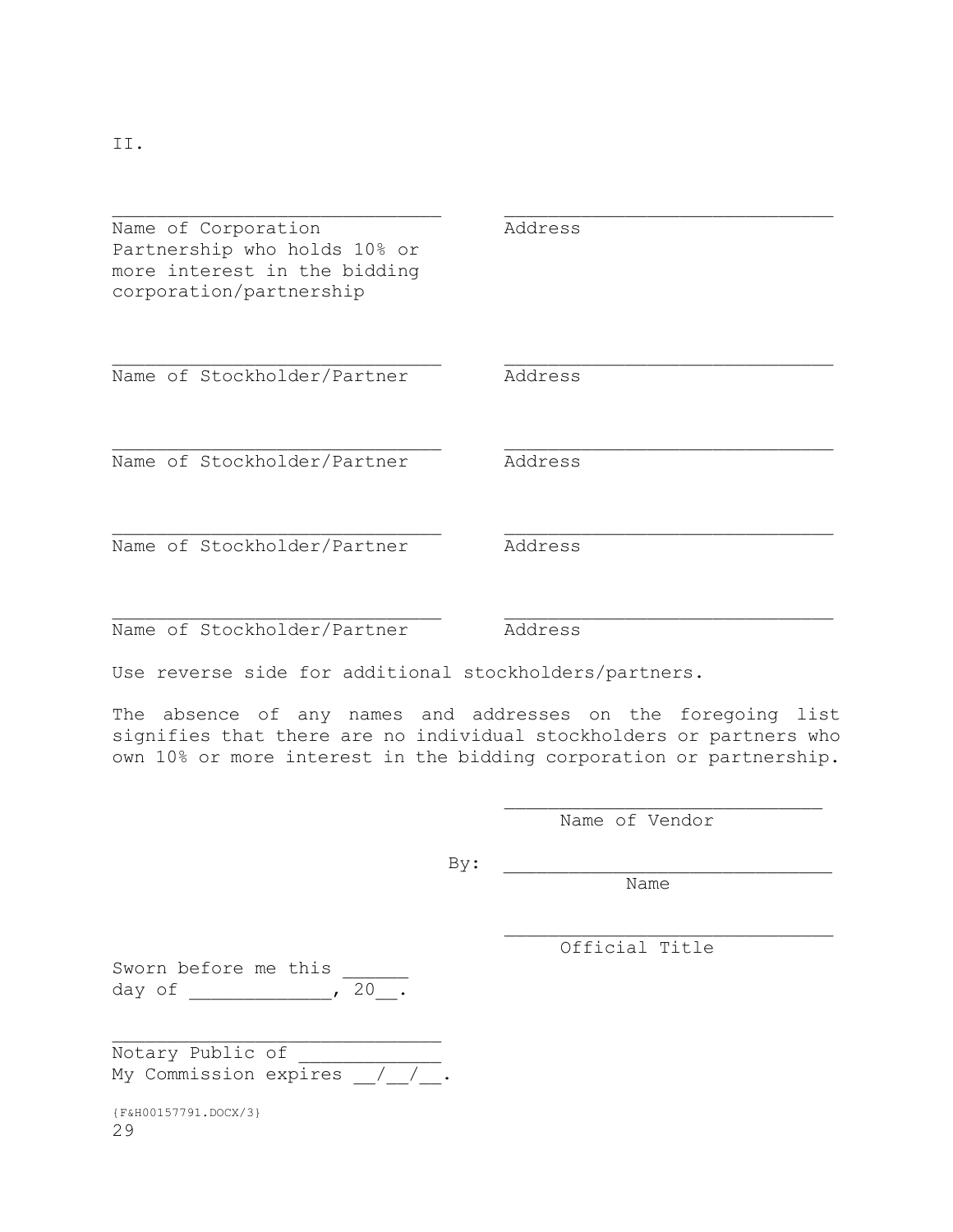### **AFFIDAVIT OF NON-COLLUSION**

| STATE OF  |                         |  |     |  |                 |       |                                                   |    |
|-----------|-------------------------|--|-----|--|-----------------|-------|---------------------------------------------------|----|
| COUNTY OF |                         |  | SS: |  |                 |       |                                                   |    |
|           | in the County of        |  |     |  | residing in the |       | and State of                                      | оf |
|           |                         |  |     |  |                 |       | of full age, being duly sworn according to law on |    |
|           | my oath depose and say: |  |     |  |                 |       |                                                   |    |
|           |                         |  |     |  |                 | - - - | $\sim$ $\blacksquare$                             |    |

I am  $\frac{1}{\sqrt{1-\frac{1}{2}}}\$  of the firm of the respondent making the proposal for the above named project. I executed the bid with full authority to do so. The respondent has not, directly or indirectly, entered into any agreement, participated in any collusion, or otherwise taken any action in restraint of free, competitive bidding in connection with the above named project. All statements contained in this bid and in this affidavit are true and correct, and made with the full knowledge that the Tenafly Board of Education will rely upon the truth of the statements contained in the bid and in the statements contained in this affidavit in awarding the contract for the project.

I further warrant that no person or selling agency has been employed or retained to solicit or secure such contract upon an agreement or understanding for a commission, percentage, brokerage, or contingent fee.

| Subscribed and sworn to before |        |  |  |  |
|--------------------------------|--------|--|--|--|
| me this                        | day of |  |  |  |

Notary Public of My Commission expires / / /20 .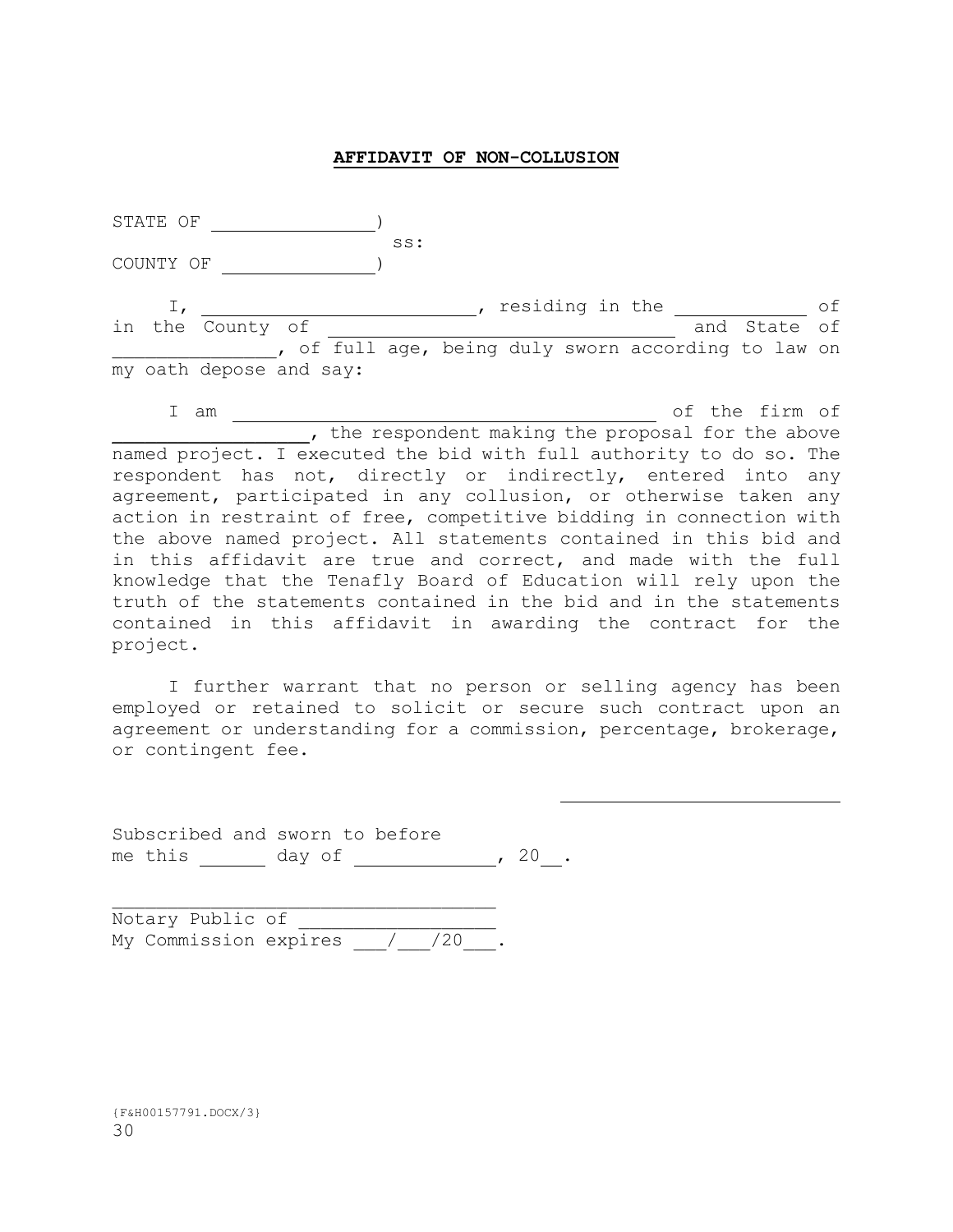#### **DISCLOSURE OF INVESTMENT ACTIVITIES IN IRAN**

Pursuant to N.J.S.A. 18A:18A-49.4 (P.L. 2012, c.25), any person or entity that submits a bid or proposal or otherwise proposes to enter into or renew a contract must complete the certification below to attest, under penalty of perjury, that neither the person or entity, nor any of its parents, subsidiaries, or affiliates, is identified on the Department of Treasury's list of entities determined to be engaged in prohibited activities in Iran pursuant to P.L. 2012, c.25 ("Chapter 25 List"). The Chapter 25 list may be found at the following address:

http://www.state.nj.us/treasury/purchase/pdf/Chapter25List.pdf.

Bidders **must** review this list prior to completing the below certification. **Failure to complete the certification will render the bid non-responsive.** In the event the Board determines that the respondent has submitted a false certification, it shall report that to the New Jersey Attorney General and retains the right to file an action seeking the greater of one million dollars (\$1,000,000) or twice the contract price.

#### Please check one of the following boxes:

**I certify, pursuant to Public Law 2012, c. 25, that neither the respondent listed above nor any of the respondent's parents, subsidiaries, or affiliates is listed on the New Jersey Department of Treasury's Chapter 25 List**. I further certify that I am the person listed above, or I am an officer or representative of the entity listed above and am authorized to make this certification on its behalf. **I will skip Part 2 and sign and complete the certification below.**

### **OR**

**I am unable to certify as above because the respondent and/or one or more of its parents, subsidiaries, or affiliates is listed on the Chapter 25 List.** I will provide a detailed, accurate and precise description of the activities in Part 2 below and sign and complete the certification. Failure to provide same will result in the bid being deemed non-responsive and appropriate penalties or fines may be assessed.

```
{F&H00157791.DOCX/3}
```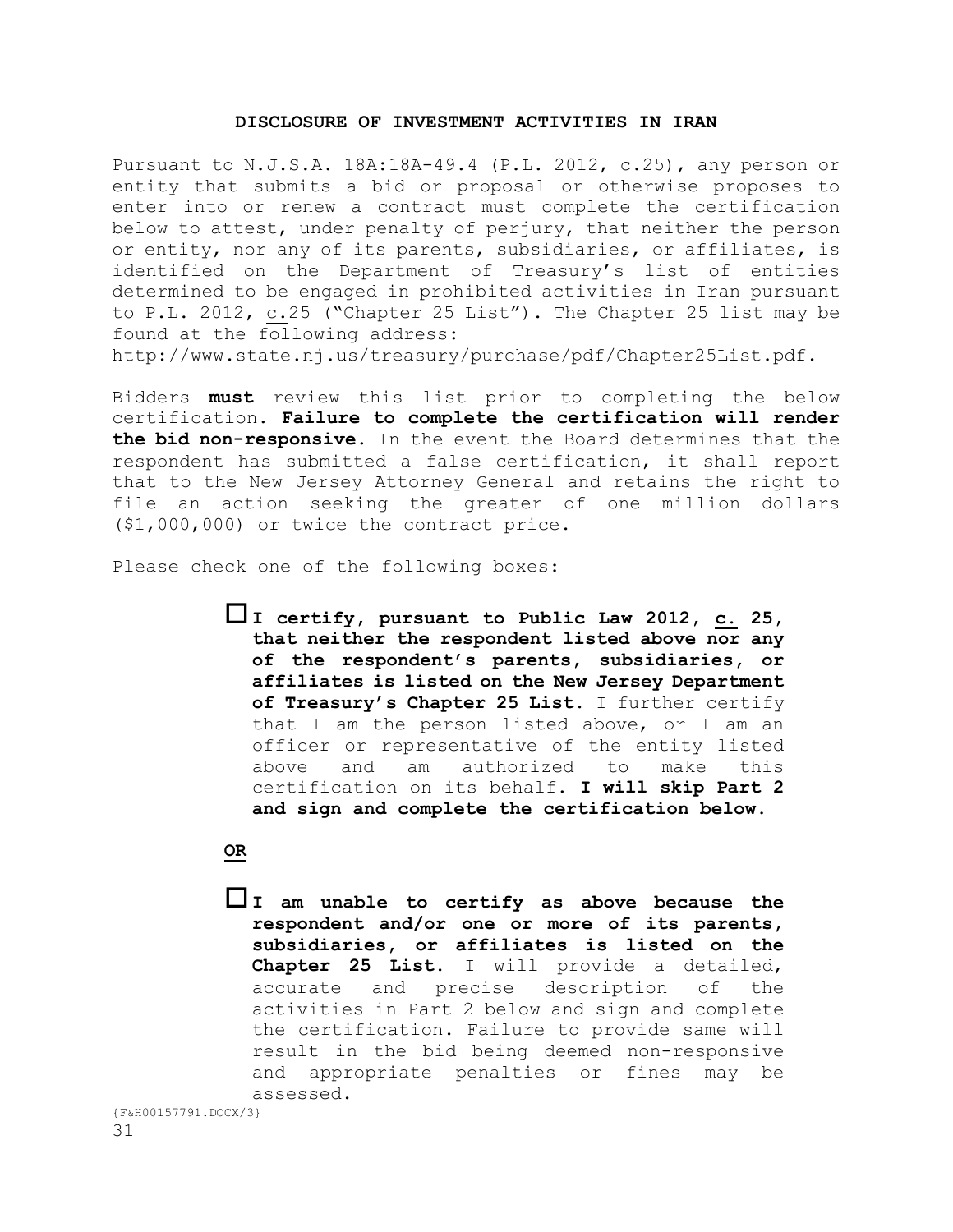### **PART 2: PLEASE PROVIDE FURTHER INFORMATION RELATED TO INVESTMENT ACTIVITIES IN IRAN**

You must provide a detailed, accurate and precise description of the activities of the respondent, or one of its parents, subsidiaries, or affiliates, engaging in the investment activities in Iran outlined above by completing the below.

PROVIDE INFORMATION RELATIVE TO THE ABOVE. PLEASE PROVIDE THOROUGH ANSWERS AND USE ADDITIONAL PAGES IF NECESSARY

| Name:                        |
|------------------------------|
| Relationship to Respondent:  |
| Description of Activities:   |
|                              |
|                              |
| Duration of Engagement:      |
| Anticipated Completion Date: |
| Respondent Contact Name:     |
| Contact Phone Number:        |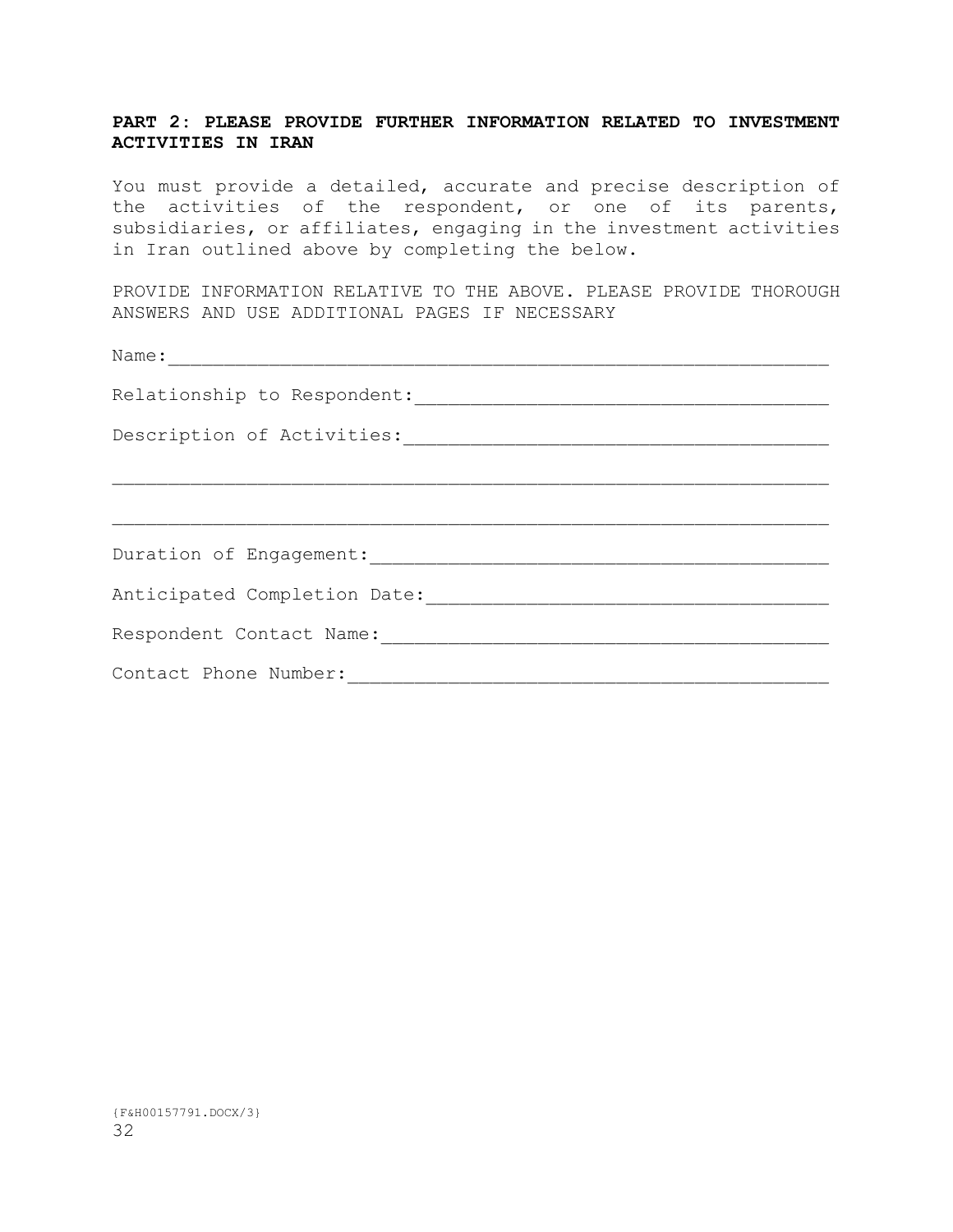#### **CERTIFICATION**

I, the contract of the sworn upon my oath, hereby represent and state that the foregoing information and any attachments thereto to the best of my knowledge are true and complete. I attest that I am authorized to execute this certification on behalf of the below-referenced person or entity. I acknowledge that the Board is relying on the information contained herein and thereby acknowledge that I am under a continuing obligation from the date of this certification through the completion of contracts with the Board to notify the Board in writing of any changes to the answers or information contained herein. I acknowledge that I am aware that it is a criminal offense to make a false statement or misrepresentation in this certification, and if I do so, I recognize that I am subject to criminal prosecution under the law and that it will also constitute a material breach of my agreements(s) with the Board and that the Board at its option may declare contract(s) resulting from this certification void and unenforceable.

| Full Name (Print):               |
|----------------------------------|
| Signature: Management Signature: |
| Title:                           |
| Date:                            |
| Respondent:                      |

Subscribed and sworn to before me this day of , 20.

|  | Notary Public of |                             |  |  |
|--|------------------|-----------------------------|--|--|
|  |                  | My Commission expires / /20 |  |  |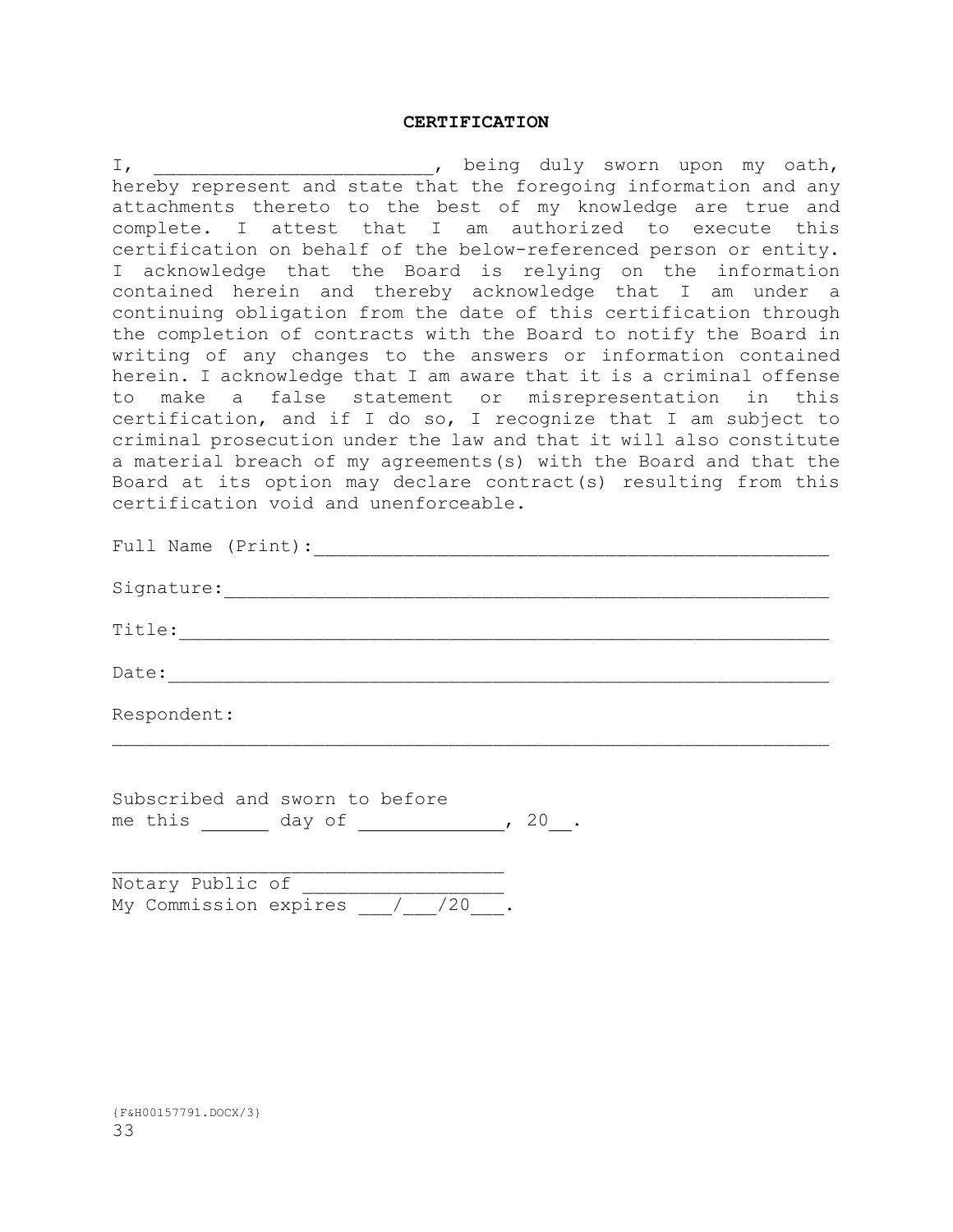#### **POLITICAL CONTRIBUTION DISCLOSURE AFFIDAVIT**

STATE OF ) ss: COUNTY OF  $)$ I, 1. The contract of the contract of  $\overline{I}$  residing in the contract of in the County of **1988** County of 2008 County of 2012 County of 2012 County of 2012 County 2013 County 2013 County of full age, being duly sworn according to law on my oath depose and say: I am  $\overline{\phantom{iiiiiiiiiiiiiiiiiiiiiiiiiiii}}$  of the firm of

, the respondent making the proposal for the above named project. I am aware that:

A. Pursuant to N.J.A.C. 6A:23A-6.3, no business entity which has made a reportable contribution (as defined in N.J.S.A. 19:44A-1 et seq.) to a member of the Board of Education during the preceding one (1) year shall be awarded a contract in excess of \$17,500.

B. Any business entity doing business with the School District is precluded from making any reportable contributions to any member of the Board of Education during the term of the Contract.

C. When a business entity is a natural person, a contribution by that person's spouse or child that resides therewith shall be deemed to be a contribution by the business entity. Where a business entity is other than a natural person, a contribution by the person or other business entity having an interest therein shall be deemed to be a contribution by the business entity.

D. A political contribution disclosure (the "PCD") form is required to be submitted for all contracts greater than \$17,500. No contract award shall be made unless the completed PCD is submitted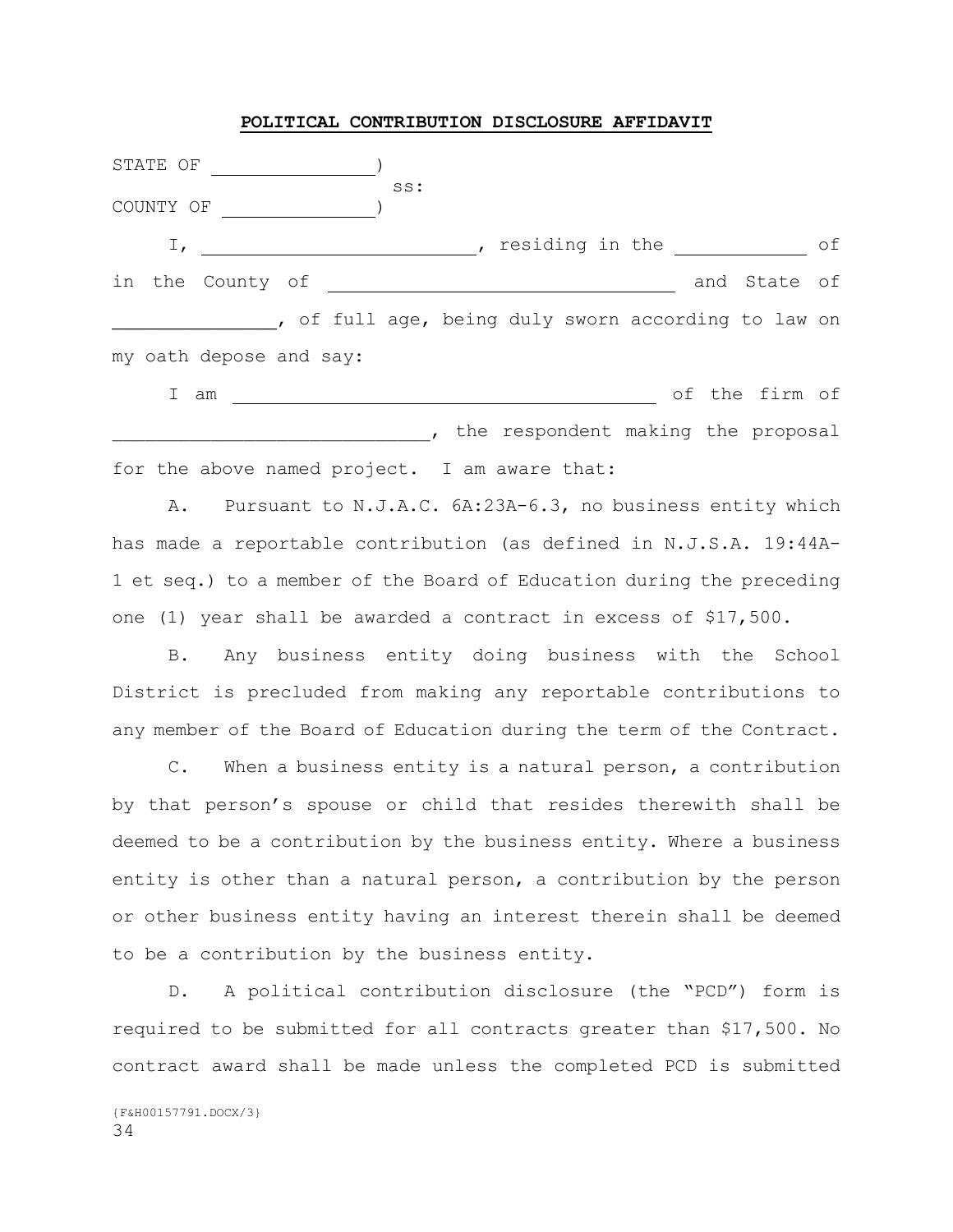to the Board office prior to the award. Failure to submit the PCD shall result in the rejection of the bid. A Sample Form is included as part of the bidding documents and must be completed by the bidder.

I aver that no reportable contributions have been made by the respondent in violation of the provisions set forth in N.J.A.C. 6A:23A-6.3. If the respondent is the lowest responsible bidder, a completed PCD form shall be submitted to the Board office ten (10) days prior to the contract award.

Sworn to and subscribed By: to this  $\frac{day \text{ of}}{20}$ 

to this day of the this day of Principal

(Name)

Notary Public of New Jersey

My Commission expires  $\frac{1}{\sqrt{2}}$ .

(Title)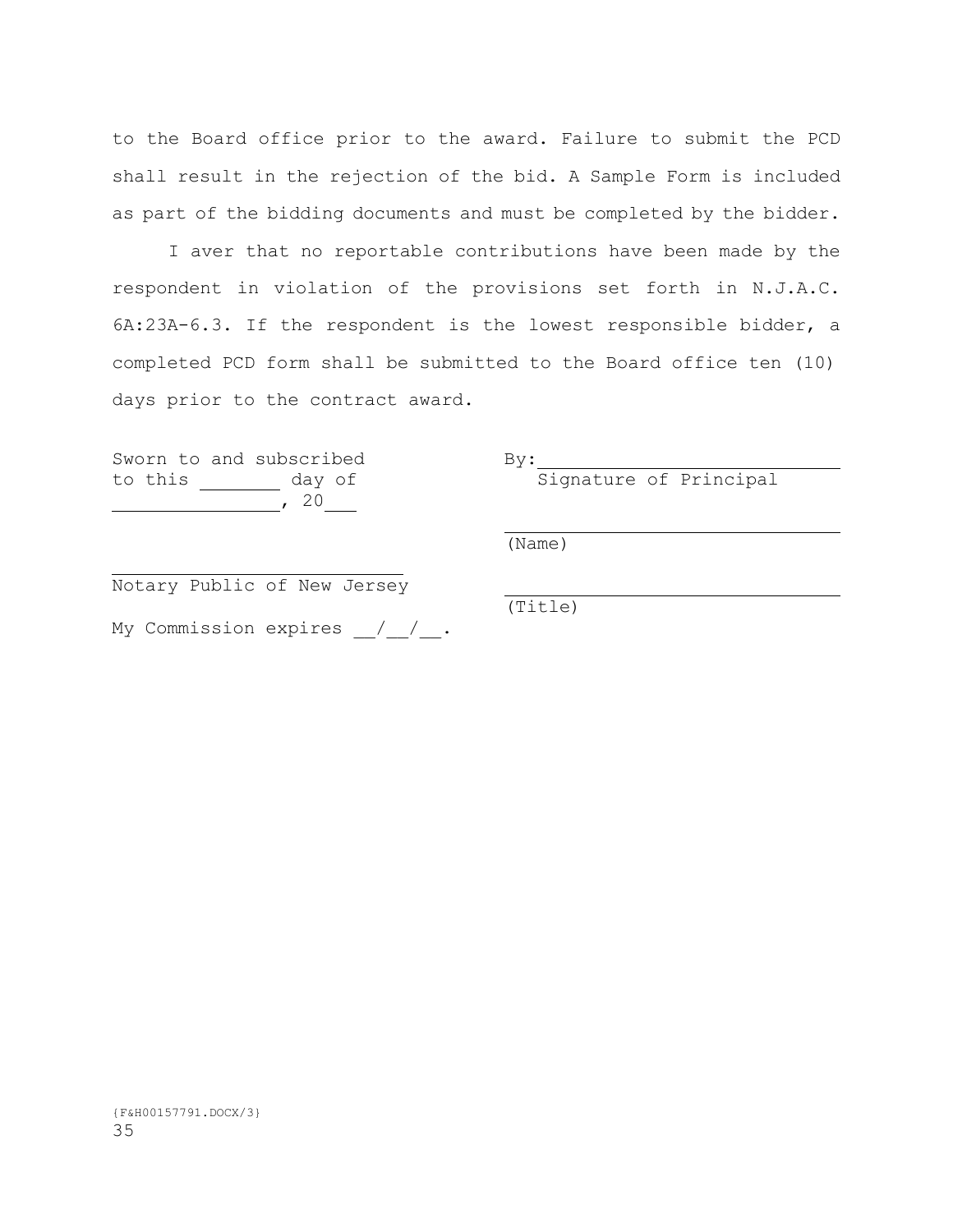### **CERTIFICATION ON BEHALF OF A COMPANY, PARTNERSHIP OR ORGANIZATION AND ALL INDIVIDUALS WHOSE CONTRIBUTIONS ARE ATTRIBUTABLE TO THE ENTITY PURSUANT TO EXECUTIVE ORDER NO. 117 (2008)**

I hereby certify as follows:

On or after November 15, 2008, neither the below-named entity nor any individual whose contributions are attributable to the entity pursuant to Executive Order No. 117 (2008) has solicited or made any reportable contribution of money or pledge of contribution, including in-kind contributions or company or organization contributions, to the following:

- **a) Any candidate committee and/or election fund of the Governor;**
- **b) A State political party committee.**
- **c) A legislative leadership committee.**
- **d) A county political party committee; or**
- **e) A municipal political party committee.**

I certify as an officer or authorized representative of the Company or Organization identified below that, to the best of my knowledge and belief, the foregoing statements by me are true. I am aware that if any of the statements are willfully false, I am subject to punishment.

|  |  |  |  |  | Name of Company, Partnership or Organization: |  |
|--|--|--|--|--|-----------------------------------------------|--|
|--|--|--|--|--|-----------------------------------------------|--|

| Signed:     | Title: |
|-------------|--------|
| Print Name: | Date:  |

**Circle One of the Following Which Applies:**

**(A) The Company, Partnership or Organization is the vendor.**

**or**

**(B) the Company, Partnership or Organization is a Principal (more than 10% ownership or control) of the vendor, a Subsidiary controlled by the vendor, or a Political Organization (e.g., PAC) controlled by the vendor.**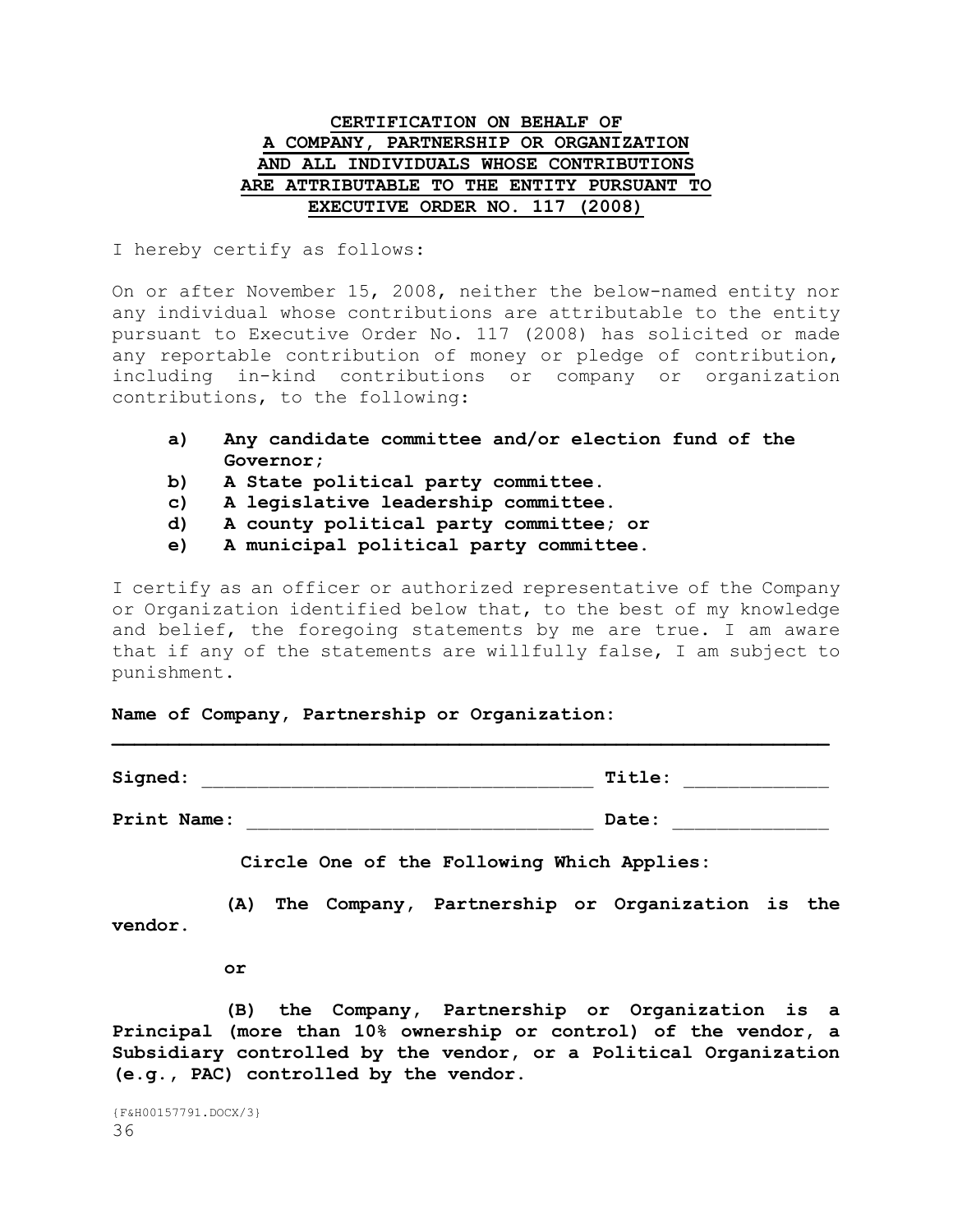\**Please note that if the person signing this Certification is not signing on behalf of all individuals whose contributions are attributable to the entity pursuant to Executive Order No. 117 (2008), each of those individuals will be required to submit a separate individual Certification*.

### **Individual Certification of Compliance with Executive Order No. 117 (2008)**

I hereby certify as follows:

On or after November 15, 2008, I have not solicited or made any reportable contribution of money or pledge of contribution, including in-kind contributions or company or organization contributions, to the following:

- **a) Any candidate committee and/or election fund of the Governor.**
- **b) A State political party committee.**
- **c) A legislative leadership committee.**
- **d) A county political party committee; or**
- **e) A municipal political party committee.**

I certify that, to the best of my knowledge and belief, the foregoing statements by me are true. I am aware that if any of the statements are willfully false, I am subject to punishment.

 $\verb|Sigmaed|:\@ifnextchar[{\@model:}% \label{thm:1}$ 

Print Name: **Date: Date: Date: Date: Date: Date: Print Name: Date: Print 10.12**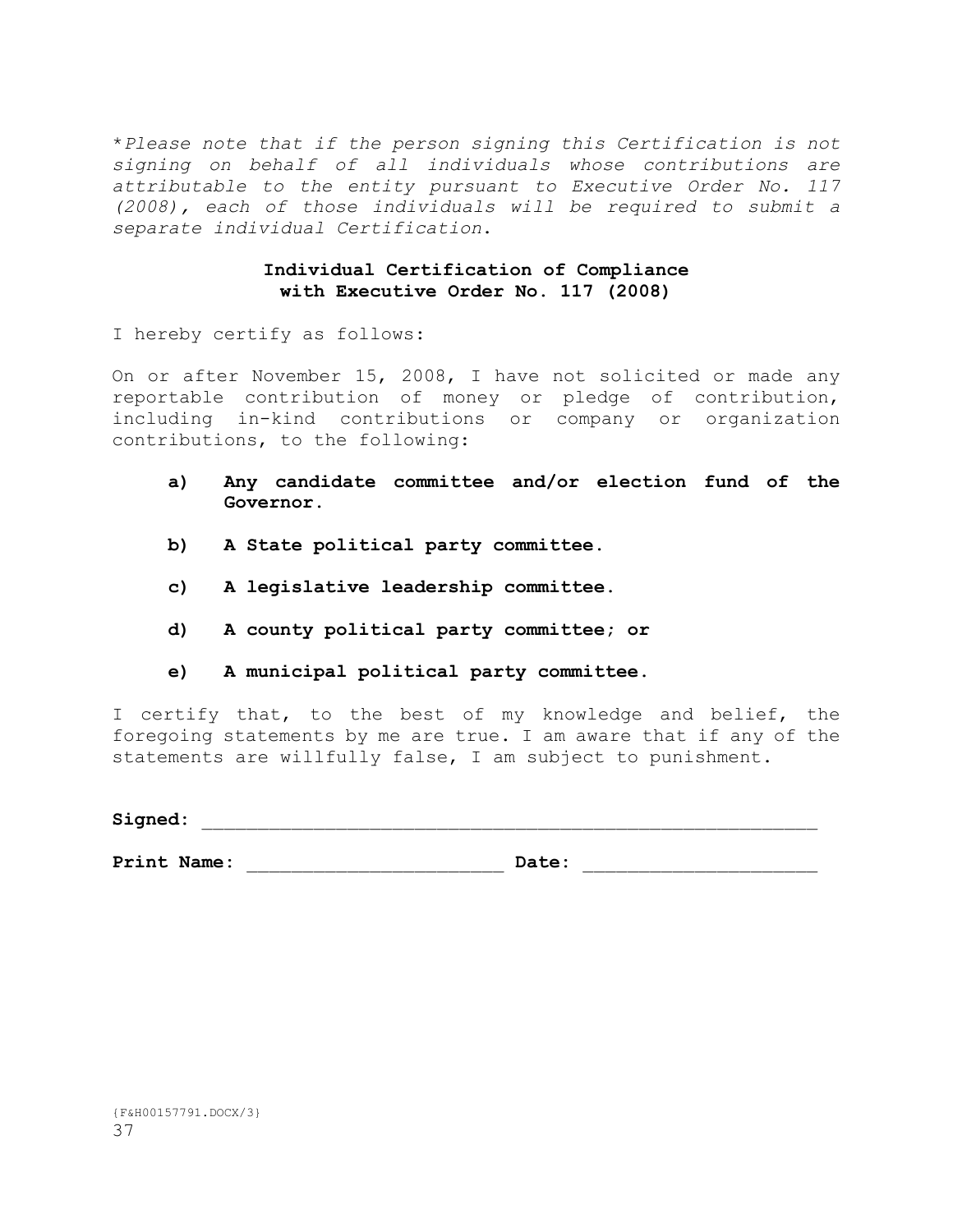# **C. 271 POLITICAL CONTRIBUTION DISCLOSURE FORM Contractor Instructions**

Business entities (contractors) receiving contracts from a public agency that are NOT awarded pursuant to a "fair and open" process (defined at N.J.S.A. 19:44A-20.7) are subject to the provisions of P.L. 2005, c. 271, s.2 (N.J.S.A. 19:44A-20.26). This law provides that 10 days prior to the award of such a contract, the contractor shall disclose contributions to:

- any State, county, or municipal committee of a political party
- any legislative leadership committee**\***
- any continuing political committee (a.k.a., political action committee)
- any candidate committee of a candidate for, or holder of, an elective office:
	- o of the public entity awarding the contract
	- o of that county in which that public entity is located
	- o of another public entity within that county
	- o or of a legislative district in which that public entity is located or, when the public entity is a county, of any legislative district which includes all or part of the county.

The disclosure must list reportable contributions to any of the committees that exceed \$300 per election cycle that were made during the 12 months prior to award of the contract. See N.J.S.A. 19:44A-8 and 19:44A-16 for more details on reportable contributions.

N.J.S.A. 19:44A-20.26 itemizes the parties from whom contributions must be disclosed when a business entity is not a natural person. This includes the following:

- individuals with an "interest" ownership or control of more than 10% of the profits or assets of a business entity or 10% of the stock in the case of a business entity that is a corporation for profit.
- all principals, partners, officers, or directors of the business entity or their spouses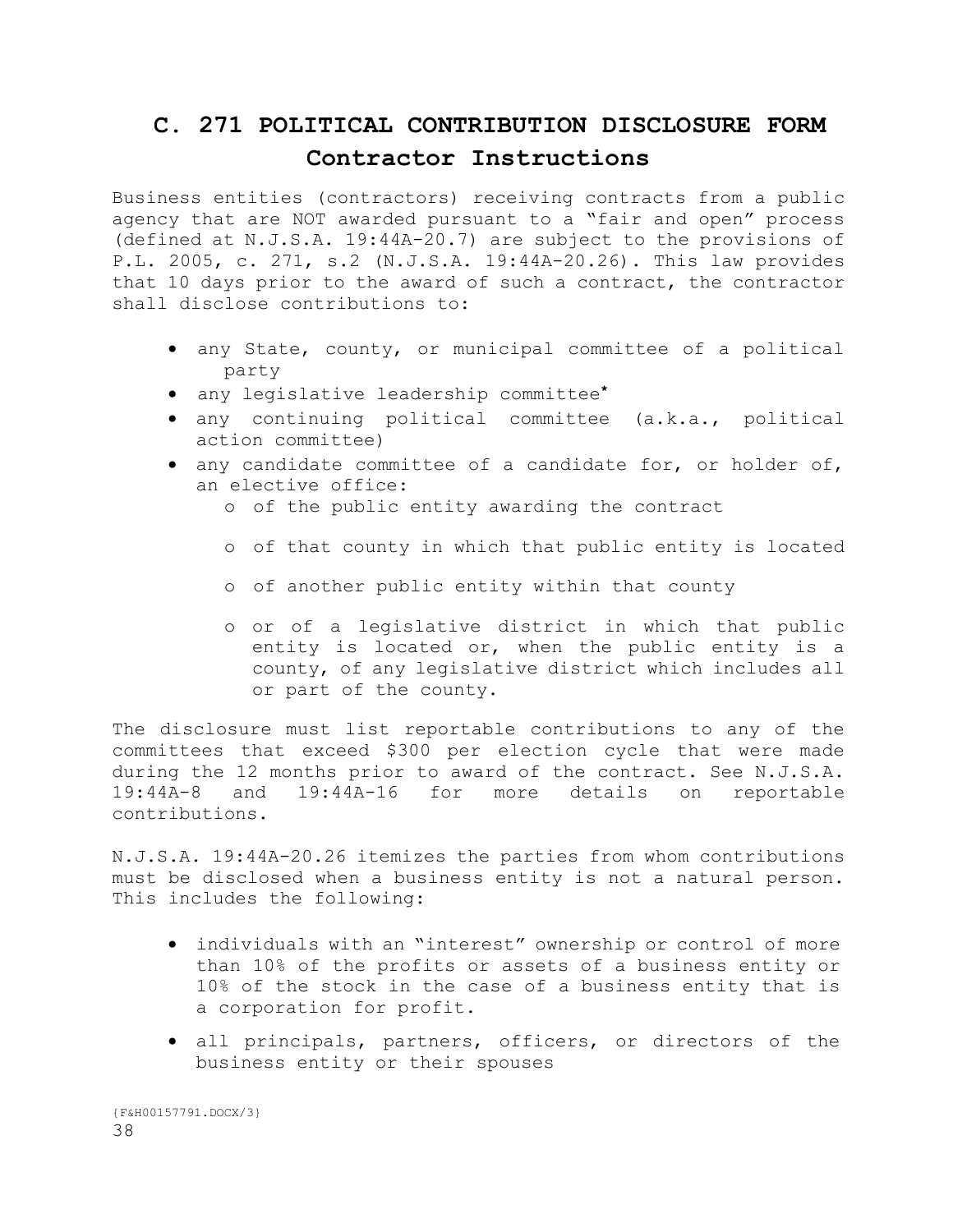- any subsidiaries directly or indirectly controlled by the business entity.
- IRS Code Section 527 New Jersey based organizations, directly or indirectly controlled by the business entity, and filing as continuing political committees, (PACs).

When the business entity is a natural person, "a contribution by that person's spouse or child, residing therewith, shall be deemed to be a contribution by the business entity." N.J.S.A. 19:44A-20.26(b). The contributor must be listed on the disclosure.

Any business entity that fails to comply with the disclosure provisions shall be subject to a fine imposed by ELEC in an amount to be determined by the Commission which may be based upon the amount that the business entity failed to report.

The enclosed list of agencies is provided to assist the contractor in identifying those public agencies whose elected official and/or candidate campaign committees are affected by the disclosure requirement. It is the contractor's responsibility to identify the specific committees to which contributions may have been made and need to be disclosed. The disclosed information may exceed the minimum requirement.

The enclosed form, a content-consistent facsimile, or an electronic data file containing the required details (along with a signed cover sheet) may be used as the contractor's submission and is disclosable to the public under the Open Public Records Act.

The contractor must also complete the attached Stockholder Disclosure Certification. This will assist the agency in meeting its obligations under the law.

**\*** N.J.S.A. 19:44A-3(s): "The term 'legislative leadership committee' means a committee established, authorized to be established, or designated by the President of the Senate, the Minority Leader of the Senate, the Speaker of the General Assembly or the Minority Leader of the General Assembly pursuant to section 16 of P.L.1993, c.65 (C.19:44A-10.1) for the purpose of receiving contributions and making expenditures."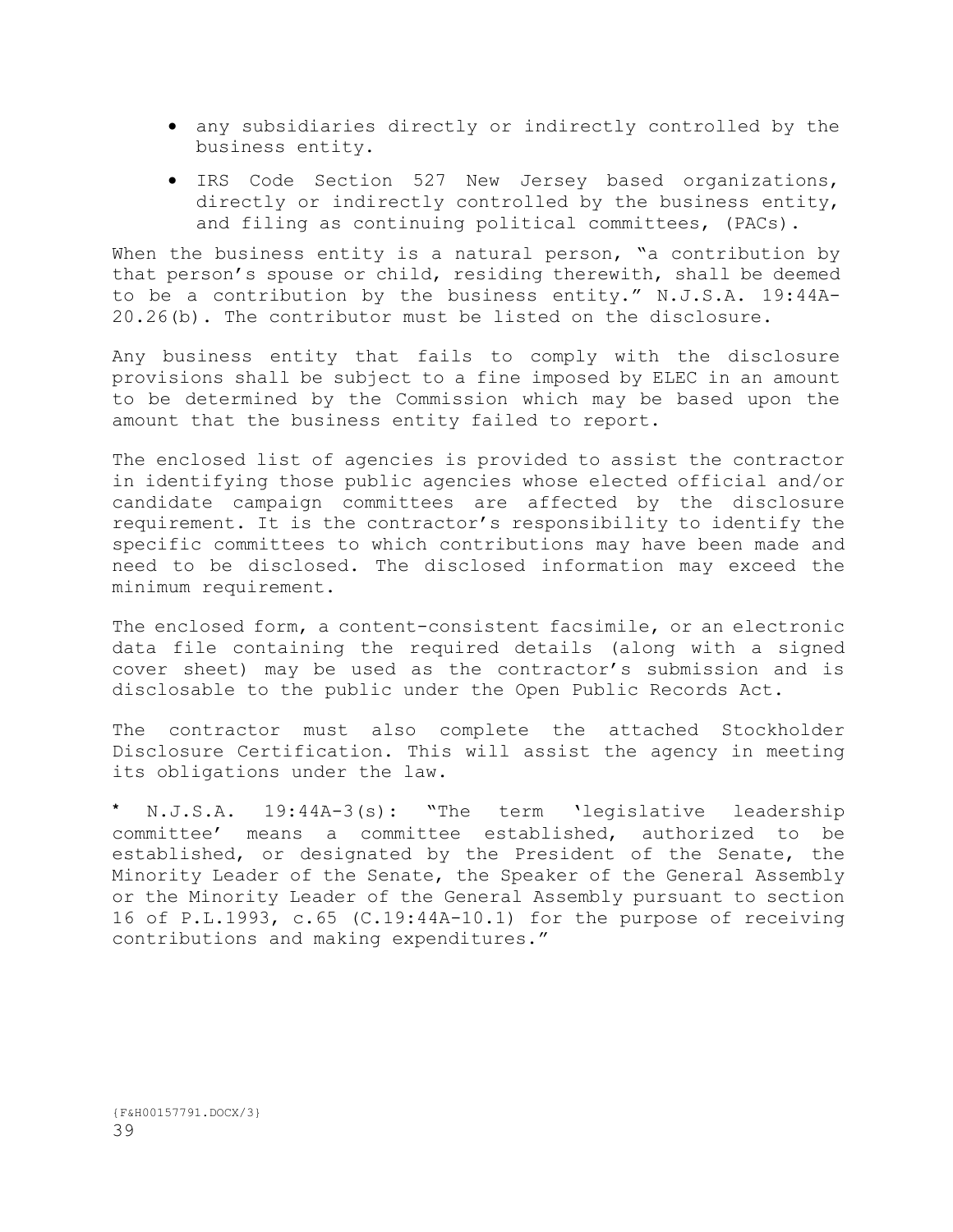## **C. 271 POLITICAL CONTRIBUTION DISCLOSURE FORM**

Required Pursuant to N.J.S.A. 19:44A-20.26

**This form or its permitted facsimile must be submitted to the local unit no later than 10 days prior to the award of the contract.**

### **Part I – Vendor Information**

| Vendor<br>Name:                                            |                      |                |
|------------------------------------------------------------|----------------------|----------------|
| Address:                                                   |                      |                |
| $\sim$ 1.1<br>----<br>$\cup$ $\perp$ $\cup$ $\vee$ $\cdot$ | $+ \frown$<br>state. | 7:2<br>$4 + 1$ |

The undersigned being authorized to certify, hereby certifies that the submission provided herein represents compliance with the provisions of N.J.S.A. 19:44A-20.26 and as represented by the Instructions accompanying this form.

| Signature                                                                               | Printad<br>Name<br>----- | $T+1 \approx$<br>ᅩᅩ노<br>_____ |
|-----------------------------------------------------------------------------------------|--------------------------|-------------------------------|
| Contribution Disclosure<br><b>TT</b><br>$D \circ r +$<br>$\overline{\phantom{0}}$<br>-- |                          |                               |

Disclosure requirement: Pursuant to N.J.S.A. 19:44A-20.26 this disclosure must include all reportable political contributions (more than \$300 per election cycle) over the 12 months prior to submission to the committees of the government entities listed on the form provided by the local unit.

Check here if disclosure is provided in electronic form.

| Contributor Name | Recipient Name | Date | Dollar<br>Amount |
|------------------|----------------|------|------------------|
|                  |                |      | \$               |
|                  |                |      |                  |
|                  |                |      |                  |
|                  |                |      |                  |
|                  |                |      |                  |
|                  |                |      |                  |
|                  |                |      |                  |
|                  |                |      |                  |
|                  |                |      |                  |
|                  |                |      |                  |
|                  |                |      |                  |
|                  |                |      |                  |
|                  |                |      |                  |
|                  |                |      |                  |
|                  |                |      |                  |
|                  |                |      |                  |

 $\Box$  Check here if the information is continued on subsequent page(s)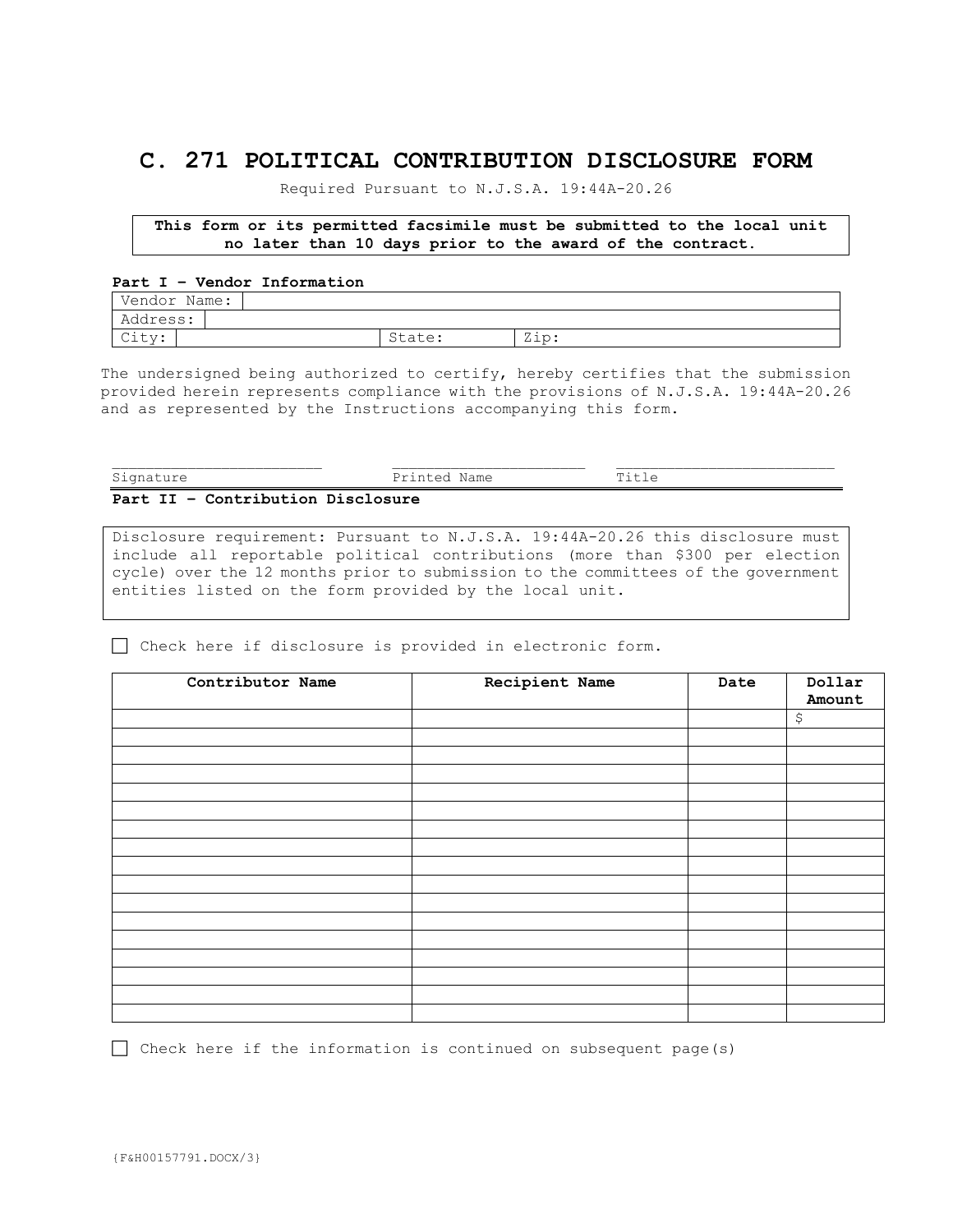## **Continuation Page**

## **C. 271 POLITICAL CONTRIBUTION DISCLOSURE FORM**

Required Pursuant to N.J.S.A. 19:44A-20.26

Page  $\frac{1}{\sqrt{2\pi}}$  of  $\frac{1}{\sqrt{2\pi}}$ 

Vendor Name:

| Recipient Name<br>Amount<br>$\varsigma$ |
|-----------------------------------------|
|                                         |
|                                         |
|                                         |
|                                         |
|                                         |
|                                         |
|                                         |
|                                         |
|                                         |
|                                         |
|                                         |
|                                         |
|                                         |
|                                         |
|                                         |
|                                         |
|                                         |
|                                         |
|                                         |
|                                         |
|                                         |
|                                         |
|                                         |
|                                         |
|                                         |
|                                         |
|                                         |
|                                         |
|                                         |
|                                         |
|                                         |
|                                         |
|                                         |
|                                         |
|                                         |
|                                         |

 $\Box$  Check here if the information is continued on subsequent page(s)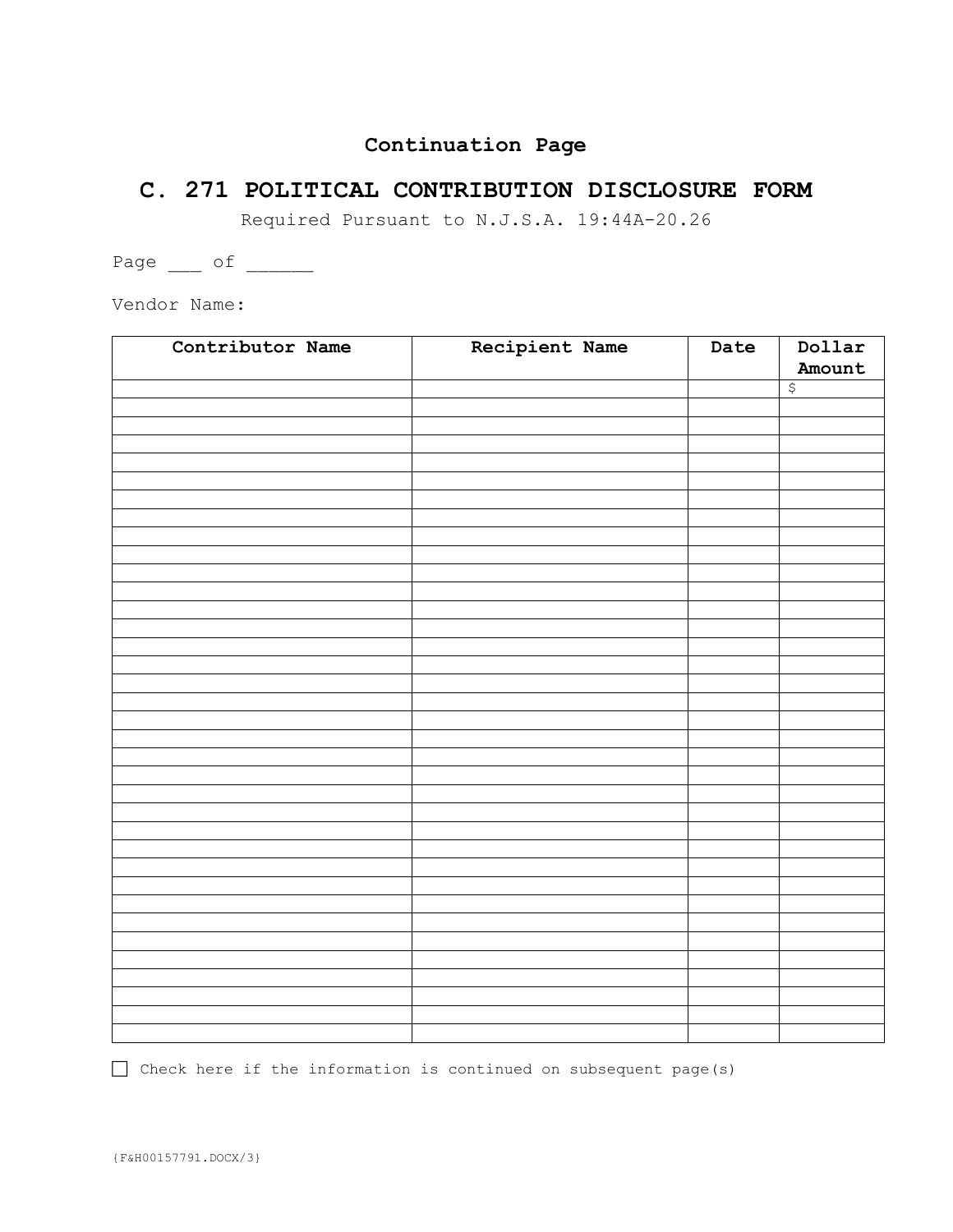#### **AGREEMENT**

This AGREEMENT made this day of  $\qquad \qquad$ , 2021, between the Tenafly Board of Education (the "Board") which has offices located at 500 Tenafly Road, Tenafly, New Jersey 07670, and \_\_\_\_\_\_\_\_\_\_\_\_\_\_\_\_\_\_\_\_\_\_\_\_\_\_\_\_\_\_\_, (the "the Provider").

### **WITNESSETH:**

WHEREAS, the Board requires **\_\_\_\_\_\_\_\_\_\_\_\_\_\_\_\_\_\_\_\_\_\_\_\_** services (the "Services"); and

WHEREAS, the Board is desirous of retaining the Services of the Provider, to perform those services for the Tenafly Public School District (the "District"); and

WHEREAS, the Provider desires to render the Services as stated in this Agreement; and

WHEREAS, the Parties are desirous of memorializing the terms of their Agreement.

NOW, WHEREFORE, based on the foregoing premises and the mutual promises and covenants contained herein, the Parties agree to be bound by the following the terms and conditions:

I. TERM

Services are to be provided at the request of the Board from July 1, 2021, through June 30, 2022, or until terminated in accordance with the terms of this Agreement.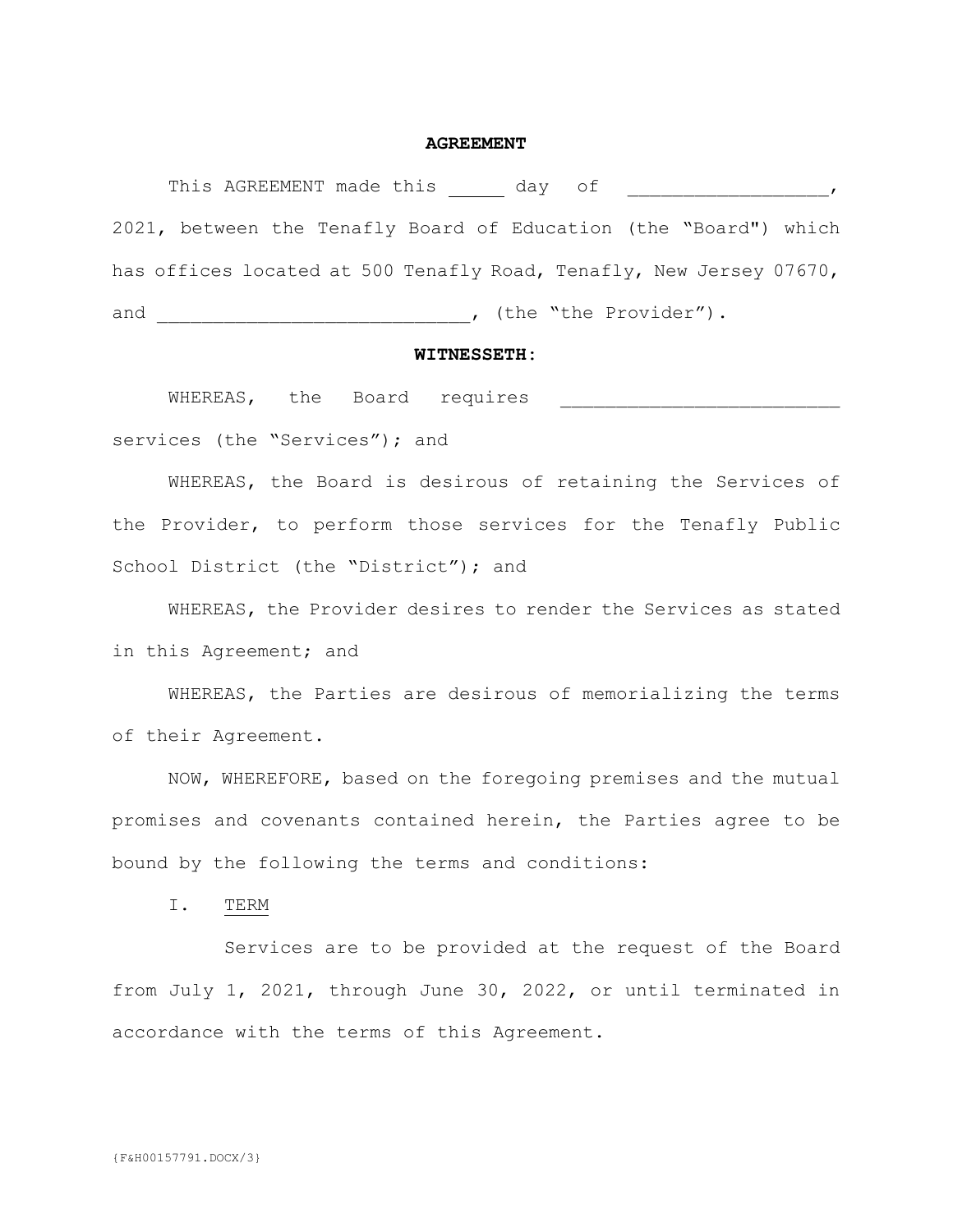#### II. COMPENSATION

The Board shall pay as compensation to the Provider for the Services contained in this Agreement at the following rates:

 $\mathcal{L}_\mathcal{L} = \mathcal{L}_\mathcal{L} = \mathcal{L}_\mathcal{L} = \mathcal{L}_\mathcal{L} = \mathcal{L}_\mathcal{L} = \mathcal{L}_\mathcal{L} = \mathcal{L}_\mathcal{L} = \mathcal{L}_\mathcal{L} = \mathcal{L}_\mathcal{L} = \mathcal{L}_\mathcal{L} = \mathcal{L}_\mathcal{L} = \mathcal{L}_\mathcal{L} = \mathcal{L}_\mathcal{L} = \mathcal{L}_\mathcal{L} = \mathcal{L}_\mathcal{L} = \mathcal{L}_\mathcal{L} = \mathcal{L}_\mathcal{L}$ 

These fees are payable within thirty days of billing. The Provider acknowledges and agrees that this hourly rate is his/her total compensation for the Services rendered pursuant to this Agreement, and the Board shall not owe any other compensation for the duties performed by the Provider under this Agreement, unless requested in writing by the Board. Any additional services shall be billed to the Board in accordance with the mutually agreed upon price prior to the delivery of the additional services.

### III. QUALIFICATIONS

The Provider represents that anyone providing the Services possesses the following qualifications:

A. A current and valid license and/or certification that authorizes the provision of the Services. In the event that this license is revoked, terminated, or otherwise impaired, or, in the event that the Provider receives notice of this impending action, the Provider will immediately notify the Board of this event.

B. Training and experience that includes providing these services to other public schools.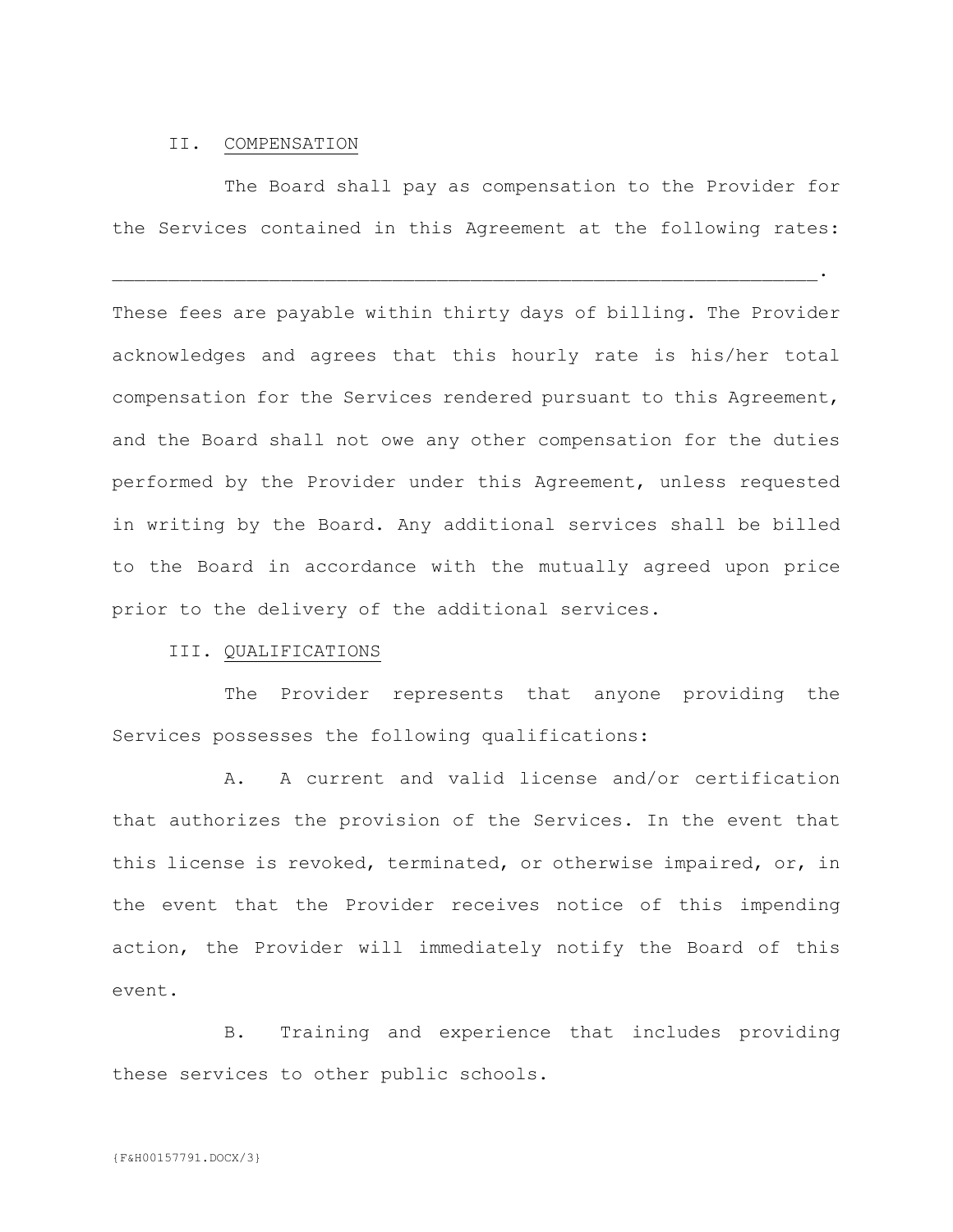### IV. RESPONSIBILITIES

A. The Provider shall work cooperatively with the Board, the administrative staff, and District personnel, and agrees to provide the Services in accordance with its proposal and the Board's RFP, whichever grants the Board a greater benefit, according to the Board's sole discretion.

#### V. INSURANCE

The Provider shall furnish certificates of insurance from an insurance company licensed to do business in the State of New Jersey to the Board establishing that it has the minimum amounts of insurance as set forth in the Request for Proposals. The Board shall be named as an additional insured on all insurance policies set forth in this subsection. Each insurance policy shall contain a provision stating that neither the insured, nor the insurer may cancel, materially change, or refuse renewal without thirty days prior written notice to the Board. All insurance required shall remain in full force and effect until the final contract payment. Evidence of the insurance coverage required by this subsection shall be furnished to the Board prior to commencement of services.

#### VI. INDEMNIFICATION

The Provider shall indemnify and hold the Board, its members, agents, servants, officers, and employees harmless from any and all claims, liability, damages and/or expenses, including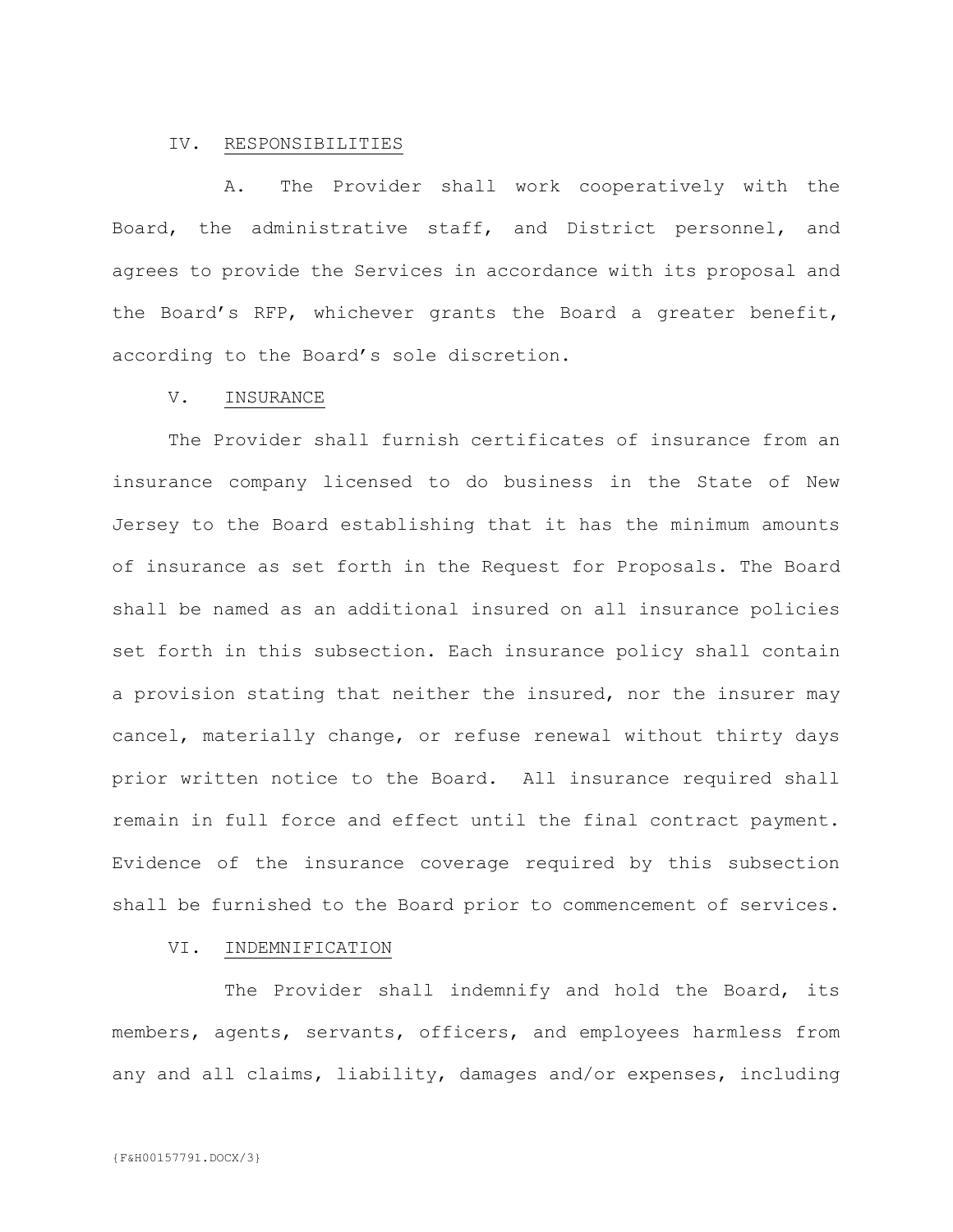but not limited to reasonable attorneys' fees and costs of suit, arising out of, resulting from, and/or related to the services provided by the Provider, its employees, agents, or services pursuant to this Agreement, if these claims, liability, damages, and/or expenses are caused by any error, omission, or negligent or intentional act of the Provider, its employees, agents, or servants. The Board reserves the right to defendant itself from these claims at the provider's expense.

### VII. INDEPENDENT CONTRACTOR

The Provider, its agents, servants, and/or employees are independent contractors and are not agents, servants, or employees of the Board.

### VIII. HARASSMENT, INTIMIDATION AND BULLYING

As an independent contractor, the Provider is required to comply with the provisions of the District's anti-bullying policy pertaining to contracted service providers.

### IX. CRIMINAL BACKGROUND CHECK

The Provider shall be subject to a criminal history record check as set forth the N.J.S.A. 18A:6-7.1 to 7.5 and shall furnish the Board with verification of same. The provider shall bear the cost of the criminal history record check. The provider shall also be subject to the employment history review set forth in N.J.S.A. 18A:6-7.6 et seq., which requires the authorization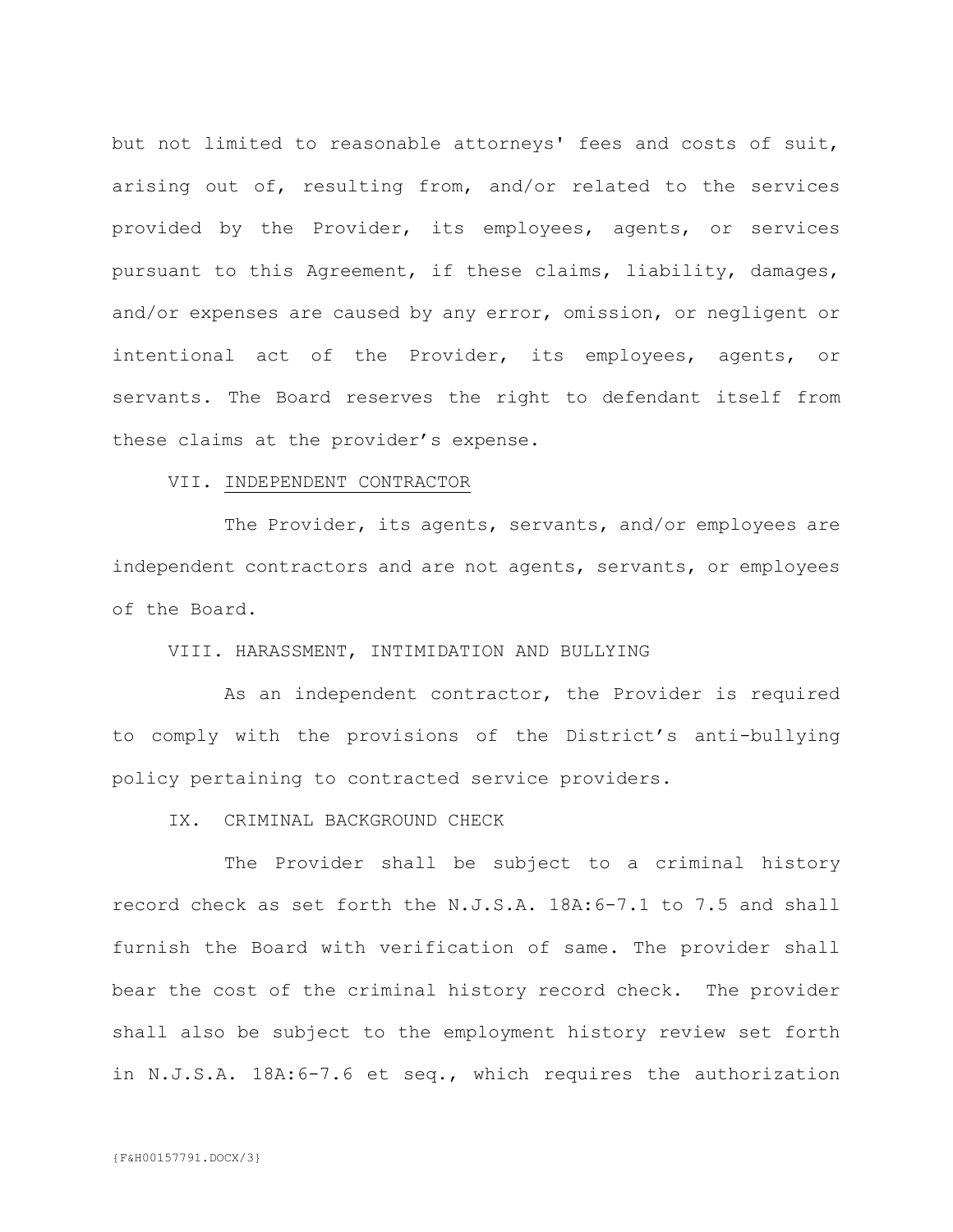for disclosure of certain information regarding any past instances of child abuse and/or sexual misconduct by the employee.

X. LAWS

The Provider shall comply with all applicable laws, statutes, regulations, and ordinances and orders issued by any governmental entity. In particular, the Provider agrees to comply with the Law Against Discrimination pursuant to N.J.A.C. 17:27-1 et seq. as set forth at length in Exhibit A attached hereto and made a part hereof.

### XI. JURISDICTION

Any and all claims, disputes, or other matters in question between the Board and the Provider arising out of or relating to this Agreement or alleged breach thereof, shall be subject to and determined by a court of competent jurisdiction venued in Bergen County, New Jersey. Each party waives and agrees not to assert any defense that the court lacks jurisdiction, venue is improper, inconvenient forum or otherwise. The Provider hereby irrevocably waives its rights to trial by jury in any action arising out of or relating to this Agreement. This waiver does not apply to personal injury actions or to any action in which another party, not bound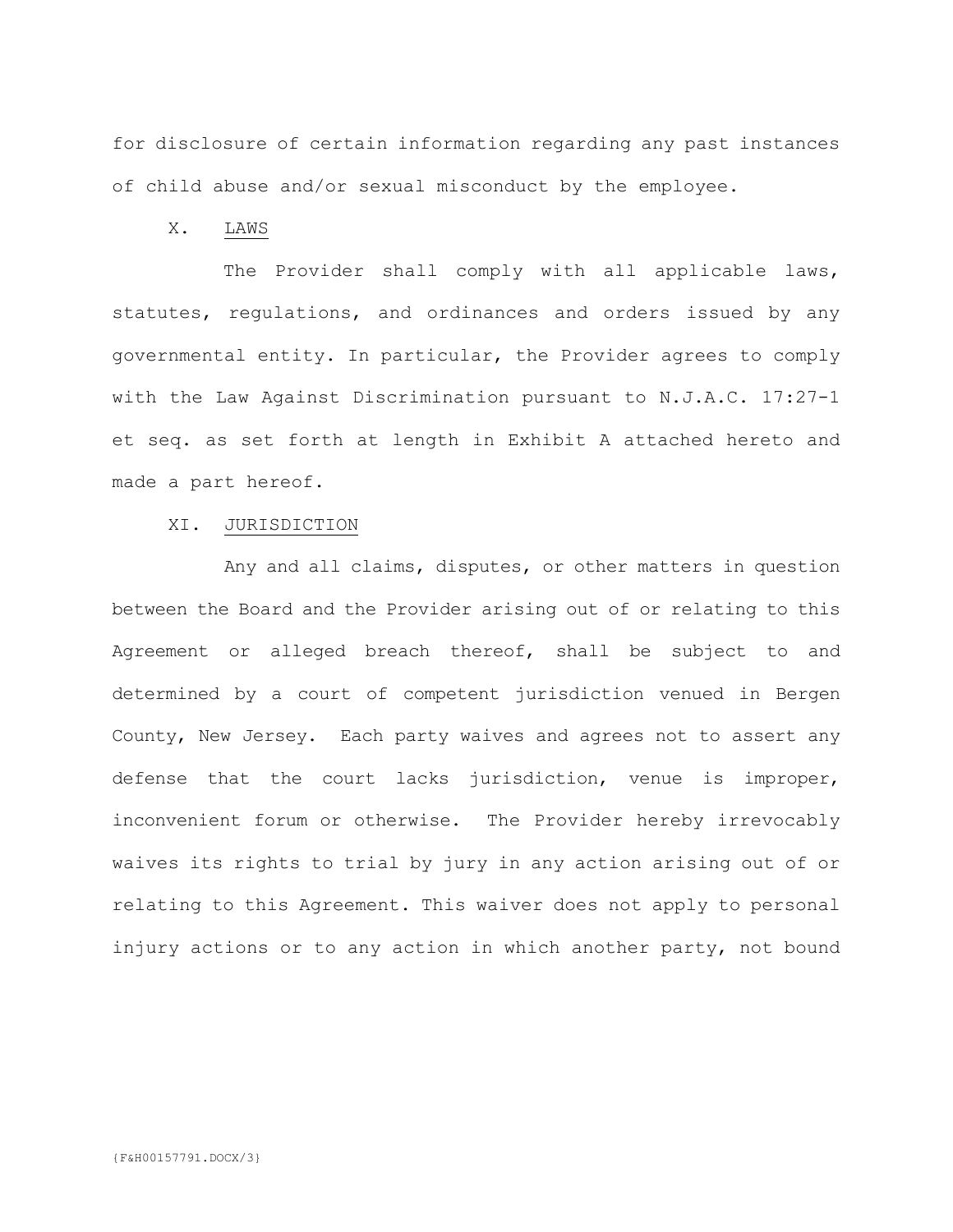by such a waiver, demands trial by jury. This waiver is knowingly, intentionally, and voluntarily made by the Contractor.

### XII. TERMINATION

The Board may terminate this agreement upon thirty days' written notice to the Provider for the Board's convenience and without cause. The Board may terminate this agreement upon seven days' written notice to the Provider in the event the Provider fails to perform in accordance with the terms of the agreement. Written notice shall be sent certified mail with a return receipt requested.

Termination by the Board of the contract does not absolve the Provider from potential liability for damages caused by the Provider's breach of the agreement. The Board may withhold payment due to the Provider and apply it towards damages once established. The Board will act diligently in accordance with governing statutes to mitigate damages. Damages may include the additional cost of procuring these services or goods from other sources.

### XIII.MISCELLANEOUS PROVISIONS

A. The various rights and remedies of the parties set forth herein are cumulative and the failure of either party to enforce strict performance of the covenants and conditions of this Agreement shall not be construed as a waiver or relinquishment of any such covenant or condition and same shall continue in full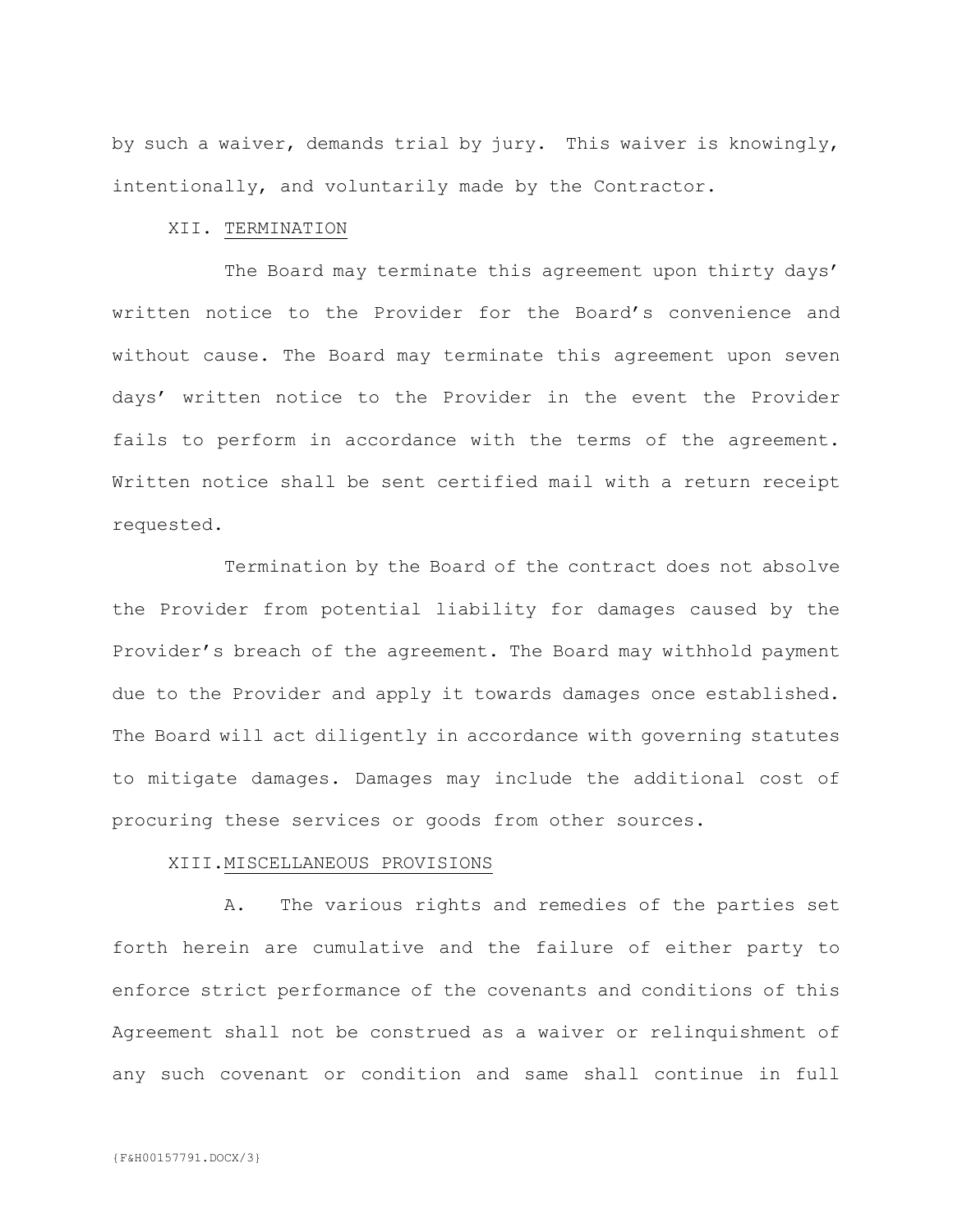force and effect. No action or failure to act by the Board shall constitute a waiver of any right it may have under the terms of this contract.

B. This Agreement may be signed in one or more counterparts, each of which shall be deemed an original. This Agreement shall be binding upon and inure to the benefits of the parties, their successors, and their assigns.

C. The terms and conditions set forth herein shall be deemed severable. If any clause or provision contained herein shall be deemed unenforceable by a court of competent jurisdiction, it shall not affect the validity of any other clause or provision, which shall remain in full force and effect.

D. This Agreement is subject to any and all statutes enacted by the federal government and the State of New Jersey, municipal ordinances, and all regulations promulgated by any agency of the federal and state government.

E. This Agreement, together with the RFP, Provider's proposal, and all addenda thereto, represents the entire Agreement between the parties. No additions, changes, modifications, renewals, extensions, or other representations or promises shall be binding unless reduced to writing and signed by both parties.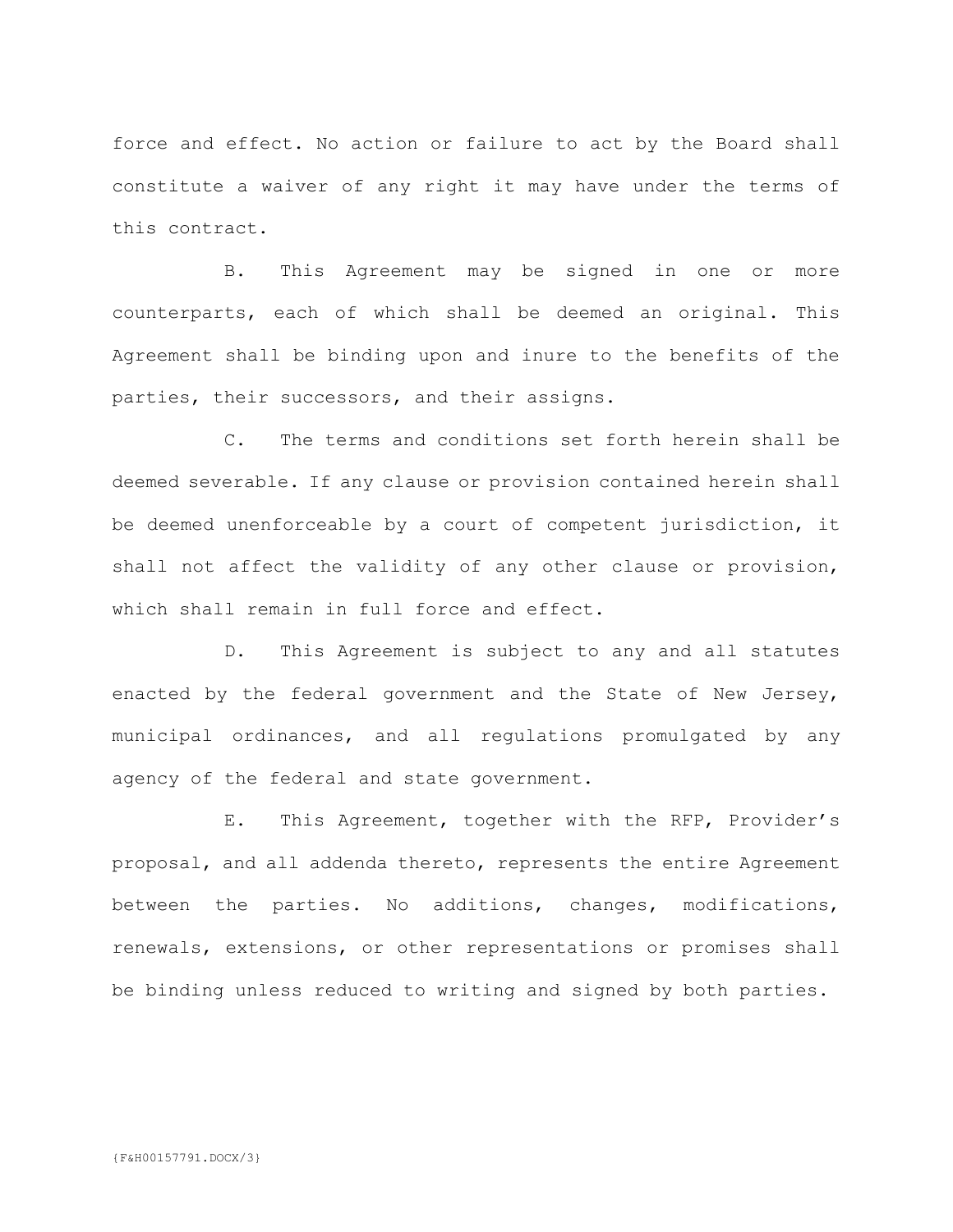**IN WITNESS WHEREOF**, the parties have hereunto set their hand and seals the day and year first above written.

WITNESS: TENAFLY BOARD OF EDUCATION

BY: Jocelyn Schwarz Board Secretary/Business Board President Administrator DATED: DATED: WITNESS:

BY:

DATED: DATED: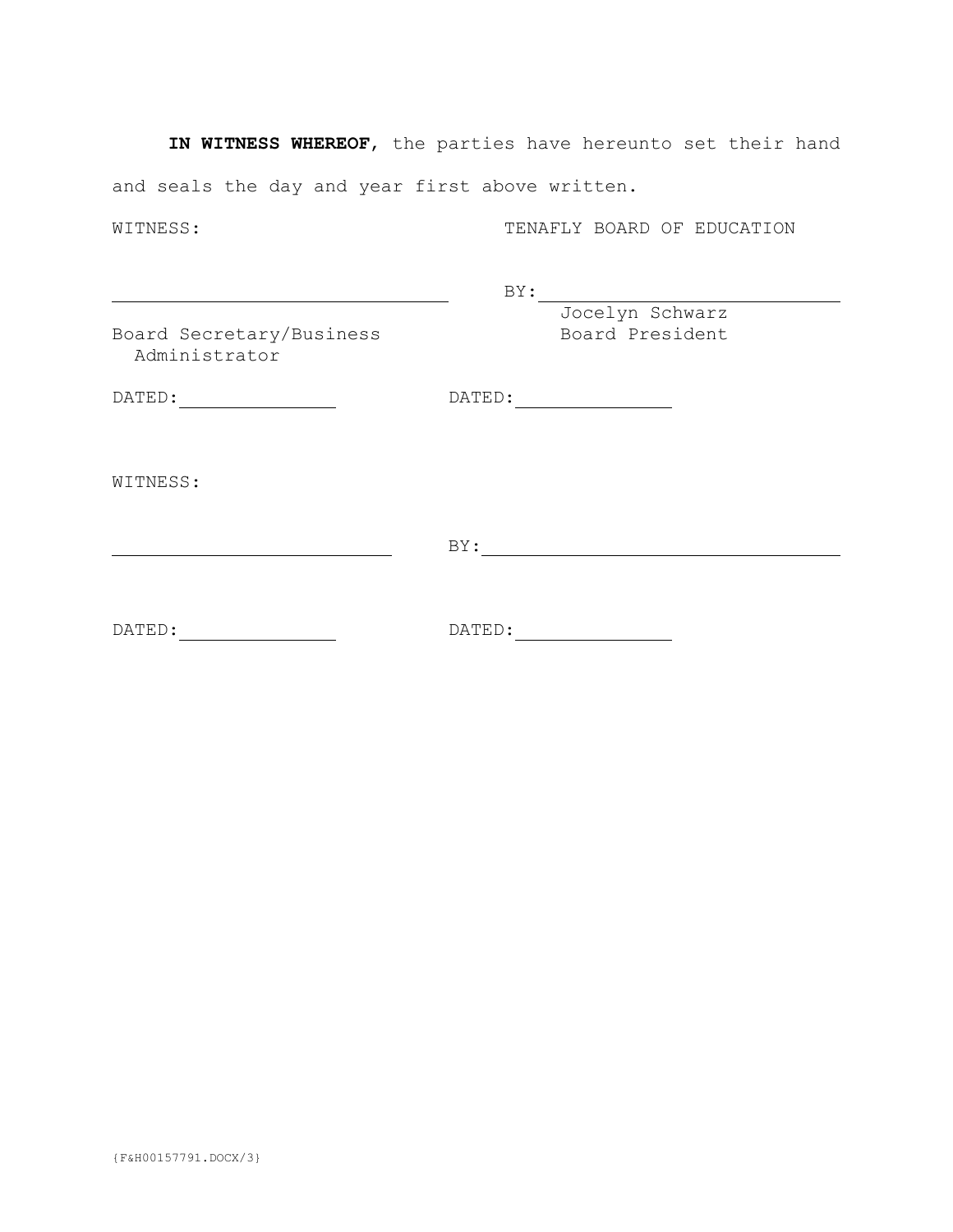### **Exhibit A**

### **MANDATORY EQUAL EMPLOYMENT OPPORTUNITY LANGUAGE N.J.S.A. 10:5-31 et seq. (P.L. 1975, C.127) N.J.A.C. 17:27**

#### **GOODS, PROFESSIONAL SERVICES AND GENERAL SERVICE CONTRACTS**

During the performance of this contract, the Contractor agrees as follows:

The contractor or subcontractor, where applicable, will not discriminate against any employee or applicant for employment because of age, race, creed, color, national origin, ancestry, marital status, affectional or sexual orientation, gender identity or expression, disability, nationality, or sex. Except with respect to affectional or sexual orientation and gender identity or expression, the contractor will ensure that equal employment opportunity is afforded to such applicants in recruitment and employment, and that employees are treated during employment, without regard to their age, race, creed, color, national origin, ancestry, marital status, affectional or sexual orientation, gender identity or expression, disability, nationality, or sex. Such equal employment opportunity shall include, but not be limited to the following: employment, upgrading, demotion, or transfer; recruitment or recruitment advertising; layoff or termination; rates of pay or other forms of compensation; and selection for training, including apprenticeship. The contractor agrees to post in conspicuous places, available to employees and applicants for employment, notices to be provided by the Public Agency Compliance Officer setting forth provisions of this nondiscrimination clause.

The contractor or subcontractor, where applicable will, in all solicitations or advertisements for employees placed by or on behalf of the contractor, state that all qualified applicants will receive consideration for employment without regard to age, race, creed, color, national origin, ancestry, marital status, affectional or sexual orientation, gender identity or expression, disability, nationality or sex.

The contractor or subcontractor will send to each labor union, with which it has a collective bargaining agreement, a notice, to be provided by the agency contracting officer, advising the labor union of the contractor's commitments under this chapter and shall post copies of the notice in conspicuous places available to employees and applicants for employment.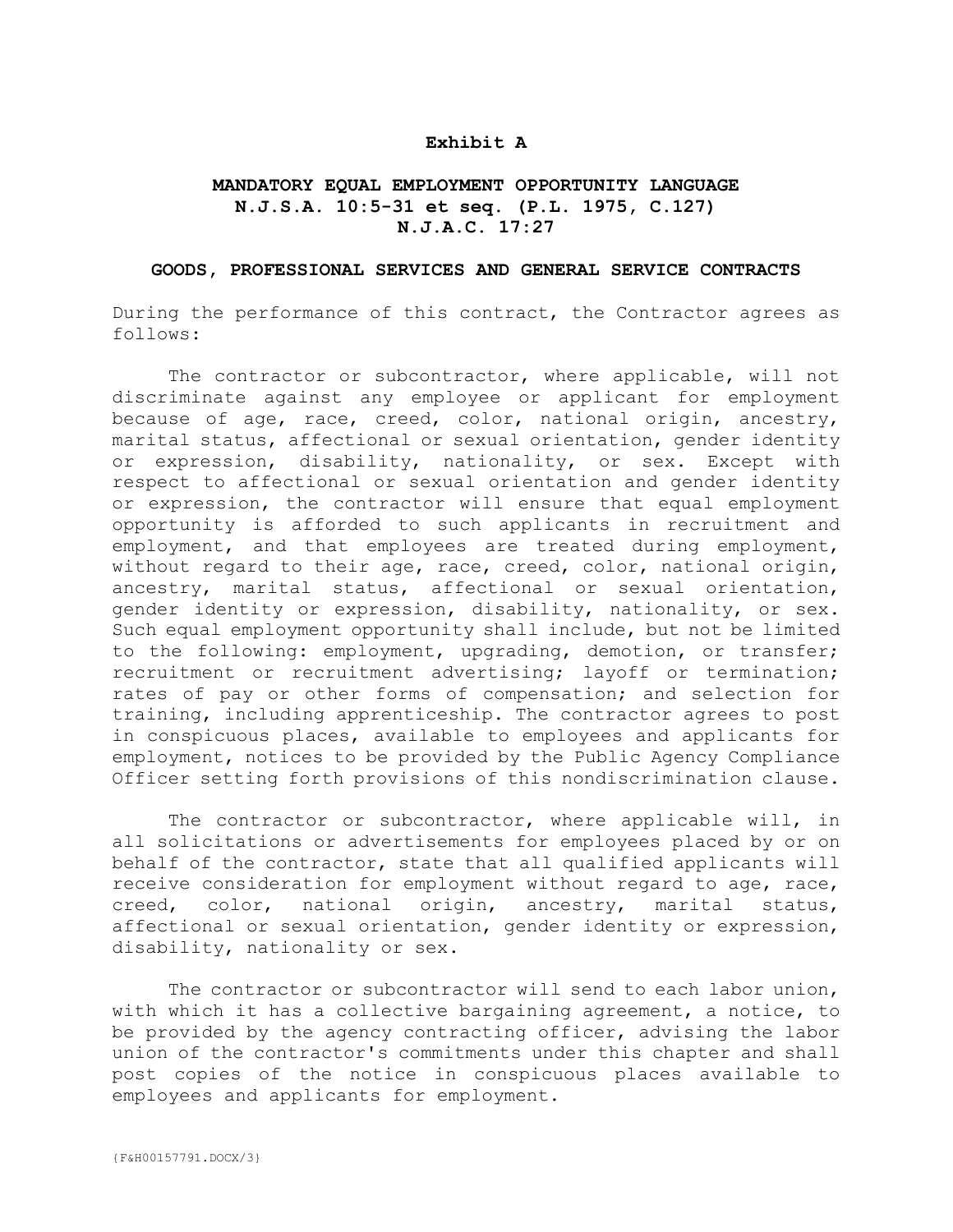The contractor or subcontractor, where applicable, agrees to comply with any regulations promulgated by the Treasurer pursuant to N.J.S.A. 10:5-31 et seq., as amended and supplemented from time to time and the Americans with Disabilities Act.

The contractor or subcontractor agrees to make good faith efforts to meet targeted county employment goals established in accordance with N.J.A.C. l7:27-5.2.

The contractor or subcontractor agrees to inform in writing its appropriate recruitment agencies including, but not limited to, employment agencies, placement bureaus, colleges, universities, and labor unions, that it does not discriminate on the basis of age, race, creed, color, national origin, ancestry, marital status, affectional or sexual orientation, gender identity or expression, disability, nationality or sex, and that it will discontinue the use of any recruitment agency which engages in direct or indirect discriminatory practices.

The contractor or subcontractor agrees to revise any of its testing procedures, if necessary, to assure that all personnel testing conforms with the principles of job-related testing, as established by the statutes and court decisions of the State of New Jersey, and as established by applicable Federal law and applicable Federal court decisions.

In conforming with the targeted employment goals, the contractor or subcontractor agrees to review all procedures relating to transfer, upgrading, downgrading and layoff to ensure that all such actions are taken without regard to age, race, creed, color, national origin, ancestry, marital status, affectional or sexual orientation, gender identity or expression, disability, nationality or sex, consistent with the statutes and court decisions of the State of New Jersey, and applicable Federal law and applicable Federal court decisions.

**The contractor shall submit to the public agency, after notification of award but prior to execution of a goods and services contract, one of the following three documents:**

Letter of Federal Affirmative Action Plan Approval

Certificate of Employee Information Report